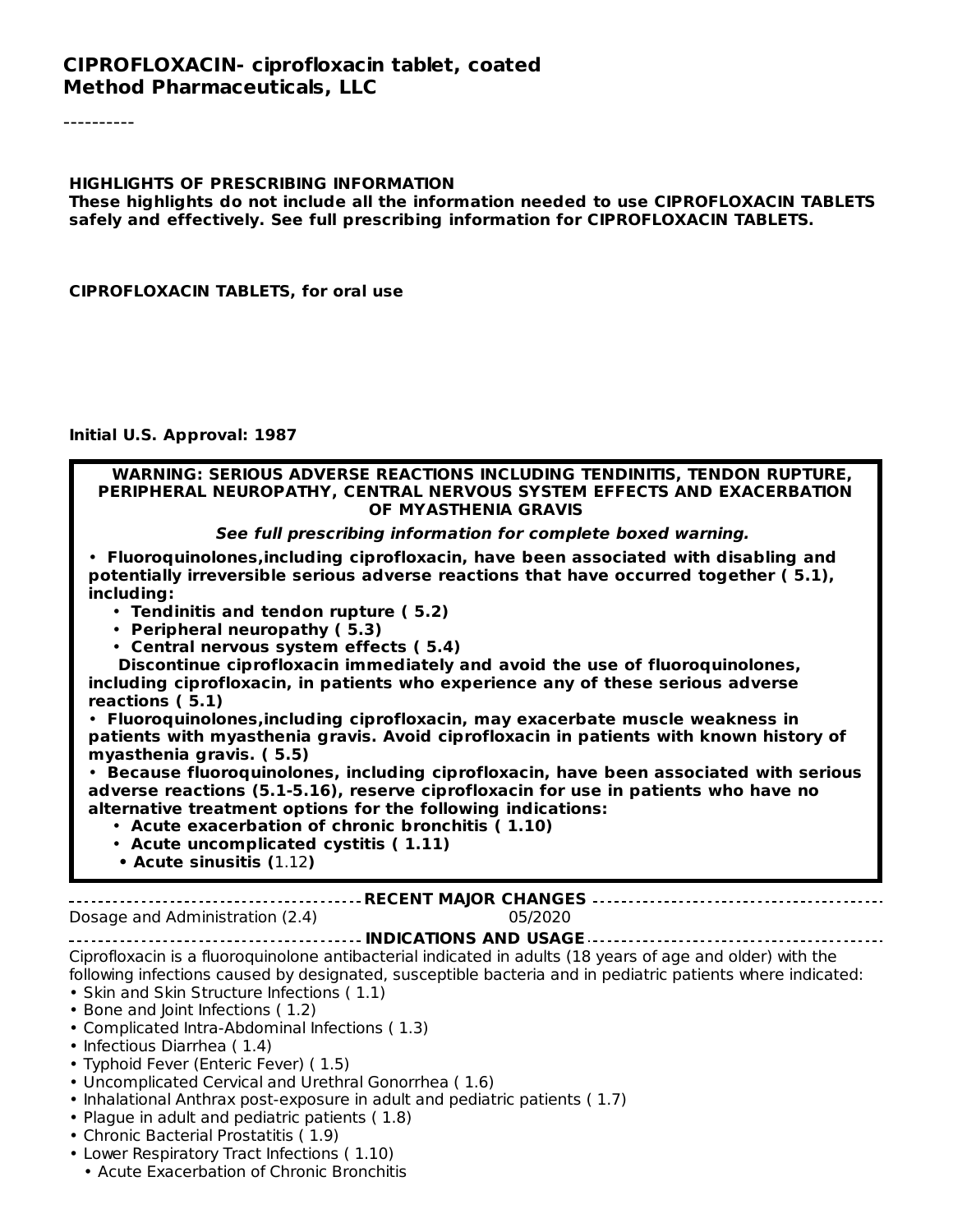- Urinary Tract Infections ( 1.11)
	- Urinary Tract Infections (UTI)
	- Acute Uncomplicated Cystitis
	- Complicated UTI and Pyelonephritis in Pediatric Patients
- Acute Sinusitis ( 1.12)

#### **Usage**

To reduce the development of drug-resistant bacteria and maintain the effectiveness of ciprofloxacin and other antibacterial drugs, ciprofloxacin should be used only to treat or prevent infections that are proven or strongly suspected to be caused by bacteria. ( 1.13)

#### **DOSAGE AND ADMINISTRATION**

| <b>Adult Dosage Guidelines (2)</b>                 |                      |                                                     |                 |
|----------------------------------------------------|----------------------|-----------------------------------------------------|-----------------|
| <b>Infection</b> $(2)$                             | Dose $(2)$           | <b>Frequency</b> $(2)$ <b>Duration</b> $(2)$        |                 |
| Skin and Skin Structure (2)                        |                      | 500 -750 mg (2) every 12 hours (2) 7 to 14 days (2) |                 |
| Bone and Joint (2)                                 |                      | 500-750 mg (2) every 12 hours (2) 4 to 8 weeks (2)  |                 |
| Complicated Intra-Abdominal (2)                    | $500 \text{ mg} (2)$ | every 12 hours (2) 7 to 14 days (2)                 |                 |
| Infectious Diarrhea (2)                            | 500 mg (2)           | every 12 hours $(2)$ to 7 days $(2)$                |                 |
| Typhoid Fever (2)                                  | 500 mg (2)           | every 12 hours $(2)$ 10 days $(2)$                  |                 |
| Uncomplicated Gonorrhea (2)                        | 250 mg (2)           | single dose (2)                                     | single dose (2) |
| Inhalational anthrax (post-exposure) (2)500 mg (2) |                      | every 12 hours $(2)$ 60 days $(2)$                  |                 |
| Plague (2)                                         |                      | 500–750 mg (2) every 12 hours (2) 14 days (2)       |                 |
| Chronic Bacterial Prostatitis (2)                  | 500 mg (2)           | every 12 hours (2) 28 days (2)                      |                 |
| Lower Respiratory Tract (2)                        |                      | 500 -750 mg (2) every 12 hours (2) 7 to 14 days (2) |                 |
| Urinary Tract (2)                                  |                      | 250-500 mg (2) every 12 hours (2) 7 to 14 days (2)  |                 |
| Acute Uncomplicated Cystitis (2)                   | 250 mg (2)           | every 12 hours $(2)$ 3 days $(2)$                   |                 |
| Acute Sinusitis (2)                                | 500 mg (2)           | every 12 hours $(2)$ 10 days $(2)$                  |                 |

(2)

• Adults with creatinine clearance 30–50 mL/min 250–500 mg q 12 h (2.3) (2)

• Adults with creatinine clearance 5–29 mL/min 250–500 mg q 18 h (2.3) (2)

• Patients on hemodialysis or peritoneal dialysis 250–500 mg q 24 h (after dialysis) (2.3) (2) (2)

| Pediatric Oral Dosage Guidelines (2)                                                                          |                                                                     |                        |                         |  |
|---------------------------------------------------------------------------------------------------------------|---------------------------------------------------------------------|------------------------|-------------------------|--|
| Infection $(2)$                                                                                               | Dose $(2)$                                                          | <b>Frequency</b> $(2)$ | <b>Duration</b>         |  |
| Complicated UTI and Pyelonephritis (1 to 17   10-20 mg/kg (maximum 750 mg Every 12 hours<br>years of age) (2) | per dose (2)                                                        |                        | $10 - 21$<br>days $(2)$ |  |
| Inhalational Anthrax (Post-Exposure) (2)                                                                      | 15 mg/kg (maximum 500 mg per Every 12 hours<br>dose) (2)            |                        | 60 days                 |  |
| Plague (2)                                                                                                    | 15mg/kg(2)<br>$\frac{1}{2}$ (maximum 500 mg per dose) (2) hours (2) | Every 8 to 12          | 14days $(2)$            |  |

#### **DOSAGE FORMS AND STRENGTHS**

Tablets: 250 mg, 500 mg (3)

**CONTRAINDICATIONS**

• Known hypersensitivity to ciprofloxacin or other quinolones ( 4.1, 5.6, 5.7)

• Concomitant administration with tizanidine  $(4.2)$ 

| Concommunic durinmouration with tizamumic (Fiz)                                                         |
|---------------------------------------------------------------------------------------------------------|
|                                                                                                         |
|                                                                                                         |
| • Hypersensitivity and other serious reactions: Serious and sometimes fatal reactions (for example,     |
| anaphylactic reactions) may occur after the first or subsequent doses of ciprofloxacin. Discontinue     |
| ciprofloxacin at the first sign of skin rash, jaundice or any sign of hypersensitivity. (4.1, 5.6, 5.7) |
| • Hepatotoxicity: Discontinue immediately if signs and symptoms of hepatitis occur. (5.8)               |
| • Clostridium difficile-associated diarrhea: Evaluate if colitis occurs (5.11)                          |

cile-associated diarrhea: Evaluate if colitis occurs. ( 5.11)

• QT Prolongation: Prolongation of the QT interval and isolated cases of torsade de pointes have been reported. Avoid use in patients with known prolongation, those with hypokalemia, and with other drugs that prolong the QT interval. ( 5.12, 7, 8.5)

**ADVERSE REACTIONS**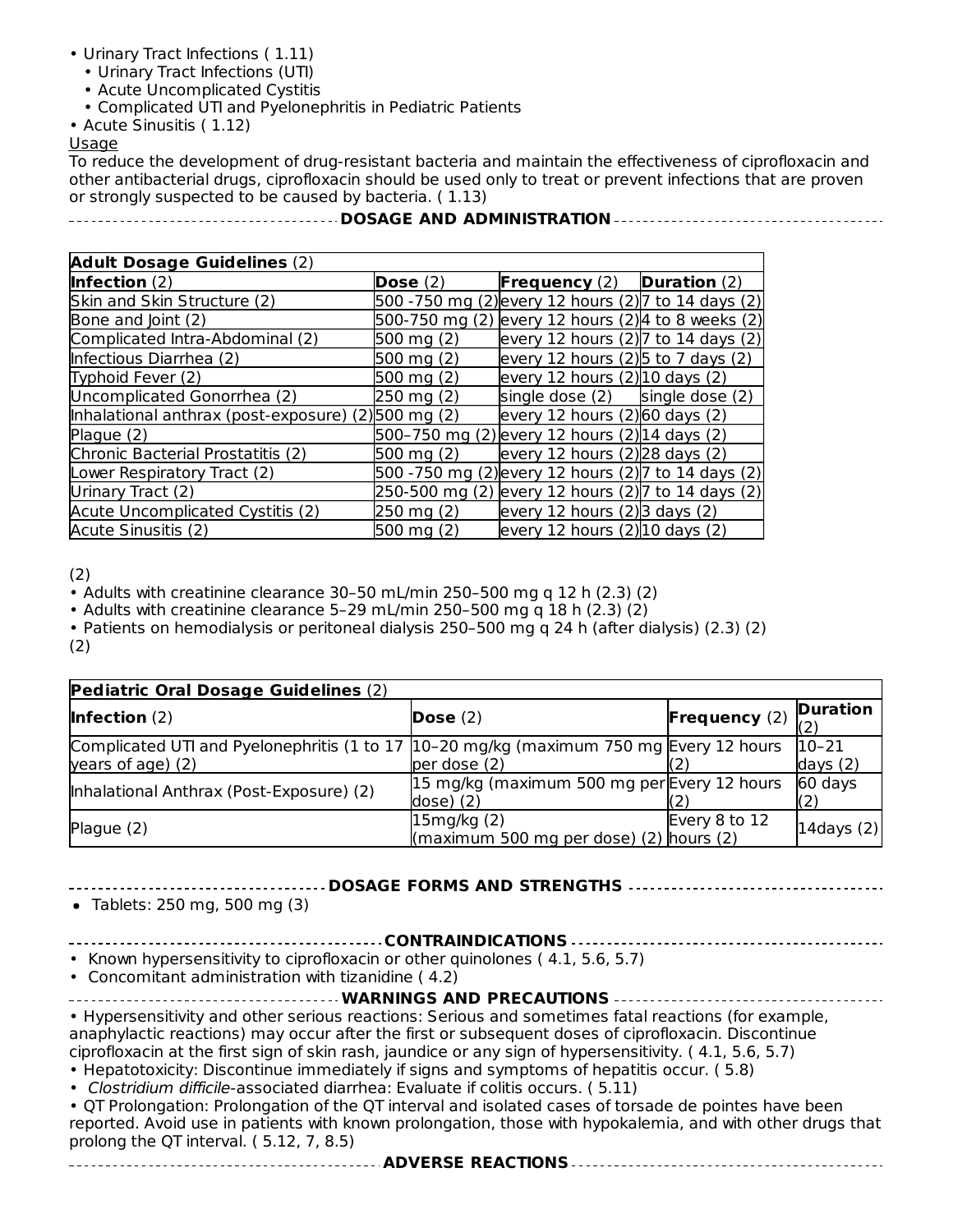The most common adverse reactions ≥1% were nausea, diarrhea, liver function tests abnormal, vomiting, and rash. ( 6)

**To report SUSPECTED ADVERSE REACTIONS, contact Yiling Pharmaceutical, Inc. at 1-877- 736-5697 or FDA at 1-800-FDA-1088 or www.fda.gov/medwatch.**

**DRUG INTERACTIONS**

| <b>Interacting Drug</b>                                                                      | <b>Interaction</b>                                                                            |
|----------------------------------------------------------------------------------------------|-----------------------------------------------------------------------------------------------|
| Theophylline                                                                                 | Serious and fatal reactions. Avoid concomitant use.<br>Monitor serum level (7)                |
| Warfarin                                                                                     | Anticoagulant effect enhanced. Monitor prothrombin time,<br>INR, and bleeding (7)             |
| Antidiabetic agents                                                                          | Hypoglycemia including fatal outcomes have been<br>reported. Monitor blood glucose (7)        |
| Phenytoin                                                                                    | Monitor phenytoin level (7)                                                                   |
| Methotrexate                                                                                 | Monitor for methotrexate toxicity (7)                                                         |
| Cyclosporine                                                                                 | May increase serum creatinine. Monitor serum creatinine<br>(7)                                |
| Multivalent cation-containing products<br>including antacids, metal cations or<br>didanosine | Decreased ciprofloxacin absorption. Take 2 hours before<br>or 6 hours after ciprofloxacin (7) |

#### **USE IN SPECIFIC POPULATIONS**

**Lactation:** Breastfeeding is not recommended during treatment, but a lactating woman may pump and discard breastmilk during treatment and an additional 2 days after the last dose. In patients treated for inhalational anthrax (post exposure), consider the risks and benefits of continuing breastfeeding. ( 8.2) **See Full Prescribing Information** for use in pediatric and geriatric patients ( 8.4, 8.5) **See 17 for PATIENT COUNSELING INFORMATION and Medication Guide.**

**Revised: 8/2020**

**FULL PRESCRIBING INFORMATION: CONTENTS\* WARNING: SERIOUS ADVERSE REACTIONS INCLUDING TENDINITIS, TENDON RUPTURE, PERIPHERAL NEUROPATHY, CENTRAL NERVOUS SYSTEM EFFECTS AND EXACERBATION OF MYASTHENIA GRAVIS**

- **1 INDICATIONS AND USAGE**
	- **1.1 Skin and Skin Structure Infections**
	- **1.2 Bone and Joint Infections**
	- **1.3 Complicated Intra-Abdominal Infections**
	- **1.4 Infectious Diarrhea**
	- **1.5 Typhoid Fever (Enteric Fever)**
	- **1.6 Uncomplicated Cervical and Urethral Gonorrhea**
	- **1.7 Inhalational Anthrax (Post-Exposure)**
	- **1.8 Plague**
	- **1.9 Chronic Bacterial Prostatitis**
	- **1.10 Lower Respiratory Tract Infections**
	- **1.11 Urinary Tract Infections**
	- **1.12 Acute Sinusitis**
	- **1.13 Usage**
- **2 DOSAGE AND ADMINISTRATION**
	- **2.1 Dosage in Adults**
	- **2.2 Dosage in Pediatric Patients**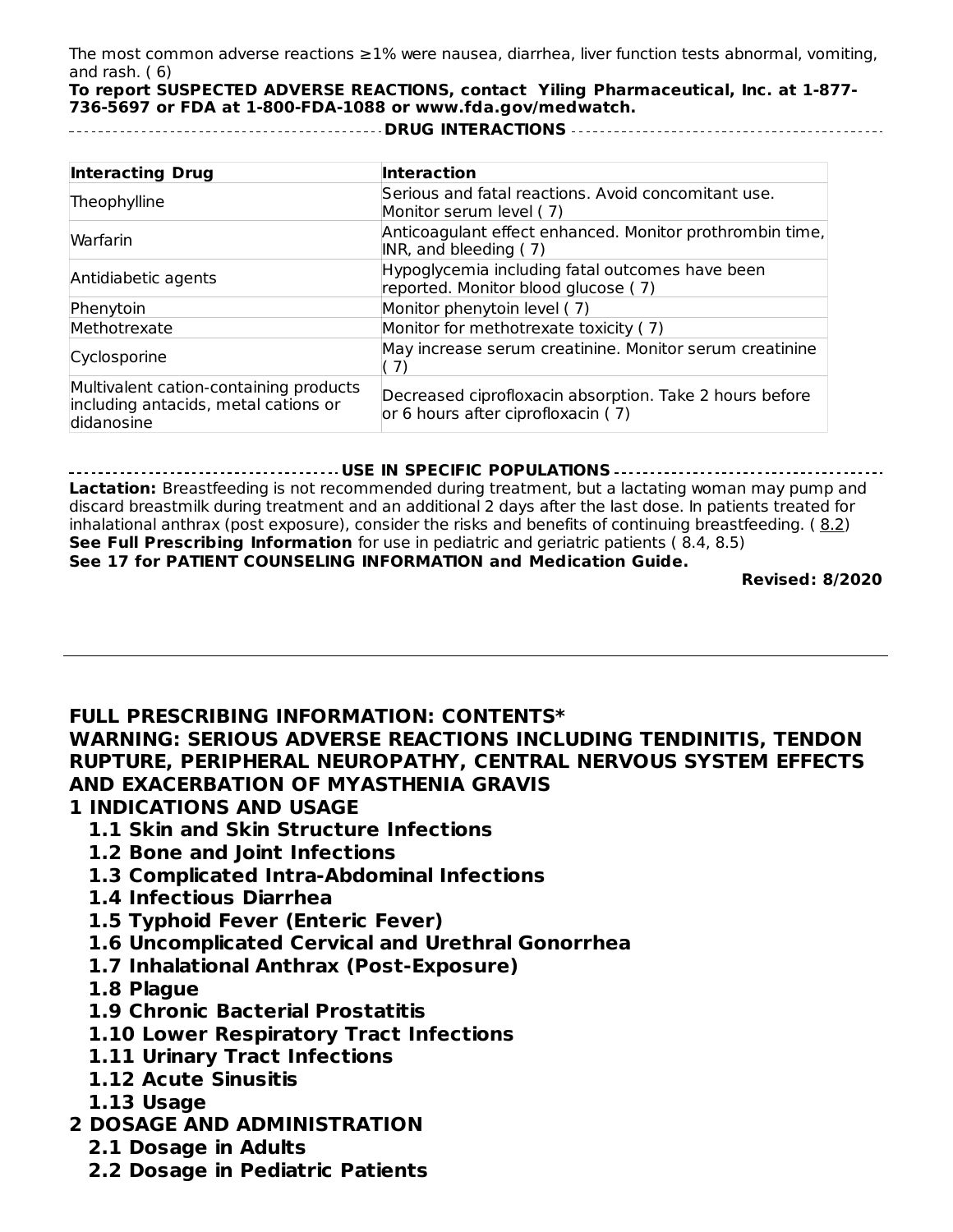- **2.3 Dosage Modifications in Patients with Renal Impairment**
- **2.4 Important Administration Instructions**
- **3 DOSAGE FORMS AND STRENGTHS**
- **4 CONTRAINDICATIONS**
	- **4.1 Hypersensitivity**
	- **4.2 Tizanidine**
- **5 WARNINGS AND PRECAUTIONS**
	- **5.1 Disabling and Potentially Irreversible Serious Adverse Reactions Including Tendinitis and Tendon Rupture, Peripheral Neuropathy, and Central Nervous System Effects**
	- **5.2 Tendinitis and Tendon Rupture**
	- **5.3 Peripheral Neuropathy**
	- **5.4 Central Nervous System Effects**
	- **5.5 Exacerbation of Myasthenia Gravis**
	- **5.6 Other Serious and Sometimes Fatal Adverse Reactions**
	- **5.7 Hypersensitivity Reactions**
	- **5.8 Hepatotoxicity**
	- **5.9 Risk of Aortic Aneurysm and Dissection**
	- **5.10 Serious Adverse Reactions with Concomitant Theophylline**
	- **5.11 Clostridium difficile-Associated Diarrhea**
	- **5.12 Prolongation of the QT Interval**
	- **5.13 Musculoskeletal Disorders in Pediatric Patients and Arthropathic Effects in Animals**
	- **5.14 Photosensitivity/Phototoxicity**
	- **5.15 Development of Drug Resistant Bacteria**
	- **5.16 Potential Risks with Concomitant Use of Drugs Metabolized by**
	- **Cytochrome P450 1A2 Enzymes**
	- **5.17 Interference with Timely Diagnosis of Syphilis**
	- **5.18 Crystalluria**
	- **5.19 Blood Glucose Disturbances**
- **6 ADVERSE REACTIONS**
	- **6.1 Clinical Trials Experience**
	- **6.2 Postmarketing Experience**
	- **6.3 Adverse Laboratory Changes**
- **7 DRUG INTERACTIONS**
- **8 USE IN SPECIFIC POPULATIONS**
	- **8.1 Pregnancy**
	- **8.2 Lactation**
	- **8.4 Pediatric Use**
	- **8.5 Geriatric Use**
	- **8.6 Renal Impairment**
	- **8.7 Hepatic Impairment**
- **10 OVERDOSAGE**
- **11 DESCRIPTION**
- **12 CLINICAL PHARMACOLOGY**
	- **12.1 Mechanism of Action**
	- **12.3 Pharmacokinetics**
	- **12.4 Microbiology**
- **13 NONCLINICAL TOXICOLOGY**
- **13.1 Carcinogenesis, Mutagenesis, Impairment of Fertility**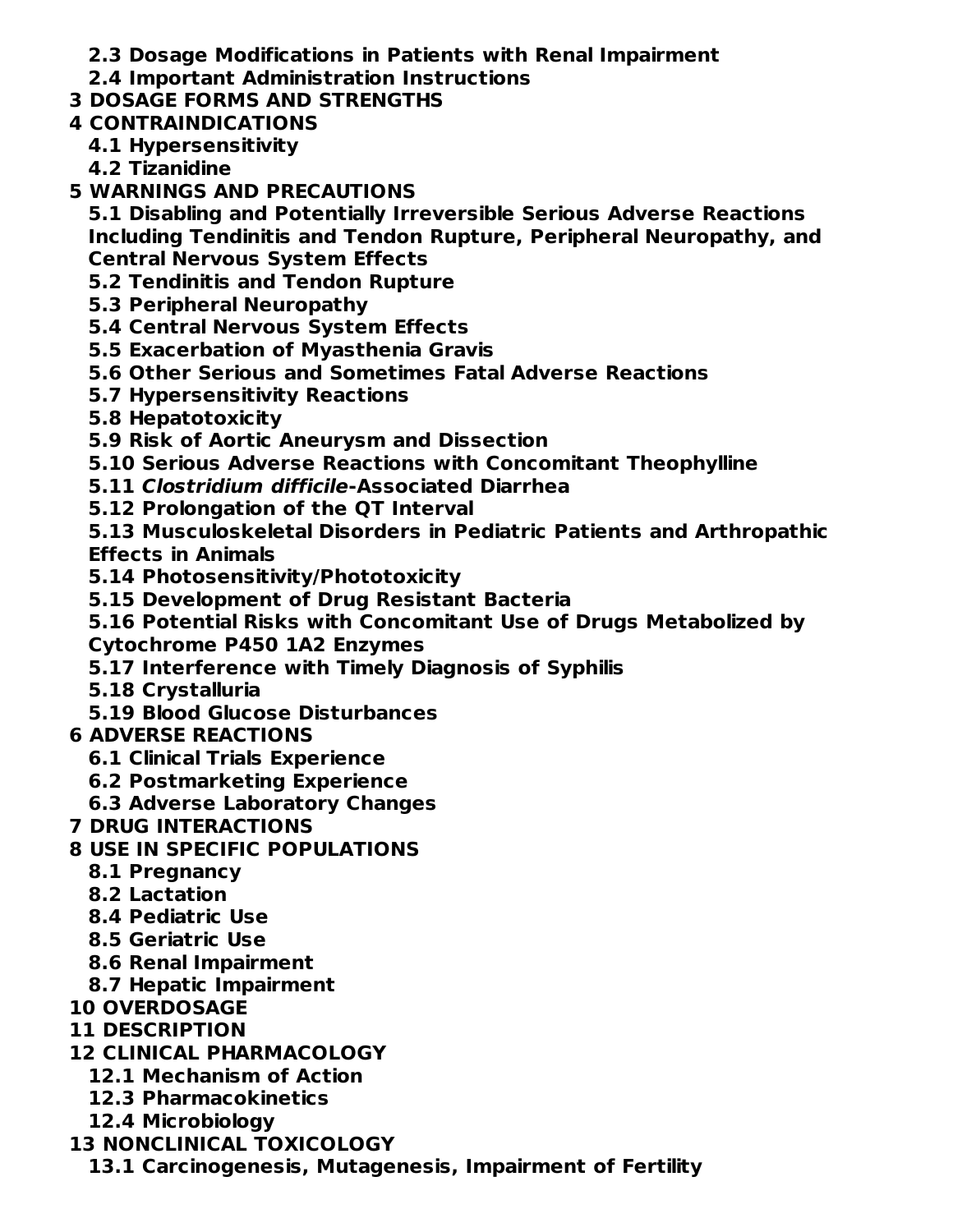**13.2 Animal Toxicology and/or Pharmacology**

#### **14 CLINICAL STUDIES**

**14.1 Complicated Urinary Tract Infection and Pyelonephritis–Efficacy in Pediatric Patients**

- **14.2 Inhalational Anthrax in Adults and Pediatrics**
- **14.3 Plague**
- **15 REFERENCES**

#### **16 HOW SUPPLIED/STORAGE AND HANDLING**

#### **17 PATIENT COUNSELING INFORMATION**

 $\ast$  Sections or subsections omitted from the full prescribing information are not listed.

#### **FULL PRESCRIBING INFORMATION**

#### **WARNING: SERIOUS ADVERSE REACTIONS INCLUDING TENDINITIS, TENDON RUPTURE, PERIPHERAL NEUROPATHY, CENTRAL NERVOUS SYSTEM EFFECTS AND EXACERBATION OF MYASTHENIA GRAVIS**

• **Fluoroquinolones, including ciprofloxacin, have been associated with disabling and potentially irreversible serious adverse reactions that have occurred together [see Warnings and Precautions ( 5.1)], including:**

• **Tendinitis and tendon rupture [see Warnings and Precautions ( 5.2)].**

• **Peripheral neuropathy [see Warnings and Precautions ( 5.3)].**

• **Central nervous system effects [see Warnings and Precautions ( 5.4)].**

• **Discontinue ciprofloxacin immediately and avoid the use of fluoroquinolones, including ciprofloxacin, in patients who experience any of these serious adverse reactions [see Warnings and Precautions ( 5.1)] . Fluoroquinolones, including ciprofloxacin, may exacerbate muscle weakness in patients with myasthenia gravis. Avoid ciprofloxacin in patients with known history of myasthenia gravis [see Warnings and Precautions ( 5.5)].**

• **Because fluoroquinolones, including ciprofloxacin, have been associated with serious adverse reactions[see Warnings and Precautions (5.1-5.16)], reserve ciprofloxacin for use in patients who have no alternative treatment options for the following indications:**

• **Acute exacerbation of chronic bronchitis [see Indications and Usage ( 1.10)].**

- **Acute uncomplicated cystitis [see Indications and Usage ( 1.11)].**
- **Acute sinusitis [see Indications and Usage ( 1.12)].**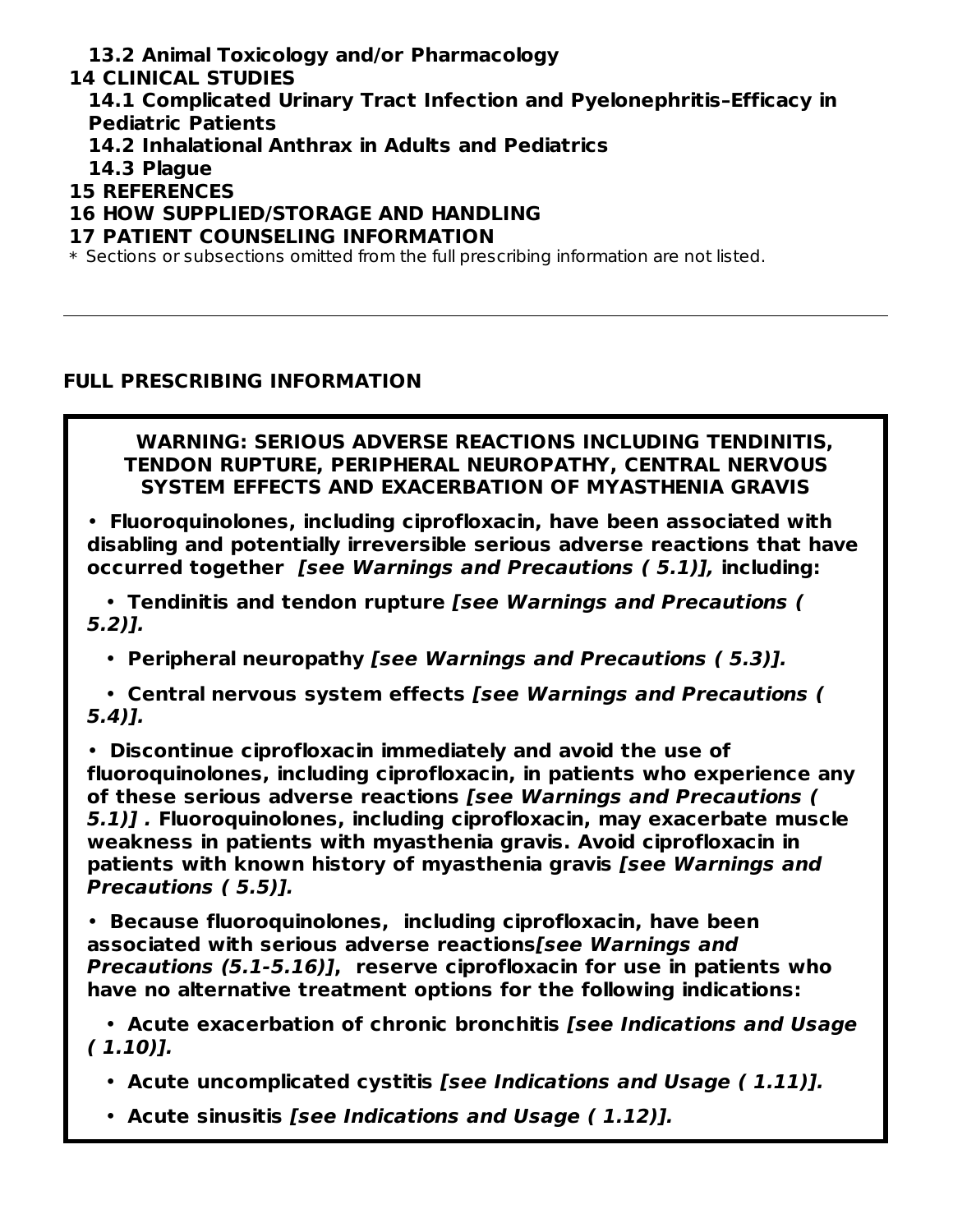## **1 INDICATIONS AND USAGE**

### **1.1 Skin and Skin Structure Infections**

Ciprofloxacin tablets are indicated in adult patients for treatment of skin and skin structure infections caused by Escherichia coli, Klebsiella pneumoniae, Enterobacter cloacae, Proteus mirabilis, Proteus vulgaris, Providencia stuartii, Morganella morganii, Citrobacter freundii, Pseudomonas aeruginosa, methicillin-susceptible Staphylococcus aureus, methicillin-susceptible Staphylococcus epidermidis, or Streptococcus pyogenes.

## **1.2 Bone and Joint Infections**

Ciprofloxacin tablets are indicated in adult patients for treatment of bone and joint infections caused by Enterobacter cloacae, Serratia marcescens, or Pseudomonas aeruginosa.

## **1.3 Complicated Intra-Abdominal Infections**

Ciprofloxacin tablets are indicated in adult patients for treatment of complicated intraabdominal infections (used in combination with metronidazole) caused by Escherichia coli, Pseudomonas aeruginosa, Proteus mirabilis, Klebsiella pneumoniae, or Bacteroides fragilis.

## **1.4 Infectious Diarrhea**

Ciprofloxacin tablets are indicated in adult patients for treatment of infectious diarrhea caused by Escherichia coli (enterotoxigenic isolates), Campylobacter jejuni, Shigella boydii<sup>t</sup>, Shigella dysenteriae, Shigella flexneri or Shigella sonnei<sup>t</sup> when antibacterial therapy is indicated.

 $^\dagger$ Although treatment of infections due to this organism in this organ system demonstrated a clinically significant outcome, efficacy was studied in fewer than 10 patients.

# **1.5 Typhoid Fever (Enteric Fever)**

Ciprofloxacin tablets are indicated in adult patients for treatment of typhoid fever (enteric fever) caused by Salmonella typhi. The efficacy of ciprofloxacin in the eradication of the chronic typhoid carrier state has not been demonstrated.

### **1.6 Uncomplicated Cervical and Urethral Gonorrhea**

Ciprofloxacin tablets are indicated in adult patients for treatment of uncomplicated cervical and urethral gonorrhea due to Neisseria gonorrhoeae [see Warnings and Precautions ( 5.17)].

# **1.7 Inhalational Anthrax (Post-Exposure)**

Ciprofloxacin tablets are indicated in adults and pediatric patients from birth to 17 years of age for inhalational anthrax (post-exposure) to reduce the incidence or progression of disease following exposure to aerosolized Bacillus anthracis.

Ciprofloxacin serum concentrations achieved in humans served as a surrogate endpoint reasonably likely to predict clinical benefit and provided the initial basis for approval of 1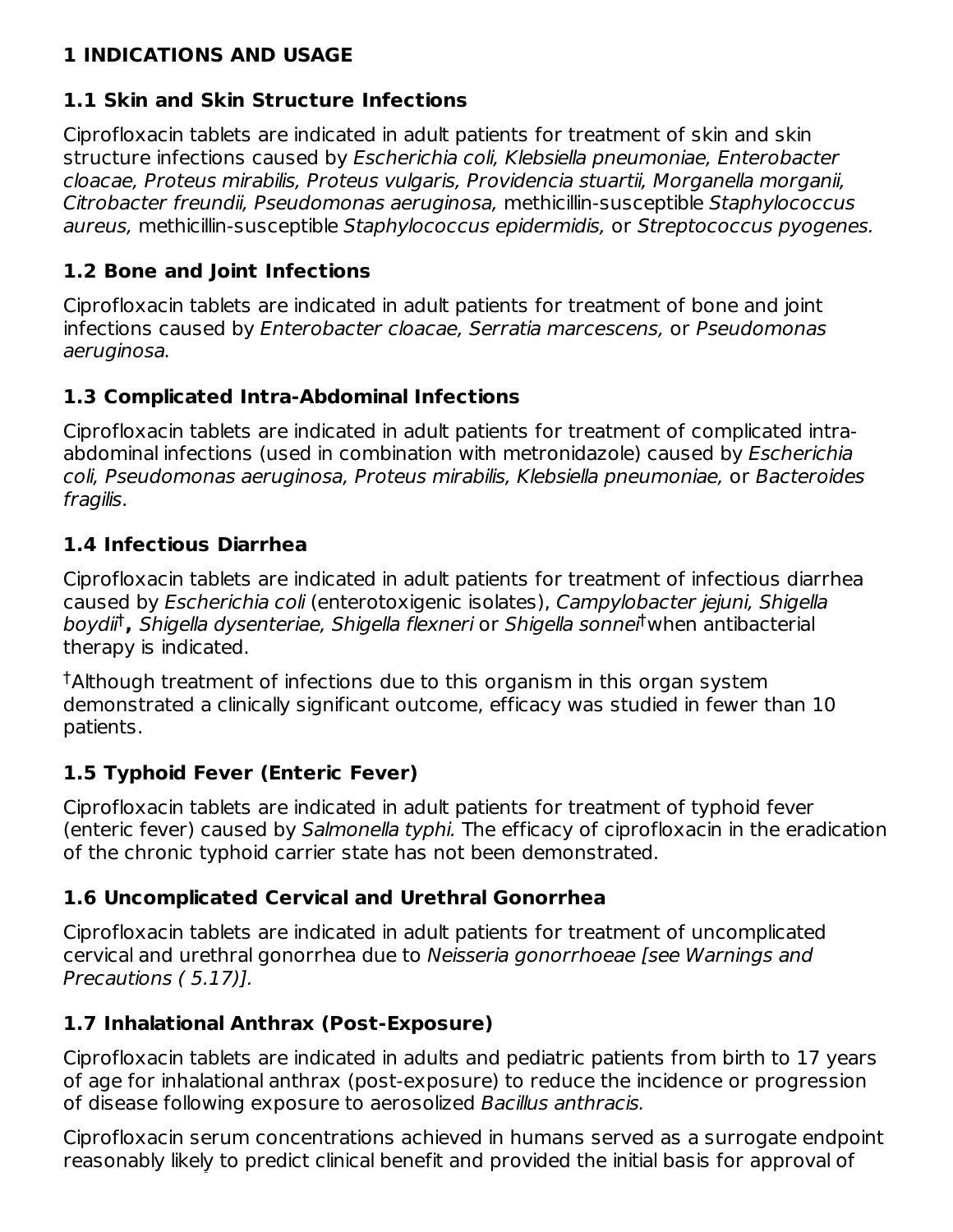this indication.  $^1$  Supportive clinical information for ciprofloxacin for anthrax postexposure prophylaxis was obtained during the anthrax bioterror attacks of October 2001 [see Clinical Studies (14.2)].

# **1.8 Plague**

Ciprofloxacin tablets are indicated for treatment of plague, including pneumonic and septicemic plague, due to Yersinia pestis (Y. pestis) and prophylaxis for plague in adults and pediatric patients from birth to 17 years of age. Efficacy studies of ciprofloxacin could not be conducted in humans with plague for feasibility reasons. Therefore this indication is based on an efficacy study conducted in animals only [see Clinical Studies ( 14.3)] .

# **1.9 Chronic Bacterial Prostatitis**

Ciprofloxacin tablets are indicated in adult patients for treatment of chronic bacterial prostatitis caused by Escherichia coli or Proteus mirabilis.

# **1.10 Lower Respiratory Tract Infections**

Ciprofloxacin tablets are indicated in adult patients for treatment of lower respiratory tract infections caused by Escherichia coli, Klebsiella pneumoniae, Enterobacter cloacae, Proteus mirabilis, Pseudomonas aeruginosa, Haemophilus influenzae, Haemophilus parainfluenzae, or Streptococcus pneumoniae.

Ciprofloxacin tablets are not a drug of first choice in the treatment of presumed or confirmed pneumonia secondary to Streptococcus pneumoniae.

Ciprofloxacin tablets are indicated for the treatment of acute exacerbations of chronic bronchitis (AECB) caused by Moraxella catarrhalis.

Because fluoroquinolones, including ciprofloxacin, have been associated with serious adverse reactions [see Warnings and Precautions (5.1–5.16)]and for some patients AECB is self-limiting, reserve ciprofloxacin tablets for treatment of AECB in patients who have no alternative treatment options .

# **1.11 Urinary Tract Infections**

# Urinary Tract Infections in Adults

Ciprofloxacin tablets are indicated in adult patients for treatment of urinary tract infections caused by Escherichia coli, Klebsiella pneumoniae, Enterobacter cloacae, Serratia marcescens, Proteus mirabilis, Providencia rettgeri, Morganella morganii, Citrobacter koseri, Citrobacter freundii, Pseudomonas aeruginosa, methicillin-susceptible Staphylococcus epidermidis, Staphylococcus saprophyticus, or Enterococcus faecalis.

# Acute Uncomplicated Cystitis

Ciprofloxacin tablets are indicated in adult female patients for treatment of acute uncomplicated cystitis caused by Escherichia coli or Staphylococcus saprophyticus.

Because fluoroquinolones, including ciprofloxacin, have been associated with serious adverse reactions [see Warnings and Precautions ( 5.1-5.16)] and for some patients acute uncomplicated cystitis is self-limiting, reserve ciprofloxacin tablets for treatment of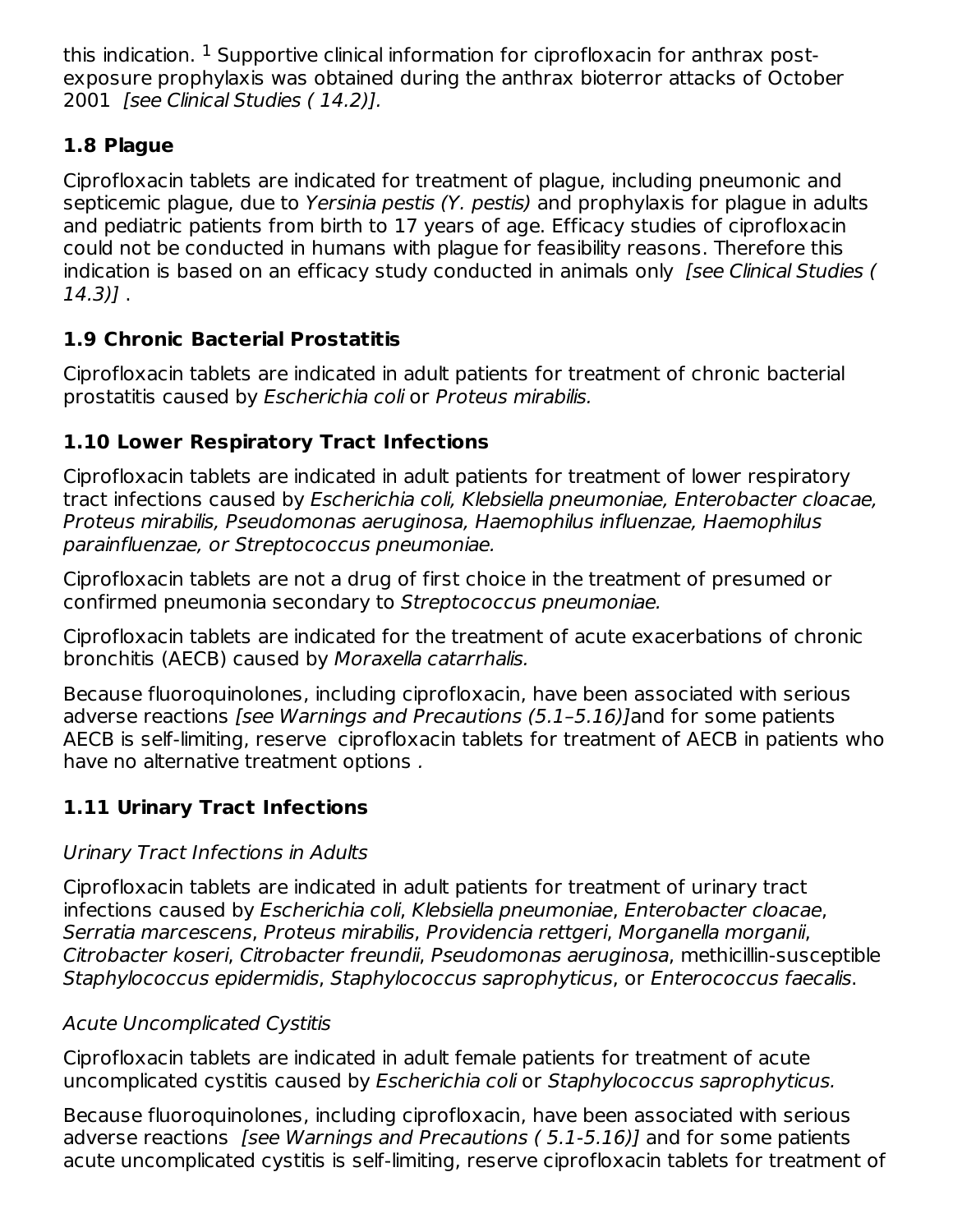acute uncomplicated cystitis in patients who have no alternative treatment options.

Complicated Urinary Tract Infection and Pyelonephritis in Pediatric Patients

Ciprofloxacin tablets are indicated in pediatric patients aged one to 17 years of age for treatment of complicated urinary tract infections (cUTI) and pyelonephritis due to Escherichia coli [see Use in Specific Populations ( 8.4)] .

Although effective in clinical trials, ciprofloxacin tablets are not a drug of first choice in the pediatric population due to an increased incidence of adverse reactions compared to controls, including reactions related to joints and/or surrounding tissues . Ciprofloxacin tablets, like other fluoroquinolones, are associated with arthropathy and histopathological changes in weight-bearing joints of juvenile animals [see Warnings and Precautions (5.13), Adverse Reactions ( 6.1), Use in Specific Populations ( 8.4) and Nonclinical Toxicology ( 13.2)].

# **1.12 Acute Sinusitis**

Ciprofloxacin tablets are indicated in adult patients for treatment of acute sinusitis caused by Haemophilus influenzae, Streptococcus pneumoniae, or Moraxella catarrhalis.

Because fluoroquinolones, including ciprofloxacin, have been associated with serious adverse reactions *[see Warnings and Precautions (5.1-5.15)]* and for some patients acute sinusitis is self-limiting, reserve ciprofloxacin tablets for treatment of acute sinusitis in patients who have no alternative treatment options .

# **1.13 Usage**

To reduce the development of drug-resistant bacteria and maintain the effectiveness of ciprofloxacin tablets and other antibacterial drugs, ciprofloxacin tablets should be used only to treat or prevent infections that are proven or strongly suspected to be caused by susceptible bacteria. When culture and susceptibility information are available, they should be considered in selecting or modifying antibacterial therapy. In the absence of such data, local epidemiology and susceptibility patterns may contribute to the empiric selection of therapy.

If anaerobic organisms are suspected of contributing to the infection, appropriate therapy should be administered. Appropriate culture and susceptibility tests should be performed before treatment in order to isolate and identify organisms causing infection and to determine their susceptibility to ciprofloxacin. Therapy with ciprofloxacin tablets may be initiated before results of these tests are known; once results become available appropriate therapy should be continued.

As with other drugs, some isolates of Pseudomonas aeruginosa may develop resistance fairly rapidly during treatment with ciprofloxacin. Culture and susceptibility testing performed periodically during therapy will provide information not only on the therapeutic effect of the antimicrobial agent but also on the possible emergence of bacterial resistance.

# **2 DOSAGE AND ADMINISTRATION**

Ciprofloxacin tablets should be administered orally as described in the appropriate Dosage Guidelines tables.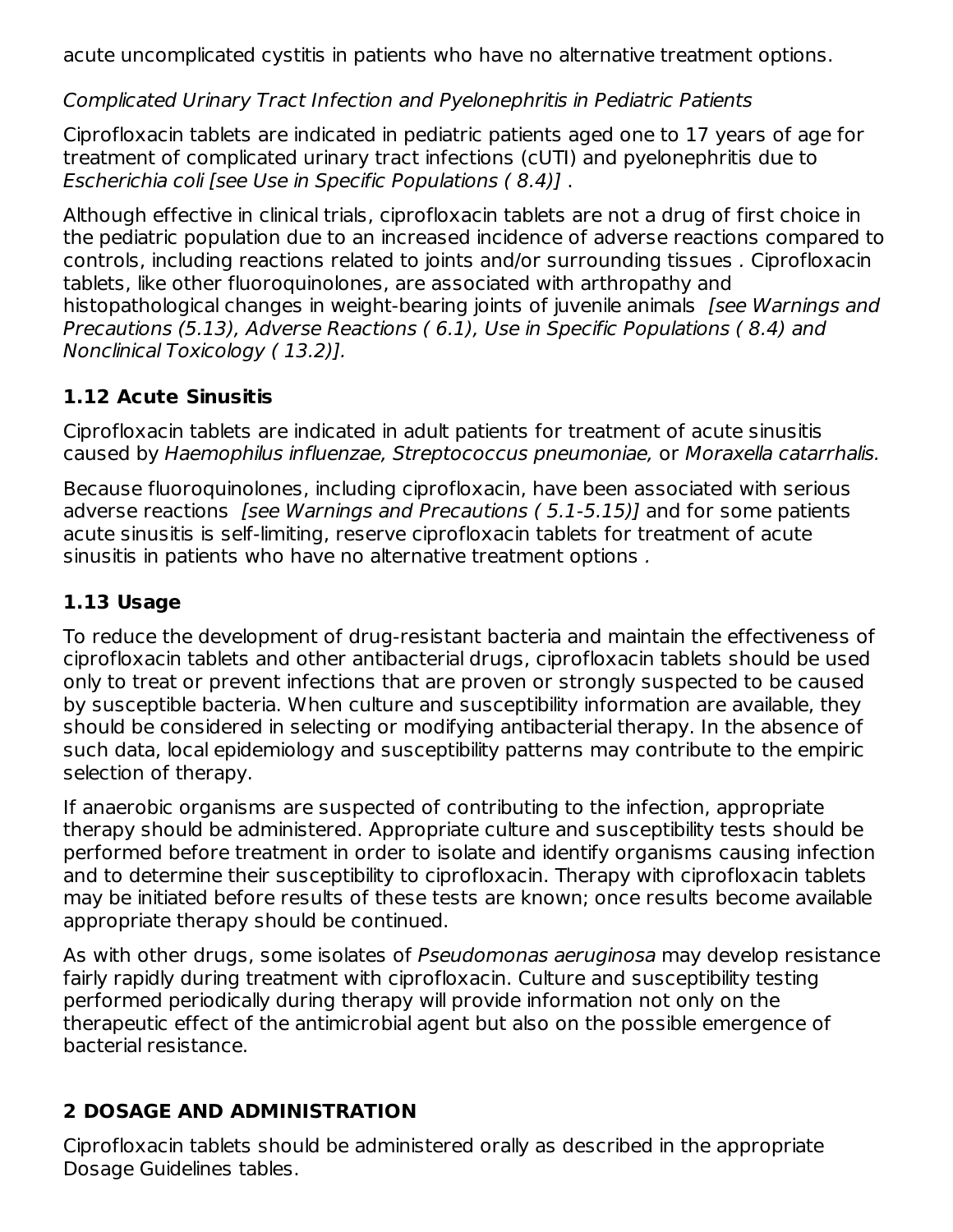### **2.1 Dosage in Adults**

The determination of dosage and duration for any particular patient must take into consideration the severity and nature of the infection, the susceptibility of the causative microorganism, the integrity of the patient's host-defense mechanisms, and the status of renal and hepatic function.

Ciprofloxacin Tablets may be administered to adult patients when clinically indicted at the discretions of the physician.

| <b>Infection</b>                                                | <b>Dose</b> | <b>Frequency</b> | Usual Durations $^*$ |
|-----------------------------------------------------------------|-------------|------------------|----------------------|
| <b>Skin and Skin Structure</b>                                  | 500-750 mg  | every 12 hours   | 7 to 14 days         |
| Bone and Joint                                                  | 500-750 mg  | every 12 hours   | 4 to 8 weeks         |
| Complicated Intra-<br>Abdominal <sup>†</sup>                    | 500 mg      | every 12 hours   | 7 to 14 days         |
| Infectious Diarrhea                                             | 500 mg      | every 12 hours   | 5 to 7 days          |
| <b>Typhoid Fever</b>                                            | 500 mg      | every 12 hours   | 10 days              |
| Uncomplicated Urethral<br>and Cervical Gonococcal<br>Infections | 250 mg      | single dose      | single dose          |
| Inhalational anthrax<br>(post-exposure) $\pm$                   | 500 mg      | every 12 hours   | 60 days              |
| Plague $‡$                                                      | 500-750 mg  | every 12 hours   | 14 days              |
| Chronic Bacterial<br>Prostatitis                                | 500 mg      | every 12 hours   | 28 days              |
| Lower Respiratory Tract<br>Infections                           | 500-750 mg  | every 12 hours   | 7 to 14 days         |
| Urinary Tract Infections                                        | 250-500 mg  | every 12 hours   | 7 to 14 days         |
| <b>Acute Uncomplicated</b><br>Cystitis                          | 250 mg      | every 12 hours   | 3 days               |
| <b>Acute Sinusitis</b>                                          | 500 mg      | every 12 hours   | 10 days              |

|  |  |  |  | <b>Table 1: Adult Dosage Guidelines</b> |
|--|--|--|--|-----------------------------------------|
|--|--|--|--|-----------------------------------------|

 $\ast$  Generally ciprofloxacin should be continued for at least 2 days after the signs and symptoms of infection have disappeared, except for inhalational anthrax (post-exposure).

† Used in conjunction with metronidazole.

‡ Begin drug administration as soon as possible after suspected or confirmed exposure.

#### Conversion of IV to Oral Dosing in Adults

Patients whose therapy is started with Ciprofloxacin IV may be switched to ciprofloxacin tablets when clinically indicated at the discretion of the physician (Table 2) [see Clinical Pharmacology (12.3)].

| <b>Ciprofloxacin Oral Dosage</b> | <b>Equivalent CIPRO IV Dosage</b> |
|----------------------------------|-----------------------------------|
| 250 mg Tablet every 12 hours     | 200 mg intravenous every 12 hours |
| 500 mg Tablet every 12 hours     | 400 mg intravenous every 12 hours |

**Table 2: Equivalent AUC Dosing Regimens**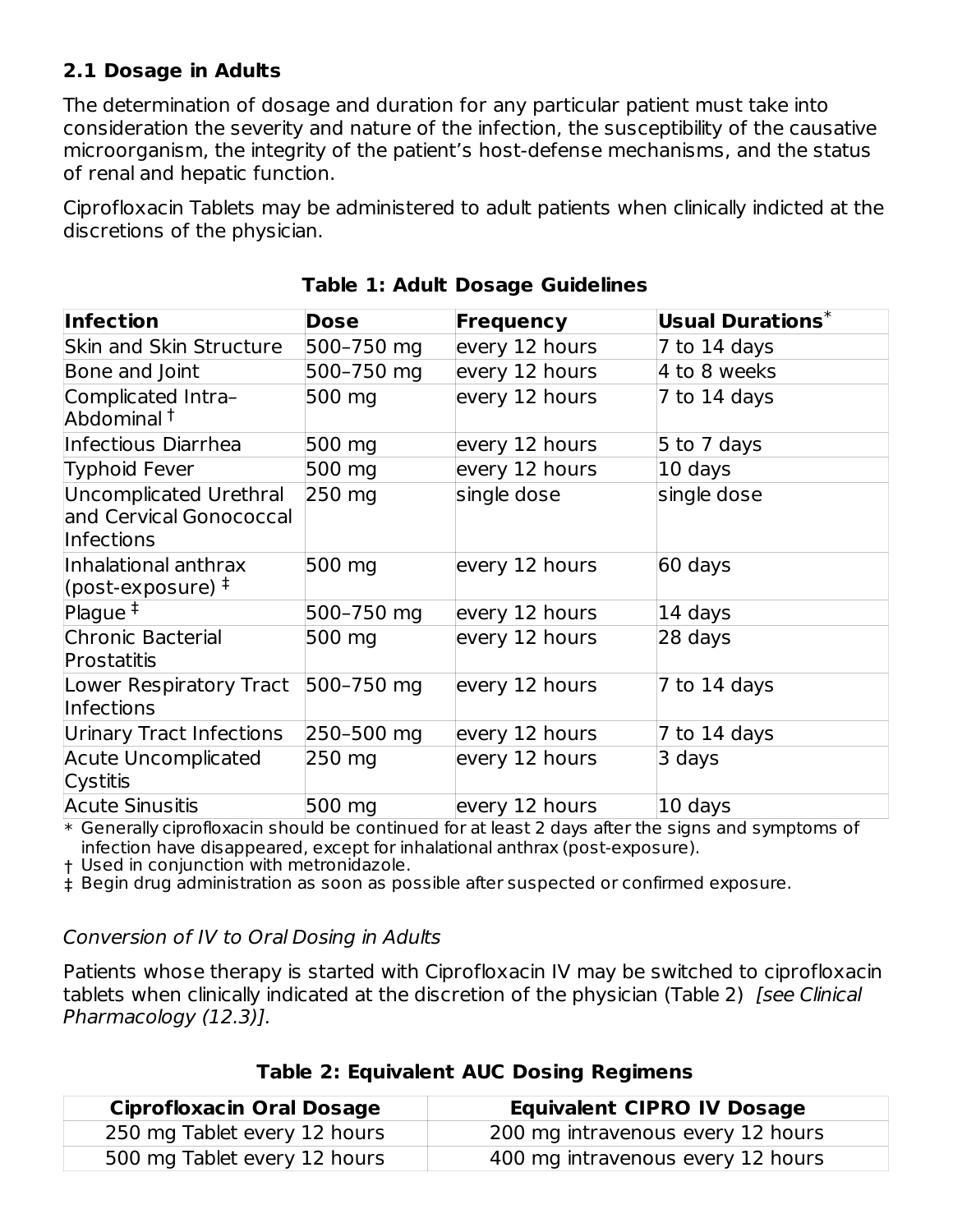#### **2.2 Dosage in Pediatric Patients**

Dosing and initial route of therapy (that is, IV or oral) for cUTI or pyelonephritis should be determined by the severity of the infection. Ciprofloxacin tablets should be administered as described in Table 3.

| <b>Infection</b>                                                                            | <b>Dose</b>                                                                                                              | <b>Frequency</b>       | <b>Total</b><br><b>Duration</b> |
|---------------------------------------------------------------------------------------------|--------------------------------------------------------------------------------------------------------------------------|------------------------|---------------------------------|
| Complicated Urinary Tract<br>or Pyelonephritis<br>(patients from 1 to $17$<br>years of age) | 10 mg/kg to 20 mg/kg<br>(maximum 750 mg per dose;<br>not to be exceeded even in<br>patients weighing more than 51<br>kg) | Every 12<br>hours      | 10-21 days $1 $                 |
| Inhalational Anthrax (Post-<br>$\mathsf{Exposure}$ ) 2                                      | $15 \text{ mg/kg}$<br>(maximum 500 mg per dose)                                                                          | Every 12<br>hours      | 60 days                         |
| Plaque $2,3$                                                                                | $15 \text{ mg/kg}$<br>(maximum 500 mg per dose)                                                                          | Every 8 to 12<br>hours | 14 days                         |

#### **Table 3: Pediatric Dosage Guidelines**

 $1$ . The total duration of therapy for cUTI and pyelonephritis in the clinical trial was determined by the physician. The mean duration of treatment was 11 days (range 10 to 21 days).

 $2$ . Begin drug administration as soon as possible after suspected or confirmed exposure.

 $3.$  Begin drug administration as soon as possible after suspected or confirmed exposure to Y. pestis.

### **2.3 Dosage Modifications in Patients with Renal Impairment**

Ciprofloxacin is eliminated primarily by renal excretion; however, the drug is also metabolized and partially cleared through the biliary system of the liver and through the intestine. These alternative pathways of drug elimination appear to compensate for the reduced renal excretion in patients with renal impairment. Nonetheless, some modification of dosage is recommended, particularly for patients with severe renal dysfunction. Dosage guidelines for use in patients with renal impairment are shown in Table 4.

#### **Table 4: Recommended Starting and Maintenance Doses for Adult Patients with Impaired Renal Function**

| <b>Creatinine Clearance (mL/min)</b>            | <b>Dose</b>                      |
|-------------------------------------------------|----------------------------------|
| > 50                                            | See Usual Dosage.                |
| $30 - 50$                                       | 250-500 mg every12 hours         |
| $5 - 29$                                        | 250-500 mg every 18 hours        |
| Patients on hemodialysis or Peritoneal dialysis | 250-500 mg every 24 hours (after |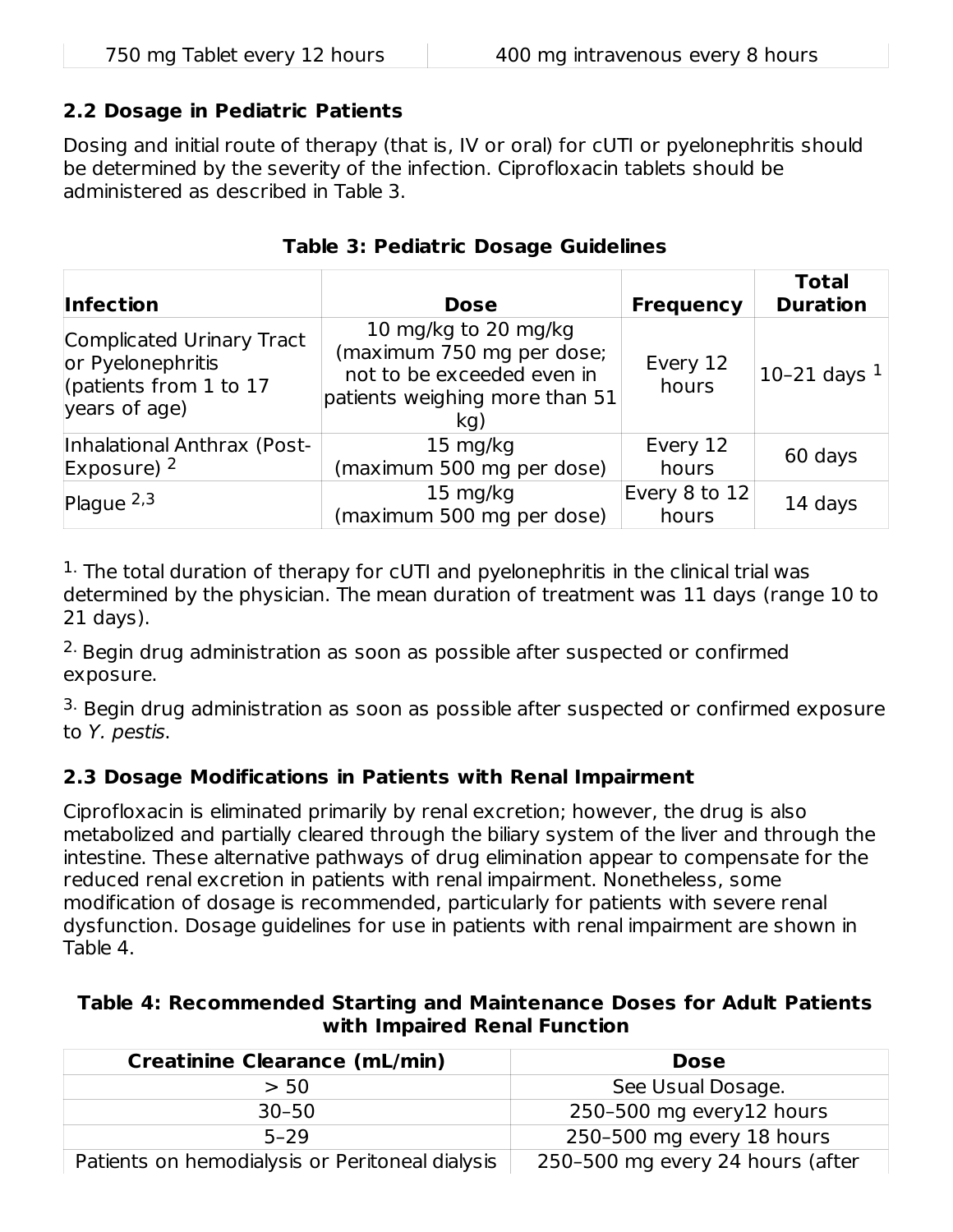When only the serum creatinine concentration is known, the following formulas may be used to estimate creatinine clearance:

Men - Creatinine clearance (mL/min) = Weight (kg) x  $(140$ -age) 72 x serum creatinine (mg/dL) Women - 0.85 x the value calculated for men.

The serum creatinine should represent a steady state of renal function.

In patients with severe infections and severe renal impairment, a unit dose of 750 mg may be administered at the intervals noted above. Patients should be carefully monitored.

Pediatric patients with moderate to severe renal insufficiency were excluded from the clinical trial of cUTI and pyelonephritis. No information is available on dosing adjustments necessary for pediatric patients with moderate to severe renal insufficiency (that is, creatinine clearance of  $< 50$  mL/min/1.73m<sup>2</sup>).

#### **2.4 Important Administration Instructions**

#### **With Multivalent Cations**

Administer ciprofloxacin tablets at least 2 hours before or 6 hours after magnesium/aluminum antacids; polymeric phosphate binders (for example, sevelamer, lanthanum carbonate) or sucralfate; Videx® (didanosine) chewable/buffered tablets or pediatric powder for oral solution; other highly buffered drugs; or other products containing calcium, iron or zinc.

#### **With Dairy Products**

Concomitant administration of ciprofloxacin tablets with dairy products (like milk or yogurt) or calcium-fortified juices alone should be avoided since decreased absorption is possible; however, *ciprofloxacin tablets* may be taken with a meal that contains these products.

#### **Hydration of Patients Receiving Ciprofloxacin Tablets**

Assure adequate hydration of patients receiving ciprofloxacin tablets to prevent the formation of highly concentrated urine. Crystalluria has been reported with quinolones.

Instruct the patient of the appropriate ciprofloxacin tablets administration [see Patient] Counseling Information (17)].

#### Missed Doses

If a dose is missed, it should be taken anytime but not later than 6 hours prior to the next scheduled dose. If less than 6 hours remain before the next dose, the missed dose should not be taken and treatment should be continued as prescribed with the next scheduled dose. Double doses should not be taken to compensate for a missed dose.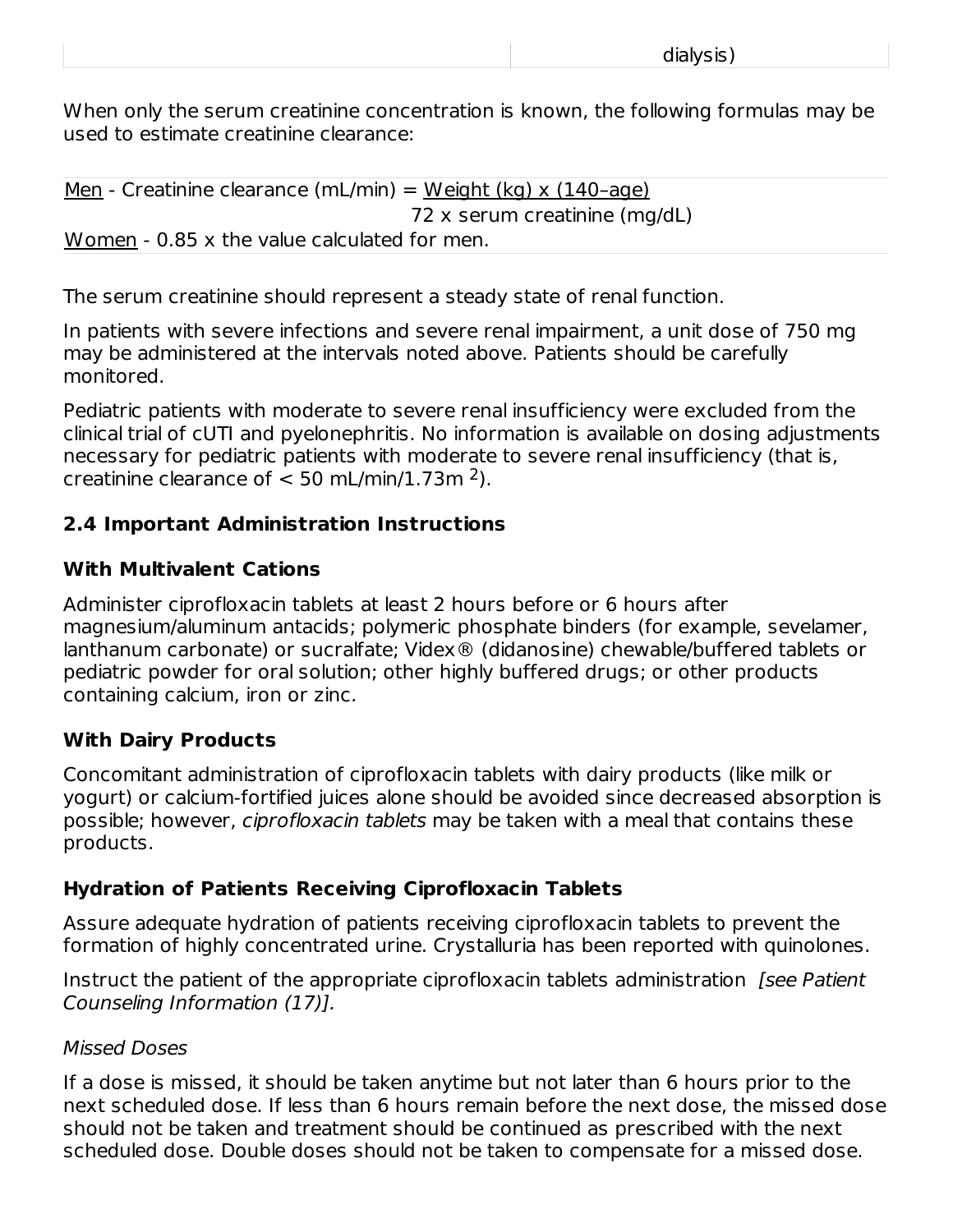### **3 DOSAGE FORMS AND STRENGTHS**

- Ciprofloxacin Tablets, USP 250 mg, white, round shaped tablets, plain on one side, and "Y101" with no breakline on the other side.
- Ciprofloxacin Tablets, USP 500 mg, white, oval shaped tablets, plain on one side, and "Y102" with no breakline on the other side.

## **4 CONTRAINDICATIONS**

#### **4.1 Hypersensitivity**

Ciprofloxacin tablets are contraindicated in persons with a history of hypersensitivity to ciprofloxacin, any member of the quinolone class of antibacterials, or any of the product components [see Warnings and Precautions ( 5.7)].

### **4.2 Tizanidine**

Concomitant administration with tizanidine is contraindicated [see Drug Interactions ( 7)].

# **5 WARNINGS AND PRECAUTIONS**

#### **5.1 Disabling and Potentially Irreversible Serious Adverse Reactions Including Tendinitis and Tendon Rupture, Peripheral Neuropathy, and Central Nervous System Effects**

Fluoroquinolones, including ciprofloxacin, have been associated with disabling and potentially irreversible serious adverse reactions from different body systems that can occur together in the same patient. Commonly seen adverse reactions include tendinitis, tendon rupture, arthralgia, myalgia, peripheral neuropathy, and central nervous system effects (hallucinations, anxiety, depression, insomnia, severe headaches, and confusion). These reactions can occur within hours to weeks after starting ciprofloxacin. Patients of any age or without pre-existing risk factors have experienced these adverse reactions [see Warnings and Precautions ( 5.2, 5.3, 5.4)] .

Discontinue ciprofloxacin immediately at the first signs or symptoms of any serious adverse reaction. In addition, avoid the use of fluoroquinolones, including ciprofloxacin, in patients who have experienced any of these serious adverse reactions associated with fluoroquinolones.

### **5.2 Tendinitis and Tendon Rupture**

Fluoroquinolones, including ciprofloxacin, have been associated with an increased risk of tendinitis and tendon rupture in all ages [see Warnings and Precautions ( 5.1) and Adverse Reactions ( 6.2)] . This adverse reaction most frequently involves the Achilles tendon, and has also been reported with the rotator cuff (the shoulder), the hand, the biceps, the thumb, and other tendons. Tendinitis or tendon rupture can occur, within hours or days of starting ciprofloxacin, or as long as several months after completion of fluoroquinolone therapy. Tendinitis and tendon rupture can occur bilaterally.

The risk of developing fluoroquinolone-associated tendinitis and tendon rupture is increased in patients over 60 years of age, in patients taking corticosteroid drugs, and in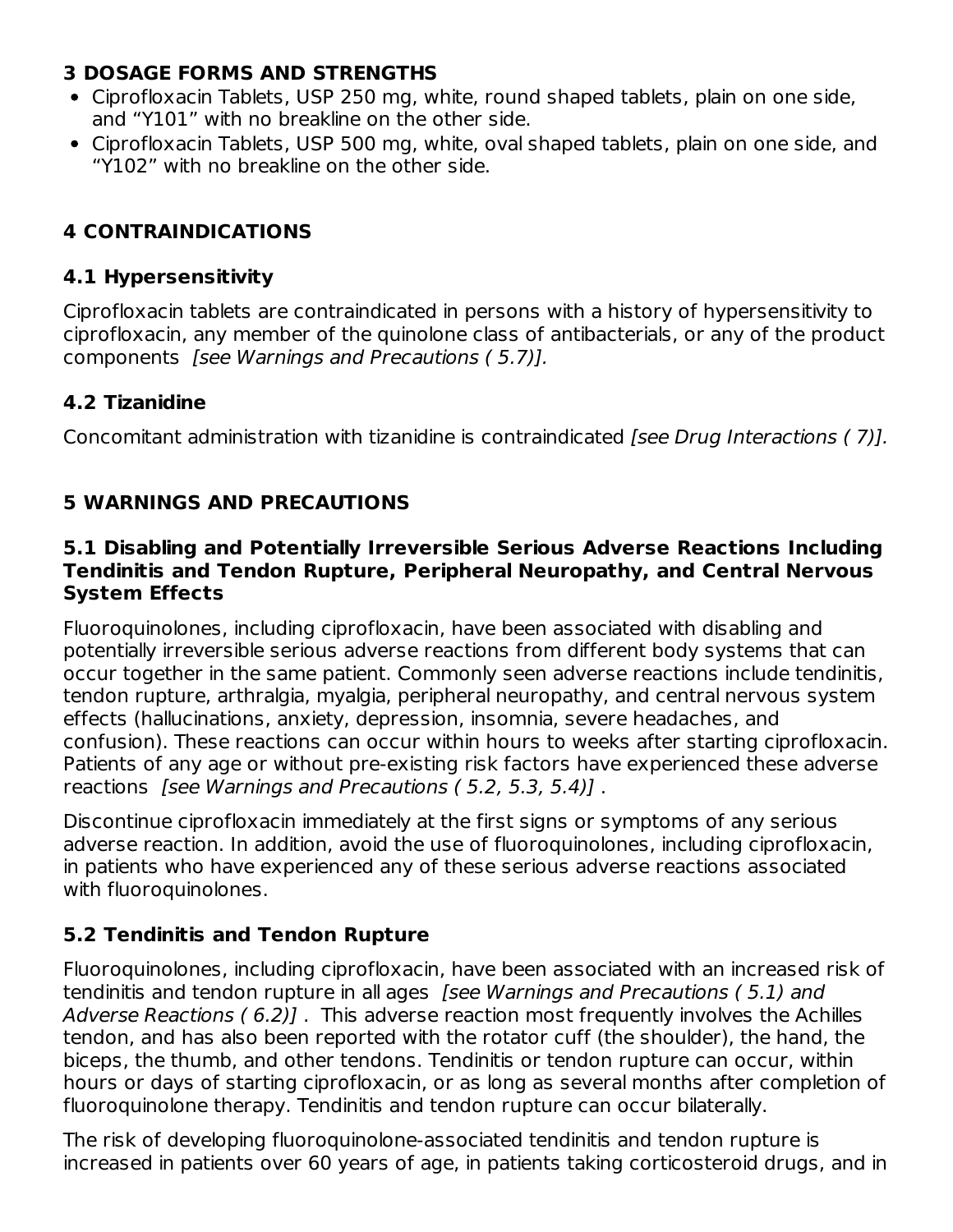patients with kidney, heart or lung transplants. Other factors that may independently increase the risk of tendon rupture include strenuous physical activity, renal failure, and previous tendon disorders such as rheumatoid arthritis. Tendinitis and tendon rupture have also occurred in patients taking fluoroquinolones who do not have the above risk factors. Discontinue ciprofloxacin immediately if the patient experiences pain, swelling, inflammation or rupture of a tendon. Avoid fluoroquinolones, including ciprofloxacin, in patients who have a history of tendon disorders or have experienced tendinitis or tendon rupture [see Adverse Reactions ( 6.2)].

# **5.3 Peripheral Neuropathy**

Fluoroquinolones, including ciprofloxacin, have been associated with an increased risk of peripheral neuropathy. Cases of sensory or sensorimotor axonal polyneuropathy affecting small and/or large axons resulting in paresthesias, hypoesthesias, dysesthesias and weakness have been reported in patients receiving fluoroquinolones, including ciprofloxacin. Symptoms may occur soon after initiation of ciprofloxacin and may be irreversible in some patients [see Warnings and Precautions ( 5.1) and Adverse Reactions ( 6.1, 6.2)] .

Discontinue ciprofloxacin immediately if the patient experiences symptoms of peripheral neuropathy including pain, burning, tingling, numbness, and/or weakness, or other alterations in sensations including light touch, pain, temperature, position sense and vibratory sensation, and/or motor strength in order to minimize the development of an irreversible condition. Avoid fluoroquinolones, including ciprofloxacin, in patients who have previously experienced peripheral neuropathy *[see Adverse Reactions (6.1, 6.2)].* 

# **5.4 Central Nervous System Effects**

# **Psychiatric Adverse Reactions**

Fluoroquinolones, including ciprofloxacin, have been associated with an increased risk of psychiatric adverse reactions, including: toxic psychosis, psychotic reactions progressing to suicidal ideations/thoughts, hallucinations, or paranoia; depression, or self-injurious behavior such as attempted or completed suicide; anxiety, agitation, or nervousness; confusion, delirium, disorientation, or disturbances in attention; insomnia or nightmares; memory impairment. These reactions may occur following the first dose. Advise patients receiving ciprofloxacin to inform their healthcare provider immediately if these reactions occur, discontinue the drug, and institute appropriate care.

# **Central Nervous System Adverse Reactions**

Fluoroquinolones, including ciprofloxacin, have been associated with an increased risk of seizures (convulsions), increased intracranial pressure (pscudotumor cerebri), dizziness, and tremors. Ciprofloxacin, like other fluoroquinolones, is known to trigger seizures or lower the seizure threshold. Cases of status epilepticus have been reported. As with all fluoroquinolones, use ciprofloxacin with caution in epileptic patients and patients with known or suspected CNS disorders that may predispose to seizures or lower the seizure threshold (for example, severe cerebral arteriosclerosis, previous history of convulsion, reduced cerebral blood flow, altered brain structure, or stroke), or in the presence of other risk factors that may predispose to seizures or lower the seizure threshold (for example, certain drug therapy, renal dysfunction). If seizures occur, discontinue ciprofloxacin and institute appropriate care [see Adverse Reactions (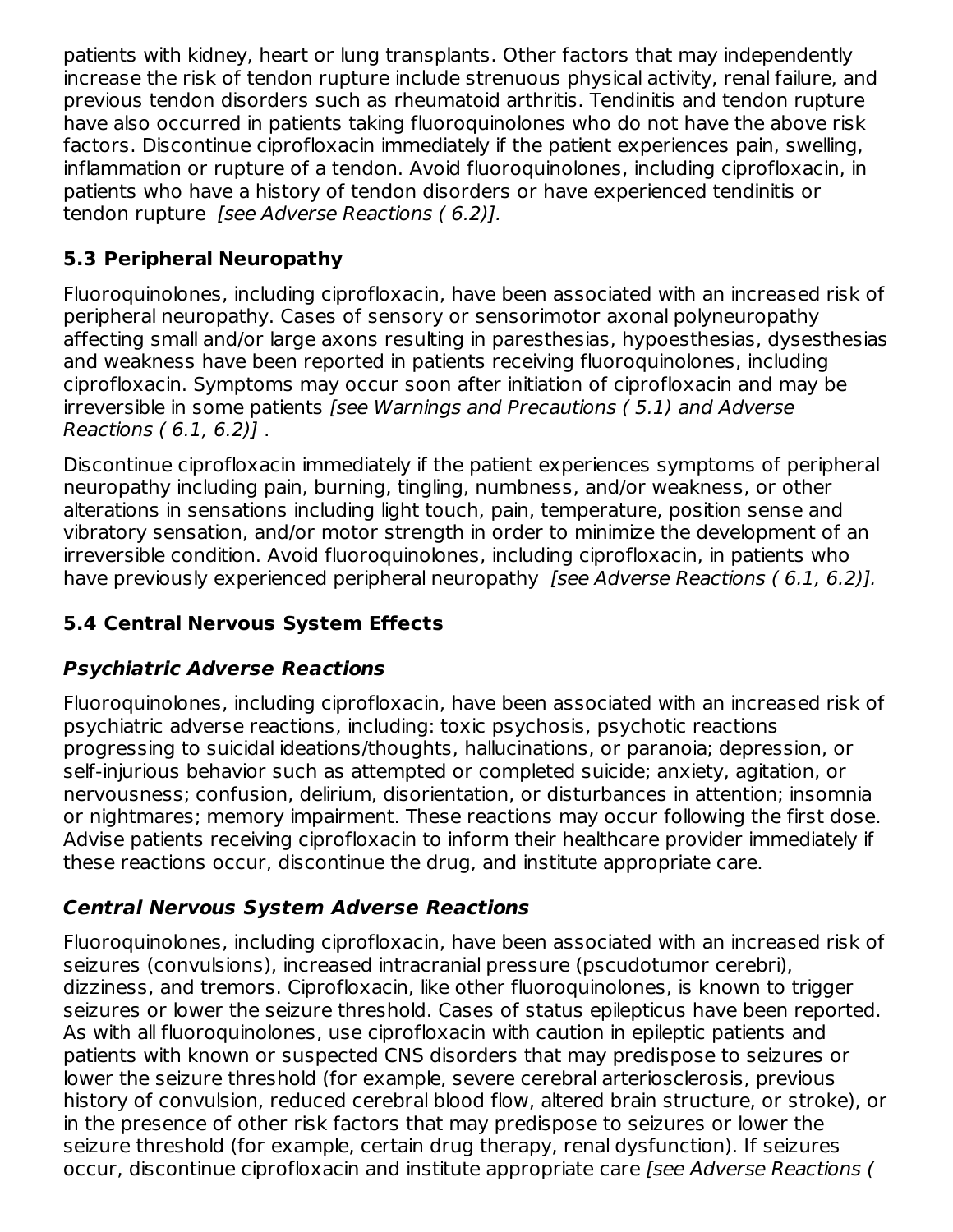# **5.5 Exacerbation of Myasthenia Gravis**

Fluoroquinolones, including ciprofloxacin, have neuromuscular blocking activity and may exacerbate muscle weakness in patients with myasthenia gravis. Postmarketing serious adverse reactions, including deaths and requirement for ventilatory support, have been associated with fluoroquinolone use in patients with myasthenia gravis. Avoid ciprofloxacin in patients with known history of myasthenia gravis [see Adverse Reactions  $(6.2)$ ].

## **5.6 Other Serious and Sometimes Fatal Adverse Reactions**

Other serious and sometimes fatal adverse reactions, some due to hypersensitivity, and some due to uncertain etiology, have been reported in patients receiving therapy with quinolones, including ciprofloxacin. These events may be severe and generally occur following the administration of multiple doses. Clinical manifestations may include one or more of the following:

• Fever, rash, or severe dermatologic reactions (for example, toxic epidermal necrolysis, Stevens-Johnson syndrome);

- Vasculitis; arthralgia; myalgia; serum sickness;
- Allergic pneumonitis;
- Interstitial nephritis; acute renal insufficiency or failure;
- Hepatitis; jaundice; acute hepatic necrosis or failure;

• Anemia, including hemolytic and aplastic; thrombocytopenia, including thrombotic thrombocytopenic purpura; leukopenia; agranulocytosis; pancytopenia; and/or other hematologic abnormalities.

Discontinue ciprofloxacin immediately at the first appearance of a skin rash, jaundice, or any other sign of hypersensitivity and supportive measures instituted [see Adverse Reactions ( 6.1, 6.2)].

# **5.7 Hypersensitivity Reactions**

Serious and occasionally fatal hypersensitivity (anaphylactic) reactions, some following the first dose, have been reported in patients receiving fluoroquinolone therapy, including ciprofloxacin. Some reactions were accompanied by cardiovascular collapse, loss of consciousness, tingling, pharyngeal or facial edema, dyspnea, urticaria, and itching. Only a few patients had a history of hypersensitivity reactions. Serious anaphylactic reactions require immediate emergency treatment with epinephrine and other resuscitation measures, including oxygen, intravenous fluids, intravenous antihistamines, corticosteroids, pressor amines, and airway management, including intubation, as indicated [see Adverse Reactions  $(6.1)$ ].

# **5.8 Hepatotoxicity**

Cases of severe hepatotoxicity, including hepatic necrosis, life-threatening hepatic failure, and fatal events, have been reported with ciprofloxacin. Acute liver injury is rapid in onset (range 1–39 days), and is often associated with hypersensitivity. The pattern of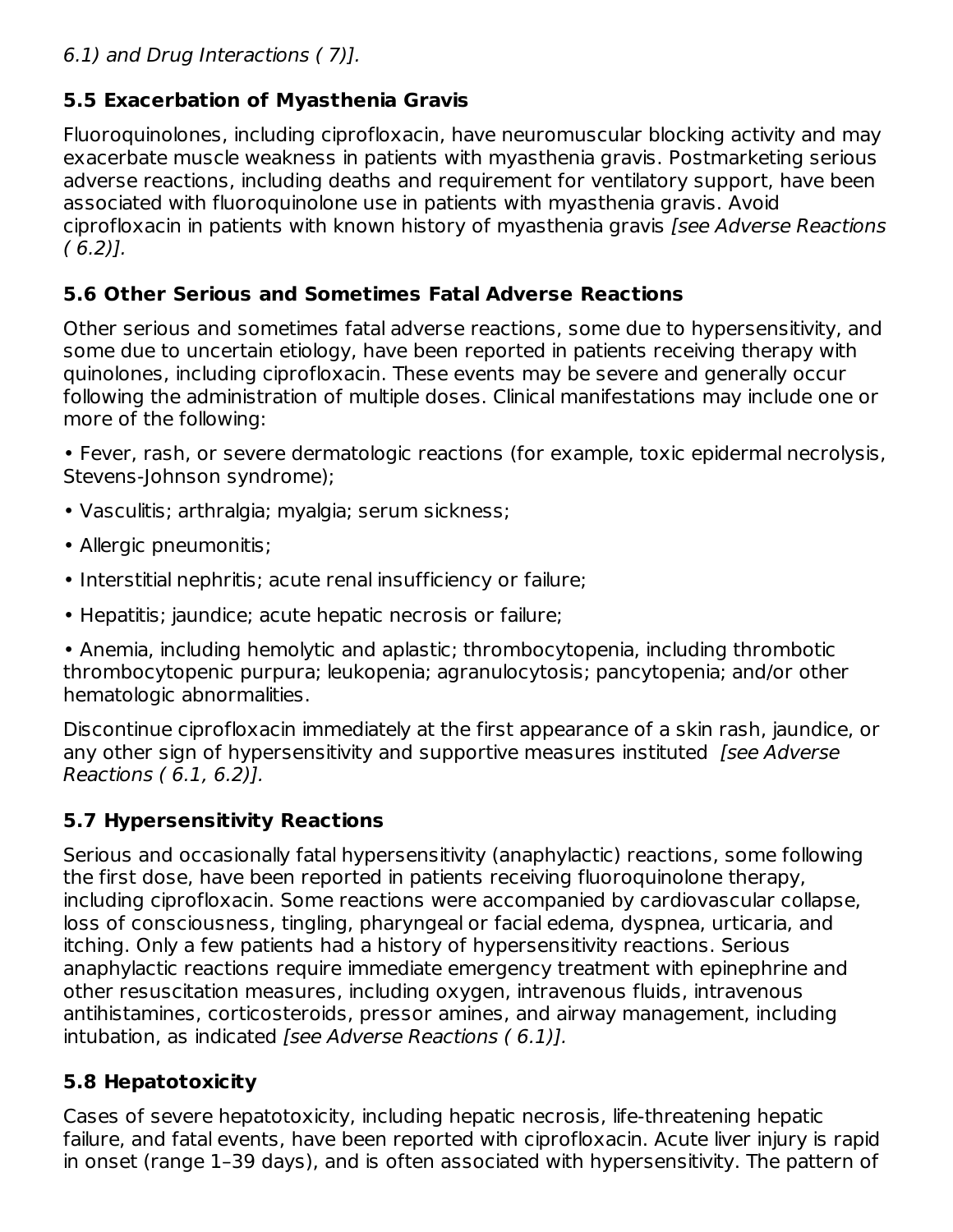injury can be hepatocellular, cholestatic, or mixed. Most patients with fatal outcomes were older than 55 years old. In the event of any signs and symptoms of hepatitis (such as anorexia, jaundice, dark urine, pruritus, or tender abdomen), discontinue treatment immediately.

There can be a temporary increase in transaminases, alkaline phosphatase, or cholestatic jaundice, especially in patients with previous liver damage, who are treated with ciprofloxacin *[see Adverse Reactions (6.2, 6.3)]*.

# **5.9 Risk of Aortic Aneurysm and Dissection**

Epidemiologic studies report an increased rate of aortic aneurysm and dissection within two months following use of fluoroquinolones, particularly in elderly patients. The cause for the increased risk has not been identified. In patients with a known aortic aneurysm or patients who are at greater risk for aortic aneurysms, reserve ciprofloxacin for use only when there are no alternative antibacterial treatments available.

# **5.10 Serious Adverse Reactions with Concomitant Theophylline**

Serious and fatal reactions have been reported in patients receiving concurrent administration of ciprofloxacin and theophylline. These reactions have included cardiac arrest, seizure, status epilepticus, and respiratory failure. Instances of nausea, vomiting, tremor, irritability, or palpitation have also occurred.

Although similar serious adverse reactions have been reported in patients receiving theophylline alone, the possibility that these reactions may be potentiated by ciprofloxacin cannot be eliminated. If concomitant use cannot be avoided, monitor serum levels of theophylline and adjust dosage as appropriate *[see Drug Interactions (* 7)].

# **5.11 Clostridium difficile-Associated Diarrhea**

Clostridium difficile (C. difficile)-associated diarrhea (CDAD) has been reported with use of nearly all antibacterial agents, including ciprofloxacin, and may range in severity from mild diarrhea to fatal colitis. Treatment with antibacterial agents alters the normal flora of the colon leading to overgrowth of C. difficile.

C. difficile produces toxins A and B which contribute to the development of CDAD. Hypertoxin producing isolates of C. difficile cause increased morbidity and mortality, as these infections can be refractory to antimicrobial therapy and may require colectomy. CDAD must be considered in all patients who present with diarrhea following antibacterial use. Careful medical history is necessary since CDAD has been reported to occur over two months after the administration of antibacterial agents.

If CDAD is suspected or confirmed, ongoing antibacterial use not directed against C. difficile may need to be discontinued. Appropriate fluid and electrolyte management, protein supplementation, antibacterial treatment of C. difficile, and institute surgical evaluation as clinically indicated *[see Adverse Reactions (6.1)].* 

# **5.12 Prolongation of the QT Interval**

Some fluoroquinolones, including ciprofloxacin, have been associated with prolongation of the QT interval on the electrocardiogram and cases of arrhythmia. Cases of torsade de pointes have been reported during postmarketing surveillance in patients receiving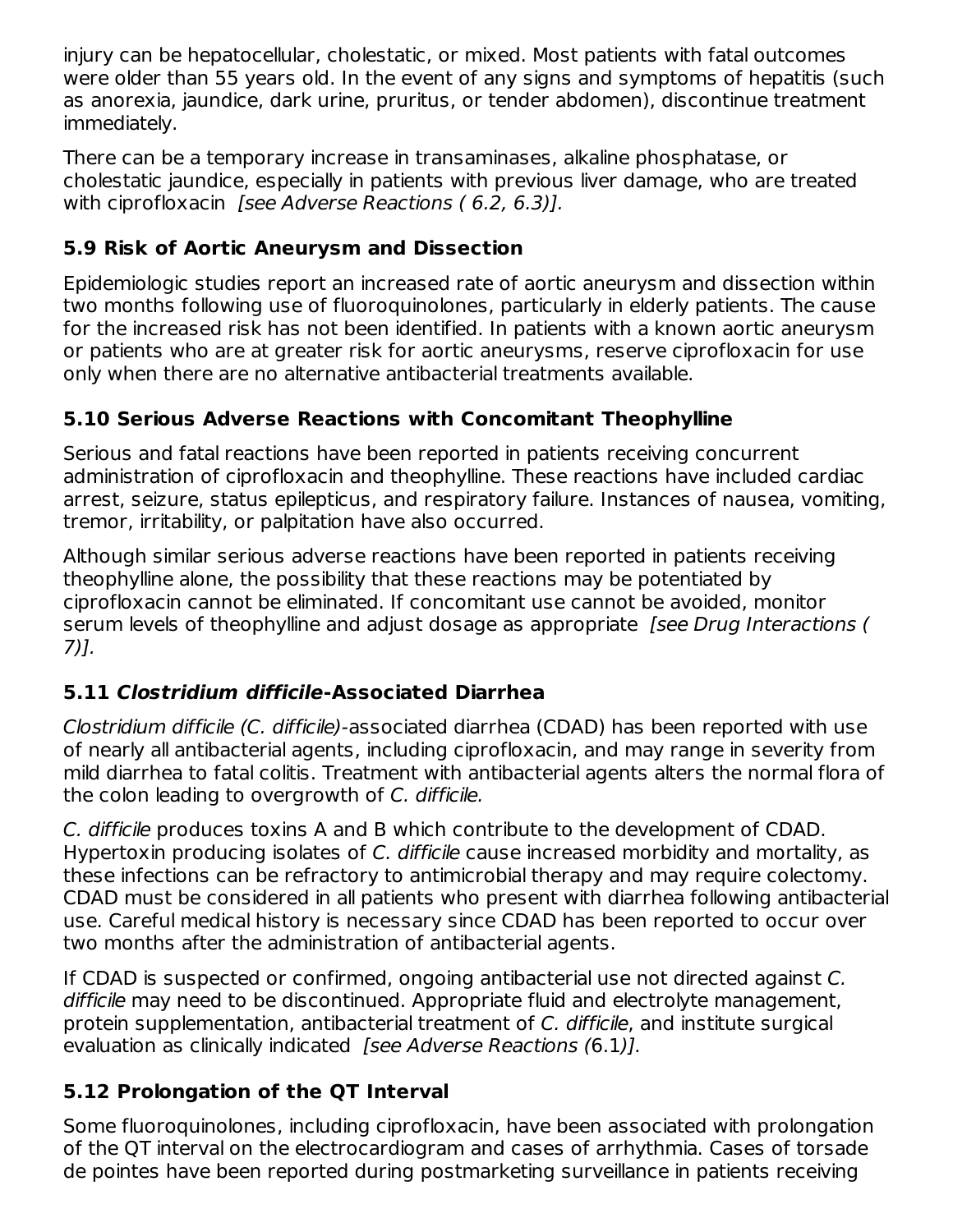fluoroquinolones, including ciprofloxacin.

Avoid ciprofloxacin in patients with known prolongation of the QT interval, risk factors for QT prolongation or torsade de pointes (for example, congenital long QT syndrome, uncorrected electrolyte imbalance, such as hypokalemia or hypomagnesemia and cardiac disease, such as heart failure, myocardial infarction, or bradycardia), and patients receiving Class IA antiarrhythmic agents (quinidine, procainamide), or Class III antiarrhythmic agents (amiodarone, sotalol), tricyclic antidepressants, macrolides, and antipsychotics. Elderly patients may also be more susceptible to drug-associated effects on the QT interval *[see Adverse Reactions ( 6.2), Use in Specific Populations ( 8.5)].* 

#### **5.13 Musculoskeletal Disorders in Pediatric Patients and Arthropathic Effects in Animals**

Ciprofloxacin is indicated in pediatric patients (less than 18 years of age) only for cUTI, prevention of inhalational anthrax (post exposure), and plague [see Indications and Usage ( 1.7, 1.8, 1.11)] . An increased incidence of adverse reactions compared to controls, including reactions related to joints and/or surrounding tissues, has been observed [see Adverse Reactions ( 6.1)] .

In pre-clinical studies, oral administration of ciprofloxacin caused lameness in immature dogs. Histopathological examination of the weight-bearing joints of these dogs revealed permanent lesions of the cartilage. Related quinolone-class drugs also produce erosions of cartilage of weight-bearing joints and other signs of arthropathy in immature animals of various species [see Use in Specific Populations ( 8.4) and Nonclinical Toxicology ( 13.2)].

# **5.14 Photosensitivity/Phototoxicity**

Moderate to severe photosensitivity/phototoxicity reactions, the latter of which may manifest as exaggerated sunburn reactions (for example, burning, erythema, exudation, vesicles, blistering, edema) involving areas exposed to light (typically the face, "V" area of the neck, extensor surfaces of the forearms, dorsa of the hands), can be associated with the use of quinolones including ciprofloxacin after sun or UV light exposure. Therefore, avoid excessive exposure to these sources of light. Discontinue ciprofloxacin if phototoxicity occurs [see Adverse Reactions (6.1)].

# **5.15 Development of Drug Resistant Bacteria**

Prescribing ciprofloxacin tablets in the absence of a proven or strongly suspected bacterial infection or a prophylactic indication is unlikely to provide benefit to the patient and increases the risk of the development of drug-resistant bacteria.

### **5.16 Potential Risks with Concomitant Use of Drugs Metabolized by Cytochrome P450 1A2 Enzymes**

Ciprofloxacin is an inhibitor of the hepatic CYP1A2 enzyme pathway. Co-administration of ciprofloxacin and other drugs primarily metabolized by CYP1A2 (for example, theophylline, methylxanthines, caffeine, tizanidine, ropinirole, clozapine, olanzapine and zolpidem), results in increased plasma concentrations of the co-administered drug and could lead to clinically significant pharmacodynamic adverse reactions of the coadministered drug [see Drug Interactions (7) and Clinical Pharmacology (12.3)].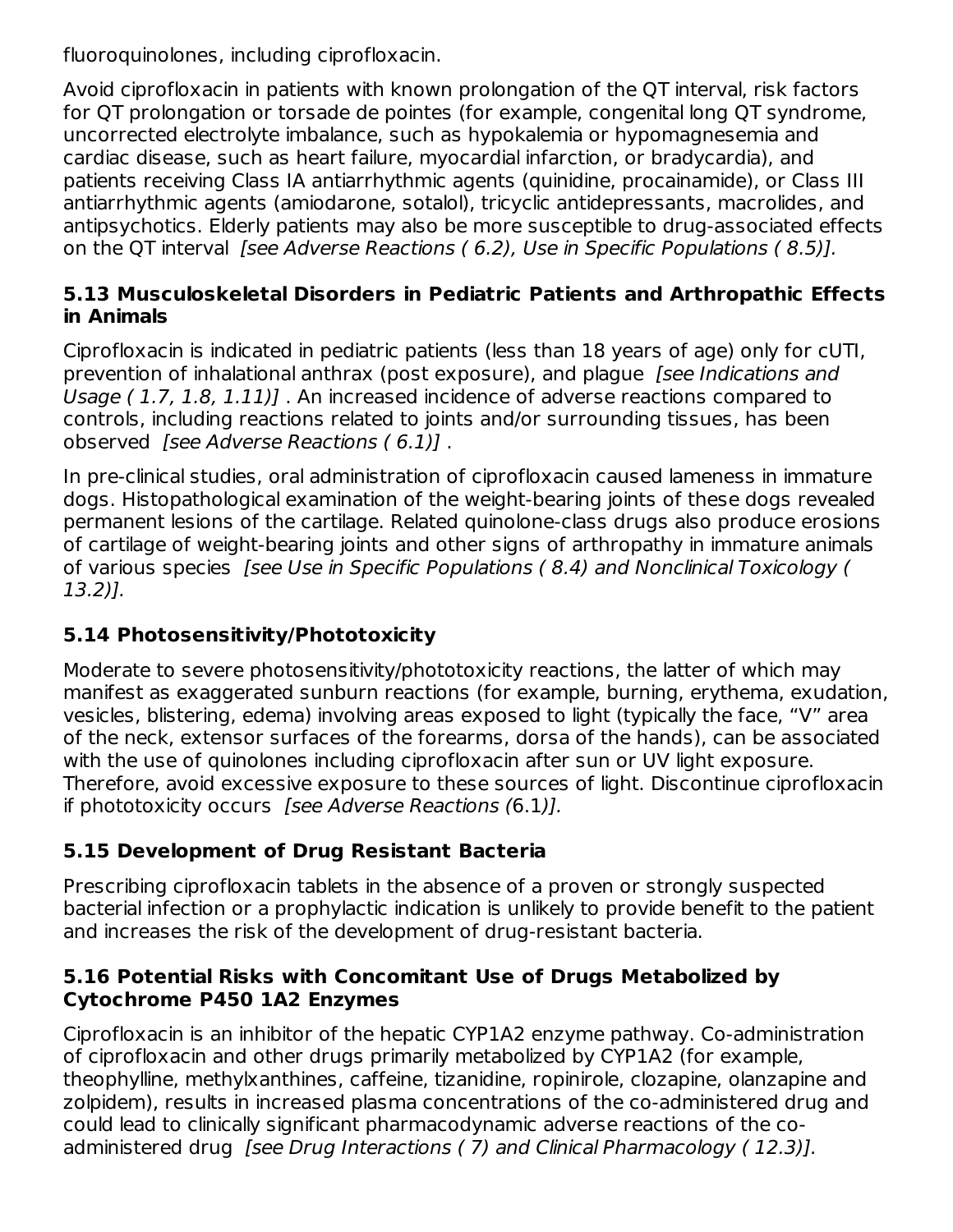# **5.17 Interference with Timely Diagnosis of Syphilis**

Ciprofloxacin has not been shown to be effective in the treatment of syphilis. Antimicrobial agents used in high dose for short periods of time to treat gonorrhea may mask or delay the symptoms of incubating syphilis. Perform a serologic test for syphilis in all patients with gonorrhea at the time of diagnosis. Perform follow-up serologic test for syphilis three months after ciprofloxacin treatment.

# **5.18 Crystalluria**

Crystals of ciprofloxacin have been observed rarely in the urine of human subjects but more frequently in the urine of laboratory animals, which is usually alkaline [see Nonclinical Toxicology ( 13.2)]. Crystalluria related to ciprofloxacin has been reported only rarely in humans because human urine is usually acidic. Avoid alkalinity of the urine in patients receiving ciprofloxacin. Hydrate patients well to prevent the formation of highly concentrated urine [see Dosage and Administration ( 2.4)] .

# **5.19 Blood Glucose Disturbances**

Fluoroquinolones, including ciprofloxacin, have been associated with disturbances of blood glucose, including symptomatic hyperglycemia and hypoglycemia, usually in diabetic patients receiving concomitant treatment with an oral hypoglycemic agent (for example, glyburide) or with insulin. In these patients, careful monitoring of blood glucose is recommended. Severe cases of hypoglycemia resulting in coma or death have been reported. If a hypoglycemic reaction occurs in a patient being treated with ciprofloxacin, discontinue ciprofloxacin and initiate appropriate therapy immediately [see Adverse Reactions ( 6.1), Drug Interactions ( 7)].

# **6 ADVERSE REACTIONS**

The following serious and otherwise important adverse drug reactions are discussed in greater detail in other sections of labeling:

- Disabling and Potentially Irreversible Serious Adverse Reactions *[see Warnings and* Precautions ( 5.1)]
- Tendinitis and Tendon Rupture [see Warnings and Precautions (5.2)]
- Peripheral Neuropathy *[see Warnings and Precautions (5.3)]*
- Central Nervous System Effects [see Warnings and Precautions (5.4)] Exacerbation of Myasthenia Gravis [see Warnings and Precautions ( 5.5)]
- Other Serious and Sometimes Fatal Adverse Reactions *[see Warnings and* Precautions ( 5.6)]
- Hypersensitivity Reactions [see Warnings and Precautions (5.7)]
- Hepatotoxicity [see Warnings and Precautions (5.8)]
- Risk of Aortic Aneurysm and Dissection [see Warnings and Precautions (5.9)]
- Serious Adverse Reactions with Concomitant Theophylline [see Warnings and Precautions (5.10)]
- Clostridium difficile-Associated Diarrhea [see Warnings and Precautions (5.11)]
- Prolongation of the QT Interval [see Warnings and Precautions (5.12)]
- Musculoskeletal Disorders in Pediatric Patients [see Warnings and Precautions (5.13)]
- Photosensitivity/Phototoxicity [see Warnings and Precautions (5.14)]
- Development of Drug Resistant Bacteria [see Warnings and Precautions (5.15)]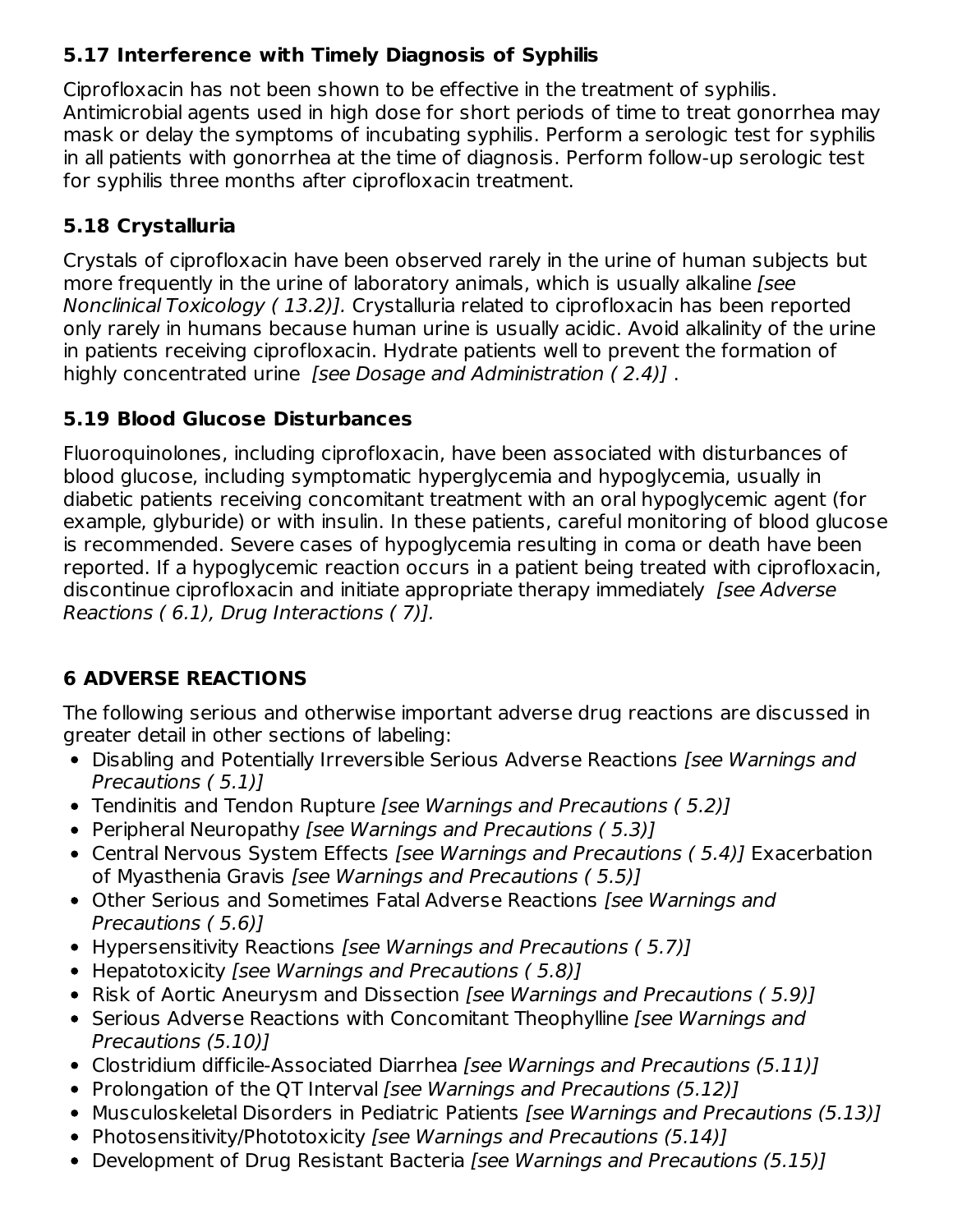### **6.1 Clinical Trials Experience**

Because clinical trials are conducted under widely varying conditions, adverse reaction rates observed in the clinical trials of a drug cannot be directly compared to rates in the clinical trials of another drug and may not reflect the rates observed in practice.

#### Adult Patients

During clinical investigations with oral and parenteral ciprofloxacin, 49,038 patients received courses of the drug.

The most frequently reported adverse reactions, from clinical trials of all formulations, all dosages, all drug-therapy durations, and for all indications of ciprofloxacin therapy were nausea (2.5%), diarrhea (1.6%), liver function tests abnormal (1.3%), vomiting (1%), and rash (1%).

| <b>Body as a Whole</b><br>Headache<br><b>Abdominal Pain/Discomfort</b><br>Pain<br><b>Cardiovascular</b><br>Syncope<br>Angina Pectoris<br><b>Myocardial Infarction</b><br>Cardiopulmonary Arrest<br>Tachycardia<br>Hypotension<br><b>Restlessness</b><br><b>Central Nervous System</b><br><b>Dizziness</b><br>lInsomnia<br>Nightmares<br><b>Hallucinations</b><br>Paranoia<br>Psychosis (toxic)<br><b>Manic Reaction</b><br>Irritability<br>Tremor<br>Ataxia<br>Seizures (including Status Epilepticus)<br>Malaise<br>Anorexia<br>Phobia<br>Depersonalization<br>Depression (potentially culminating in self-<br>injurious behavior<br>(such as suicidal ideations/thoughts and<br>attempted or completed suicide)<br>Paresthesia<br>Abnormal Gait | <b>System Organ Class</b> | <b>Adverse Reactions</b> |
|---------------------------------------------------------------------------------------------------------------------------------------------------------------------------------------------------------------------------------------------------------------------------------------------------------------------------------------------------------------------------------------------------------------------------------------------------------------------------------------------------------------------------------------------------------------------------------------------------------------------------------------------------------------------------------------------------------------------------------------------------|---------------------------|--------------------------|
|                                                                                                                                                                                                                                                                                                                                                                                                                                                                                                                                                                                                                                                                                                                                                   |                           |                          |
|                                                                                                                                                                                                                                                                                                                                                                                                                                                                                                                                                                                                                                                                                                                                                   |                           |                          |
|                                                                                                                                                                                                                                                                                                                                                                                                                                                                                                                                                                                                                                                                                                                                                   |                           |                          |
|                                                                                                                                                                                                                                                                                                                                                                                                                                                                                                                                                                                                                                                                                                                                                   |                           |                          |
|                                                                                                                                                                                                                                                                                                                                                                                                                                                                                                                                                                                                                                                                                                                                                   |                           |                          |
|                                                                                                                                                                                                                                                                                                                                                                                                                                                                                                                                                                                                                                                                                                                                                   |                           |                          |
|                                                                                                                                                                                                                                                                                                                                                                                                                                                                                                                                                                                                                                                                                                                                                   |                           |                          |
|                                                                                                                                                                                                                                                                                                                                                                                                                                                                                                                                                                                                                                                                                                                                                   |                           |                          |
|                                                                                                                                                                                                                                                                                                                                                                                                                                                                                                                                                                                                                                                                                                                                                   |                           |                          |
|                                                                                                                                                                                                                                                                                                                                                                                                                                                                                                                                                                                                                                                                                                                                                   |                           |                          |
|                                                                                                                                                                                                                                                                                                                                                                                                                                                                                                                                                                                                                                                                                                                                                   |                           |                          |
|                                                                                                                                                                                                                                                                                                                                                                                                                                                                                                                                                                                                                                                                                                                                                   |                           |                          |
|                                                                                                                                                                                                                                                                                                                                                                                                                                                                                                                                                                                                                                                                                                                                                   |                           |                          |
|                                                                                                                                                                                                                                                                                                                                                                                                                                                                                                                                                                                                                                                                                                                                                   |                           |                          |
|                                                                                                                                                                                                                                                                                                                                                                                                                                                                                                                                                                                                                                                                                                                                                   |                           |                          |
|                                                                                                                                                                                                                                                                                                                                                                                                                                                                                                                                                                                                                                                                                                                                                   |                           |                          |
|                                                                                                                                                                                                                                                                                                                                                                                                                                                                                                                                                                                                                                                                                                                                                   |                           |                          |
|                                                                                                                                                                                                                                                                                                                                                                                                                                                                                                                                                                                                                                                                                                                                                   |                           |                          |
|                                                                                                                                                                                                                                                                                                                                                                                                                                                                                                                                                                                                                                                                                                                                                   |                           |                          |
|                                                                                                                                                                                                                                                                                                                                                                                                                                                                                                                                                                                                                                                                                                                                                   |                           |                          |
|                                                                                                                                                                                                                                                                                                                                                                                                                                                                                                                                                                                                                                                                                                                                                   |                           |                          |
|                                                                                                                                                                                                                                                                                                                                                                                                                                                                                                                                                                                                                                                                                                                                                   |                           |                          |
|                                                                                                                                                                                                                                                                                                                                                                                                                                                                                                                                                                                                                                                                                                                                                   |                           |                          |
|                                                                                                                                                                                                                                                                                                                                                                                                                                                                                                                                                                                                                                                                                                                                                   |                           |                          |
|                                                                                                                                                                                                                                                                                                                                                                                                                                                                                                                                                                                                                                                                                                                                                   |                           |                          |
|                                                                                                                                                                                                                                                                                                                                                                                                                                                                                                                                                                                                                                                                                                                                                   |                           |                          |
|                                                                                                                                                                                                                                                                                                                                                                                                                                                                                                                                                                                                                                                                                                                                                   |                           |                          |
|                                                                                                                                                                                                                                                                                                                                                                                                                                                                                                                                                                                                                                                                                                                                                   |                           |                          |
|                                                                                                                                                                                                                                                                                                                                                                                                                                                                                                                                                                                                                                                                                                                                                   |                           |                          |
|                                                                                                                                                                                                                                                                                                                                                                                                                                                                                                                                                                                                                                                                                                                                                   |                           |                          |

#### **Table 5: Medically Important Adverse Reactions That Occurred In less than 1% of Ciprofloxacin Patients**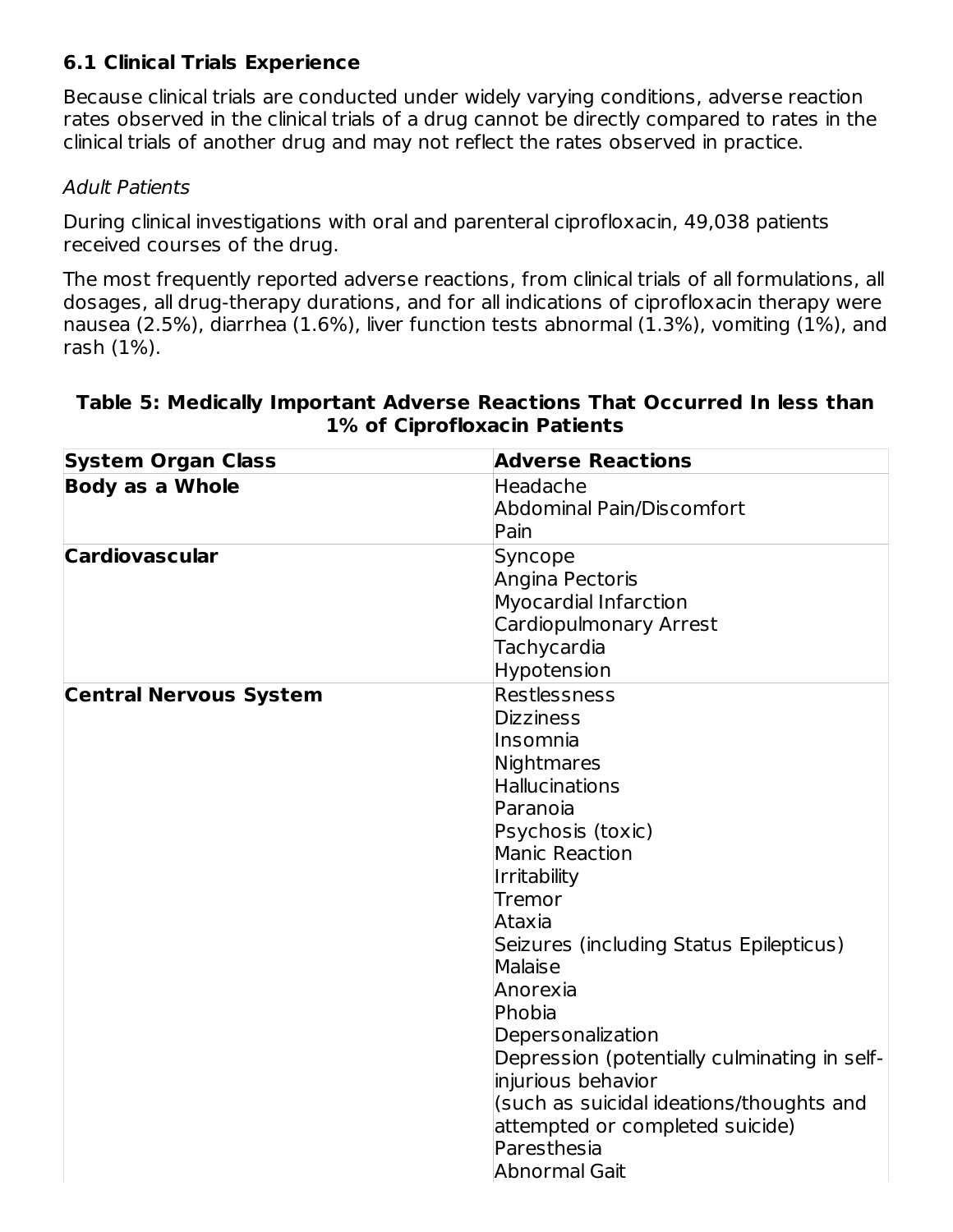|                              | Migraine                                |
|------------------------------|-----------------------------------------|
| Gastrointestinal             | <b>Intestinal Perforation</b>           |
|                              | <b>Gastrointestinal Bleeding</b>        |
|                              | Cholestatic Jaundice                    |
|                              | <b>Hepatitis</b>                        |
|                              | Pancreatitis                            |
| Hemic/Lymphatic              | Petechia                                |
| <b>Metabolic/Nutritional</b> | Hyperglycemia                           |
|                              | Hypoglycemia                            |
| <b>Musculoskeletal</b>       | Arthralgia                              |
|                              | Joint Stiffness                         |
|                              | Muscle Weakness                         |
| <b>Renal/Urogenital</b>      | <b>Interstitial Nephritis</b>           |
|                              | <b>Renal Failure</b>                    |
| <b>Respiratory</b>           | Dyspnea                                 |
|                              | Laryngeal Edema                         |
|                              | Hemoptysis                              |
|                              | Bronchospasm                            |
| <b>Skin/Hypersensitivity</b> | Anaphylactic Reactions including life-  |
|                              | threatening anaphylactic shock          |
|                              | Erythema Multiforme/Stevens-Johnson     |
|                              | Syndrome                                |
|                              | <b>Exfoliative Dermatitis</b>           |
|                              | <b>Toxic Epidermal Necrolysis</b>       |
|                              | Pruritus                                |
|                              | Urticaria                               |
|                              | Photosensitivity/Phototoxicity reaction |
|                              | Flushing                                |
|                              | Fever                                   |
|                              | Angioedema                              |
|                              | Erythema Nodosum                        |
|                              | Sweating                                |
| <b>Special Senses</b>        | <b>Blurred Vision</b>                   |
|                              | Disturbed Vision (chromatopsia and      |
|                              | photopsia)                              |
|                              | <b>Decreased Visual Acuity</b>          |
|                              | Diplopia                                |
|                              | <b>Tinnitus</b>                         |
|                              | <b>Hearing Loss</b>                     |
|                              | <b>Bad Taste</b>                        |

In randomized, double-blind controlled clinical trials comparing ciprofloxacin tablets [500 mg two times daily (BID)] to cefuroxime axetil (250 mg–500 mg BID) and to clarithromycin (500 mg BID) in patients with respiratory tract infections, ciprofloxacin demonstrated a CNS adverse reaction profile comparable to the control drugs.

#### Pediatric Patients

Short (6 weeks) and long term (1 year) musculoskeletal and neurological safety of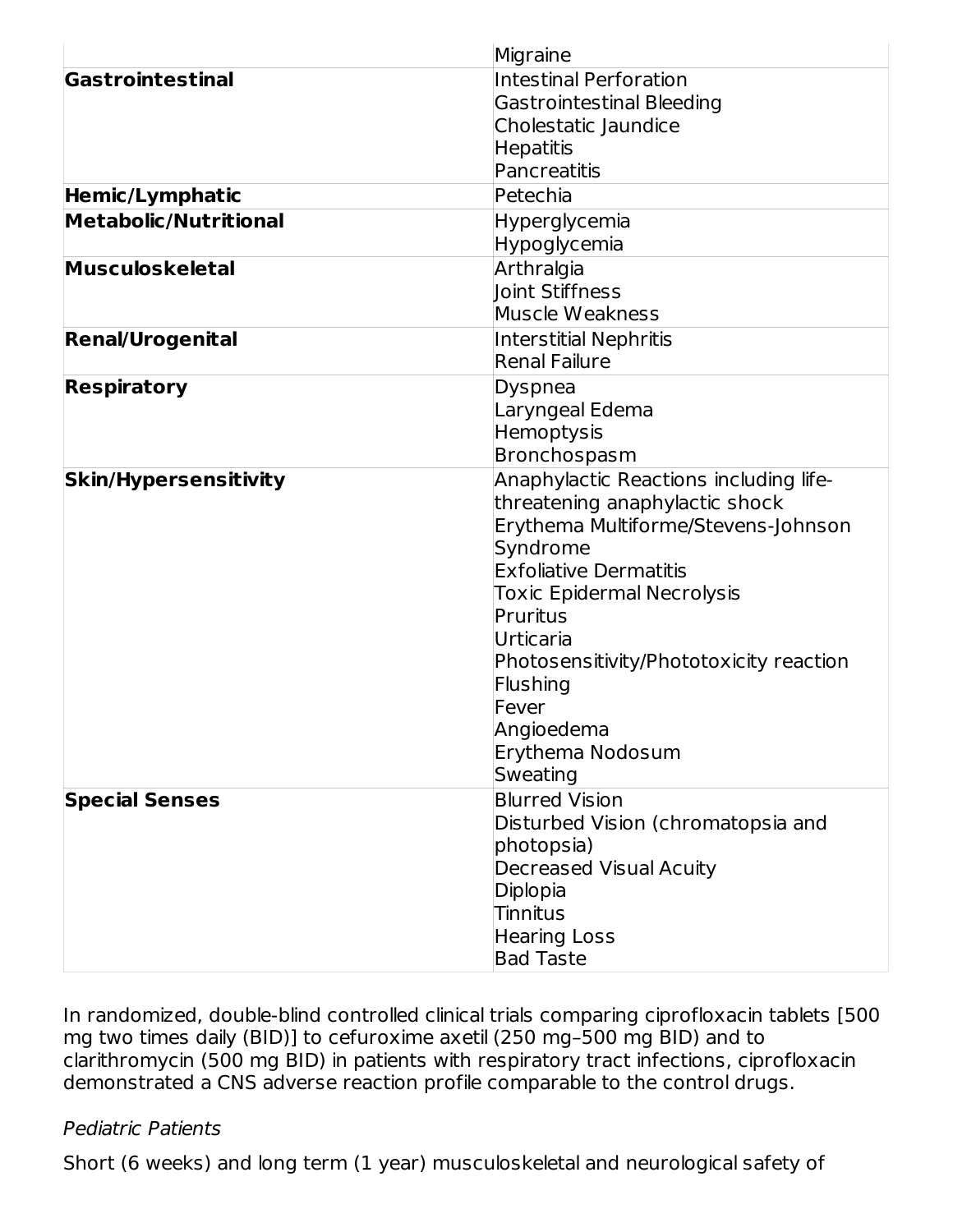oral/intravenous ciprofloxacin, was compared to a cephalosporin for treatment of cUTI or pyelonephritis in pediatric patients 1 to 17 years of age (mean age of  $6 \pm 4$  years) in an international multicenter trial. The duration of therapy was 10 to 21 days (mean duration of treatment was 11 days with a range of 1 to 88 days). A total of 335 ciprofloxacin- and 349 comparator-treated patients were enrolled.

An Independent Pediatric Safety Committee (IPSC) reviewed all cases of musculoskeletal adverse reactions including abnormal gait or abnormal joint exam (baseline or treatmentemergent). Within 6 weeks of treatment initiation, the rates of musculoskeletal adverse reactions were 9.3% (31/335) in the ciprofloxacin-treated group versus 6% (21/349) in comparator-treated patients. All musculoskeletal adverse reactions occurring by 6 weeks resolved (clinical resolution of signs and symptoms), usually within 30 days of end of treatment. Radiological evaluations were not routinely used to confirm resolution of the adverse reactions. Ciprofloxacin-treated patients were more likely to report more than one adverse reaction and on more than one occasion compared to control patients. The rate of musculoskeletal adverse reactions was consistently higher in the ciprofloxacin group compared to the control group across all age subgroups. At the end of 1 year, the rate of these adverse reactions reported at any time during that period was 13.7% (46/335) in the ciprofloxacin-treated group versus 9.5% (33/349) in the comparator-treated patients (Table 6).

|                               | Ciprofloxacin Tablets Comparator |               |  |
|-------------------------------|----------------------------------|---------------|--|
| All Patients (within 6 weeks) | 31/335 (9.3%)                    | 21/349(6%)    |  |
| 95% Confidence Interval 2     | $(-0.8\%, +7.2\%)$               |               |  |
| Age Group                     |                                  |               |  |
| 12 months $<$ 24 months       | 1/36(2.8%)                       | 0/41          |  |
| 2 years $<$ 6 years           | 5/124(4%)                        | 3/118(2.5%)   |  |
| 6 years $<$ 12 years          | 18/143 (12.6%)                   | 12/153 (7.8%) |  |
| 12 years to 17 years          | 7/32 (21.9%)                     | 6/37(16.2%)   |  |
| All Patients (within 1 year)  | 46/335 (13.7%)                   | 33/349 (9.5%) |  |
| 95% Confidence Interval $1$   | $(-0.6\%, +9.1\%)$               |               |  |

#### **Table 6: Musculoskeletal Adverse Reactions as Assessed by the IPSC 1**

 $<sup>1.</sup>$  Included: arthralgia, abnormal gait, abnormal joint exam, joint sprains, leg pain, back</sup> pain, arthrosis, bone pain, pain, myalgia, arm pain, and decreased range of motion in a joint (knee, elbow, ankle, hip, wrist, and shoulder)

 $2$ . The study was designed to demonstrate that the arthropathy rate for the ciprofloxacin group did not exceed that of the control group by more than  $+6\%$ . At both the 6 week and 1 year evaluations, the 95% confidence interval indicated that it could not be concluded that the ciprofloxacin group had findings comparable to the control group.

The incidence rates of neurological adverse reactions within 6 weeks of treatment initiation were 3% (9/335) in the ciprofloxacin group versus 2% (7/349) in the comparator group and included dizziness, nervousness, insomnia, and somnolence.

In this trial, the overall incidence rates of adverse reactions within 6 weeks of treatment initiation were 41% (138/335) in the ciprofloxacin group versus 31% (109/349) in the comparator group. The most frequent adverse reactions were gastrointestinal: 15%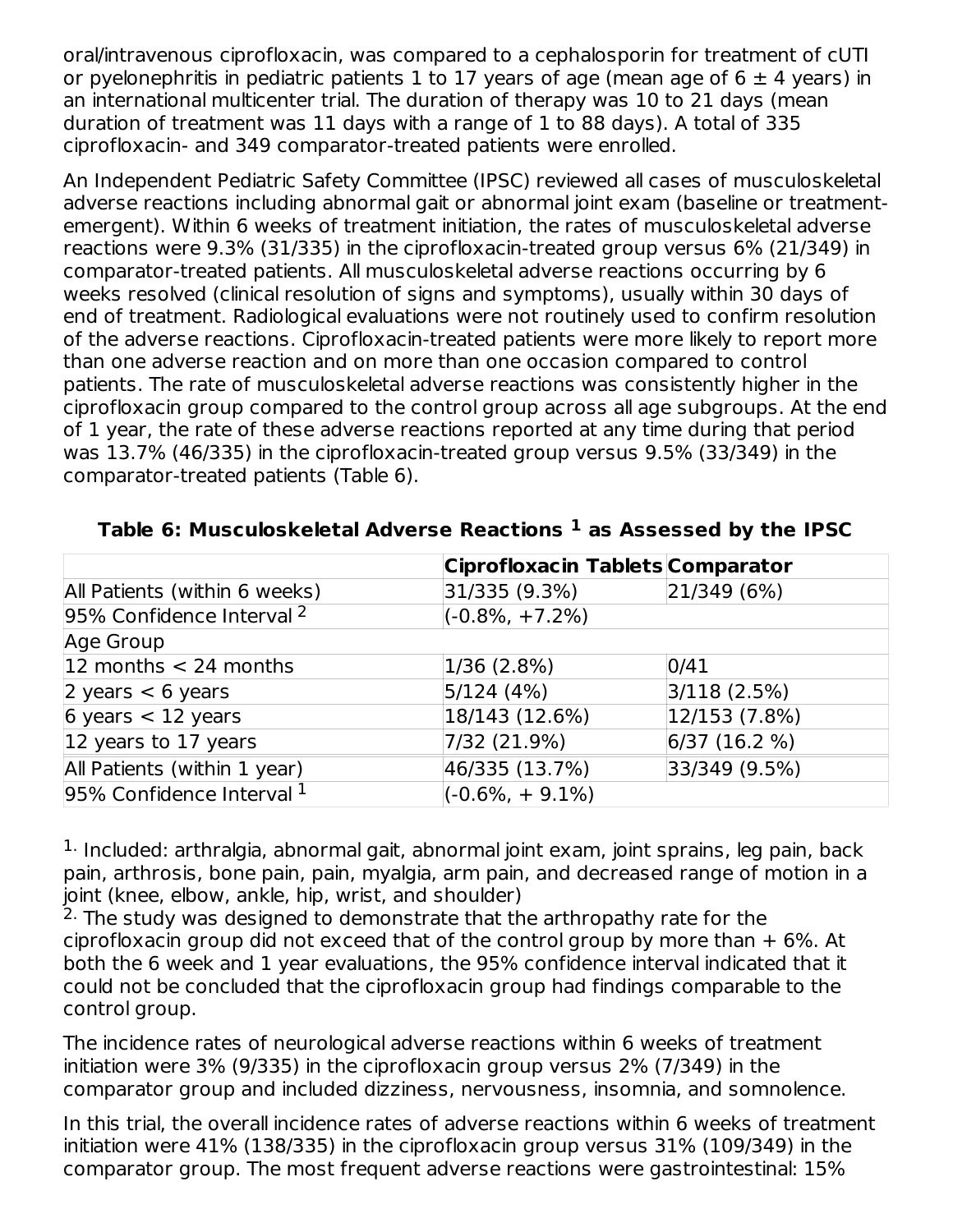(50/335) of ciprofloxacin patients compared to 9% (31/349) of comparator patients. Serious adverse reactions were seen in 7.5% (25/335) of ciprofloxacin-treated patients compared to 5.7% (20/349) of control patients. Discontinuation of drug due to an adverse reaction was observed in 3% (10/335) of ciprofloxacin -treated patients versus 1.4% (5/349) of comparator patients. Other adverse reactions that occurred in at least 1% of ciprofloxacin patients were diarrhea 4.8%, vomiting 4.8%, abdominal pain 3.3%, dyspepsia 2.7%, nausea 2.7%, fever 2.1%, asthma 1.8% and rash 1.8%.

Short-term safety data for ciprofloxacin was also collected in a randomized, double-blind clinical trial for the treatment of acute pulmonary exacerbations in cystic fibrosis patients (ages 5–17 years). Sixty seven patients received CIPRO IV 10 mg/kg/dose every 8 hours for one week followed by ciprofloxacin tablets 20 mg/kg/dose every 12 hours to complete 10–21 days treatment and 62 patients received the combination of ceftazidime intravenous 50 mg/kg/dose every 8 hours and tobramycin intravenous 3 mg/kg/dose every 8 hours for a total of 10–21 days. Periodic musculoskeletal assessments were conducted by treatment-blinded examiners. Patients were followed for an average of 23 days after completing treatment (range 0–93 days). Musculoskeletal adverse reactions were reported in 22% of the patients in the ciprofloxacin group and 21% in the comparison group. Decreased range of motion was reported in 12% of the subjects in the ciprofloxacin group and 16% in the comparison group. Arthralgia was reported in 10% of the patients in the ciprofloxacin group and 11% in the comparison group. Other adverse reactions were similar in nature and frequency between treatment arms. The efficacy of ciprofloxacin for the treatment of acute pulmonary exacerbations in pediatric cystic fibrosis patients has not been established.

In addition to the adverse reactions reported in pediatric patients in clinical trials, it should be expected that adverse reactions reported in adults during clinical trials or postmarketing experience may also occur in pediatric patients.

### **6.2 Postmarketing Experience**

The following adverse reactions have been reported from worldwide marketing experience with fluoroquinolones, including ciprofloxacin. Because these reactions are reported voluntarily from a population of uncertain size, it is not always possible to reliably estimate their frequency or establish a causal relationship to drug exposure (Table 7).

| <b>System Organ Class</b>     | <b>Adverse Reactions</b>              |
|-------------------------------|---------------------------------------|
| <b>Cardiovascular</b>         | QT prolongation                       |
|                               | <b>Torsade de Pointes</b>             |
|                               | Vasculitis and ventricular arrhythmia |
| <b>Central Nervous System</b> | Hypertonia                            |
|                               | Myasthenia                            |
|                               | Exacerbation of myasthenia gravis     |
|                               | Peripheral neuropathy                 |
|                               | Polyneuropathy                        |
|                               | Twitching                             |
| <b>Eye Disorders</b>          | Nystagmus                             |
| Gastrointestinal              | Pseudomembranous colitis              |

**Table 7: Postmarketing Reports of Adverse Drug Reactions**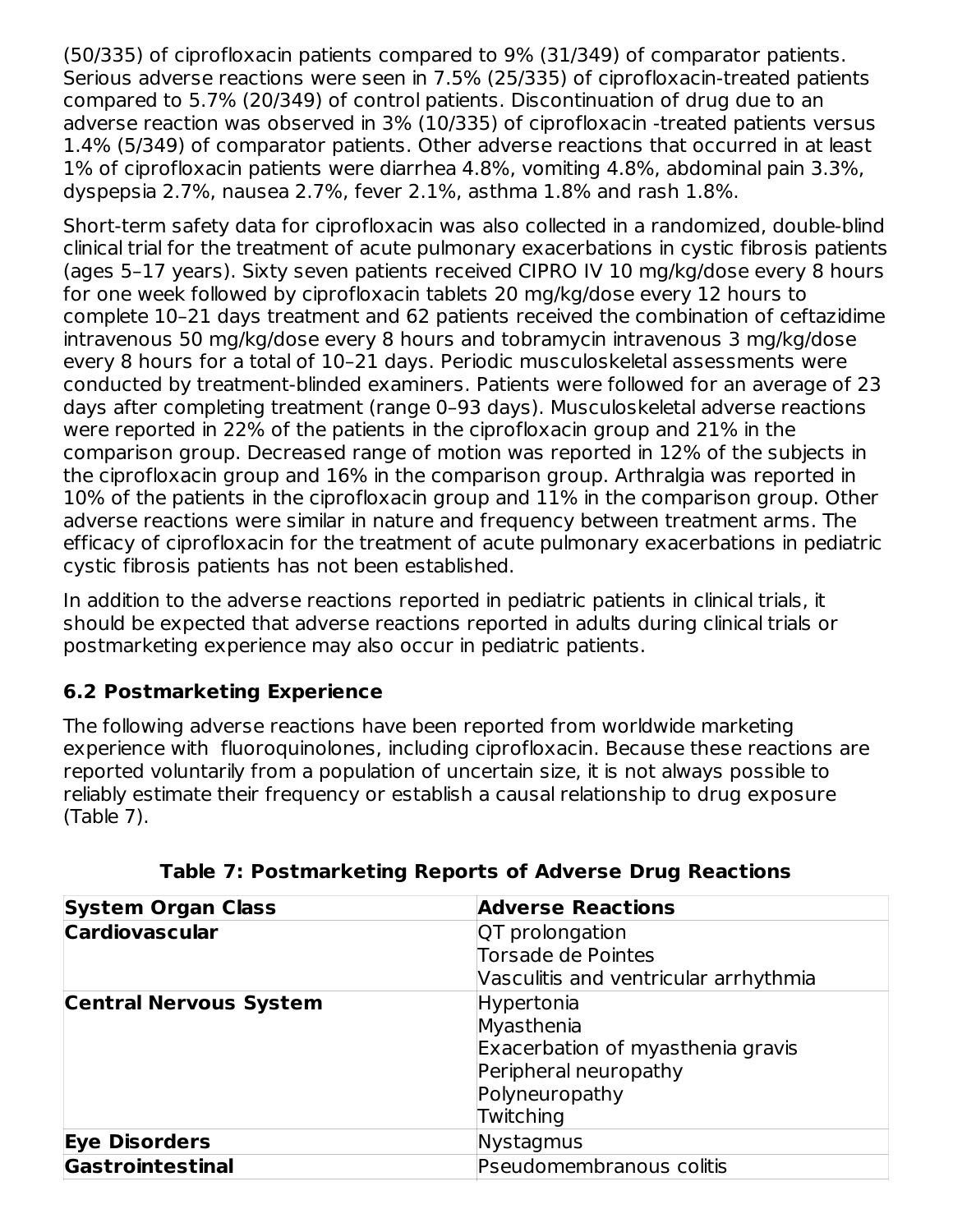| Hemic/Lymphatic                    | Pancytopenia (life threatening or fatal<br>outcome)                                                          |  |
|------------------------------------|--------------------------------------------------------------------------------------------------------------|--|
|                                    | Methemoglobinemia                                                                                            |  |
| <b>Hepatobiliary</b>               | Hepatic failure (including fatal cases)                                                                      |  |
| <b>Infections and Infestations</b> | Candidiasis (oral, gastrointestinal, vaginal)                                                                |  |
| <b>Investigations</b>              | Prothrombin time prolongation or decrease<br>Cholesterol elevation (serum)<br>Potassium elevation (serum)    |  |
| <b>Musculoskeletal</b>             | Myalgia<br>Myoclonus<br><b>Tendinitis</b><br>Tendon rupture                                                  |  |
| <b>Psychiatric Disorders</b>       | Agitation<br>Confusion<br>Delirium                                                                           |  |
| <b>Skin/Hypersensitivity</b>       | Acute generalize exanthematous pustulosis<br>(AGEP)<br><b>Fixed eruption</b><br>Serum sickness-like reaction |  |
| <b>Special Senses</b>              | Anosmia<br>Hyperesthesia<br>Hypesthesia<br><b>Taste loss</b>                                                 |  |

### **6.3 Adverse Laboratory Changes**

Changes in laboratory parameters while on ciprofloxacin tablets are listed below:

Hepatic –Elevations of ALT (SGPT), AST (SGOT), alkaline phosphatase, LDH, serum bilirubin.

Hematologic–Eosinophilia, leukopenia, decreased blood platelets, elevated blood platelets, pancytopenia.

Renal–Elevations of serum creatinine, BUN, crystalluria, cylindruria, and hematuria have been reported.

Other changes occurring were: elevation of serum gammaglutamyl transferase, elevation of serum amylase, reduction in blood glucose, elevated uric acid, decrease in hemoglobin, anemia, bleeding diathesis, increase in blood monocytes, and leukocytosis.

### **7 DRUG INTERACTIONS**

Ciprofloxacin is an inhibitor of human cytochrome P450 1A2 (CYP1A2) mediated metabolism. Co-administration of ciprofloxacin with other drugs primarily metabolized by CYP1A2 results in increased plasma concentrations of these drugs and could lead to clinically significant adverse events of the co-administered drug.

### **Table 8: Drugs That are Affected by and Affecting Ciprofloxacin**

**Drugs That are Affected by Ciprofloxacin**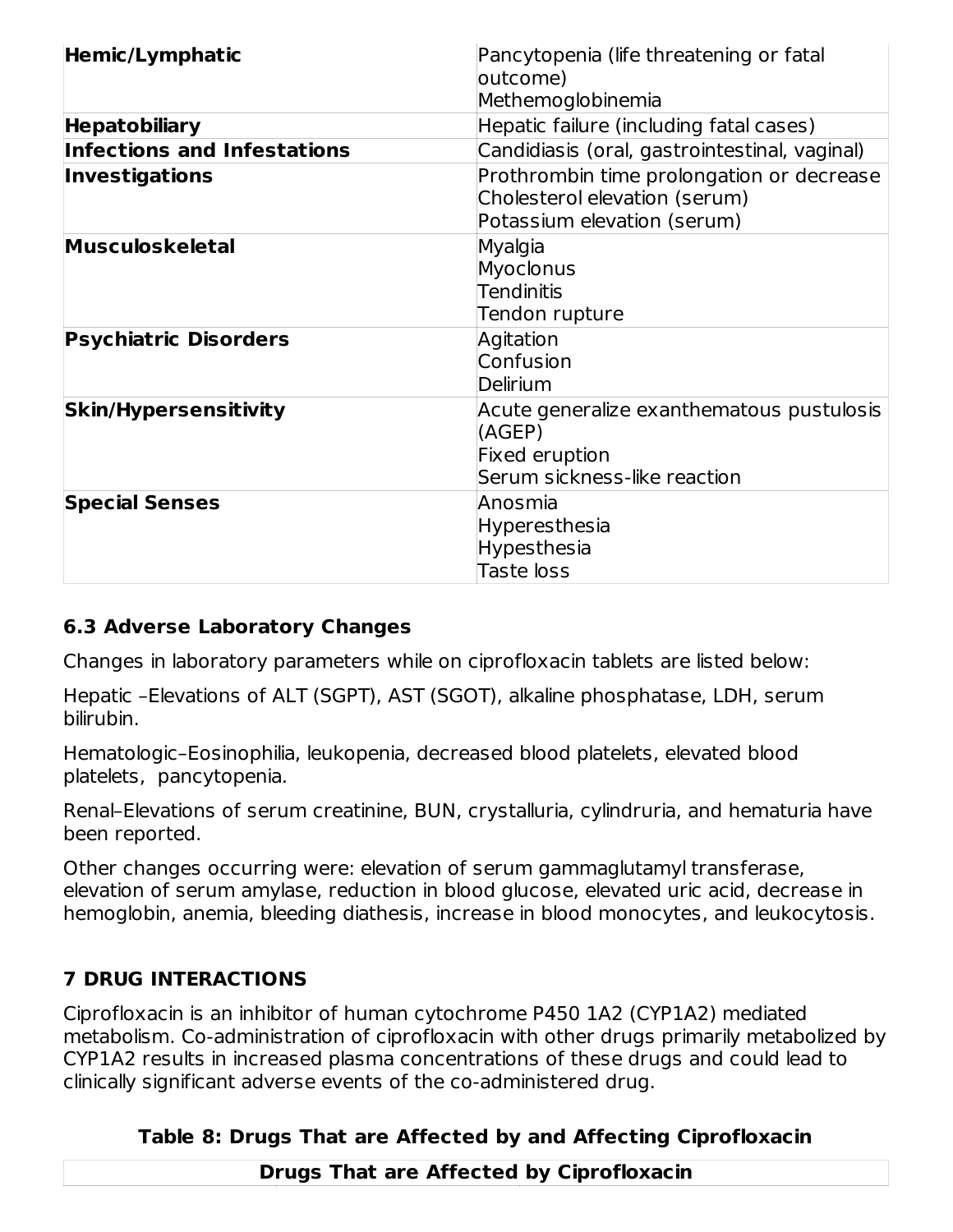| Drug(s)                               | <b>Recommendation</b>                                                                 | <b>Comments</b>                                                                                                                                                                                                                                                                                                                                                                                                                                |
|---------------------------------------|---------------------------------------------------------------------------------------|------------------------------------------------------------------------------------------------------------------------------------------------------------------------------------------------------------------------------------------------------------------------------------------------------------------------------------------------------------------------------------------------------------------------------------------------|
| <b>Tizanidine</b>                     | Contraindicated                                                                       | Concomitant administration of<br>tizanidine and ciprofloxacin is<br>contraindicated due to the potentiation<br>of hypotensive and sedative effects of<br>tizanidine [ see Contraindications (4.2)                                                                                                                                                                                                                                              |
| Theophylline                          | <b>Avoid Use</b><br>(Plasma Exposure Likely<br>to be Increased and<br>Prolonged)      | Concurrent administration of<br>ciprofloxacin with theophylline may<br>result in increased risk of a patient<br>developing central nervous system<br>(CNS) or other adverse reactions. If<br>concomitant use cannot be avoided,<br>monitor serum levels of theophylline<br>and adjust dosage as appropriate [see<br>Warnings and Precautions (5.10)].                                                                                          |
| Drugs Known to<br>Prolong QT Interval | <b>Avoid Use</b>                                                                      | Ciprofloxacin may further prolong the<br>QT interval in patients receiving drugs<br>known to prolong the QT interval (for<br>example, class IA or III<br>antiarrhythmics, tricyclic<br>antidepressants,<br>macrolides, antipsychotics) [see<br>Warnings and Precautions (5.12) and<br>Use in Specific Populations (8.5)].                                                                                                                      |
| Oral antidiabetic drugs               | Use with caution<br>Glucose-lowering effect<br>potentiated                            | Hypoglycemia sometimes severe has<br>been reported when ciprofloxacin and<br>oral antidiabetic agents, mainly<br>sulfonylureas (for example, glyburide,<br>glimepiride), were co-administered,<br>presumably by intensifying the action<br>of the oral antidiabetic agent. Fatalities<br>have been reported. Monitor blood<br>glucose when ciprofloxacin is co-<br>administered with oral antidiabetic<br>drugs [see Adverse Reactions (6.1)]. |
| Phenytoin                             | Use with caution<br>Altered serum levels of<br>phenytoin (increased and<br>decreased) | To avoid the loss of seizure control<br>associated with decreased phenytoin<br>levels and to prevent phenytoin<br>overdose-related adverse reactions<br>upon ciprofloxacin discontinuation in<br>patients receiving both agents, monitor<br>phenytoin therapy, including phenytoin<br>serum concentration during and<br>shortly after co-administration of<br>ciprofloxacin with phenytoin.                                                    |
| Cyclosporine                          | Use with caution<br>(transient elevations in<br>serum creatinine)                     | Monitor renal function (in particular<br>serum creatinine) when ciprofloxacin is<br>co-administered with cyclosporine.                                                                                                                                                                                                                                                                                                                         |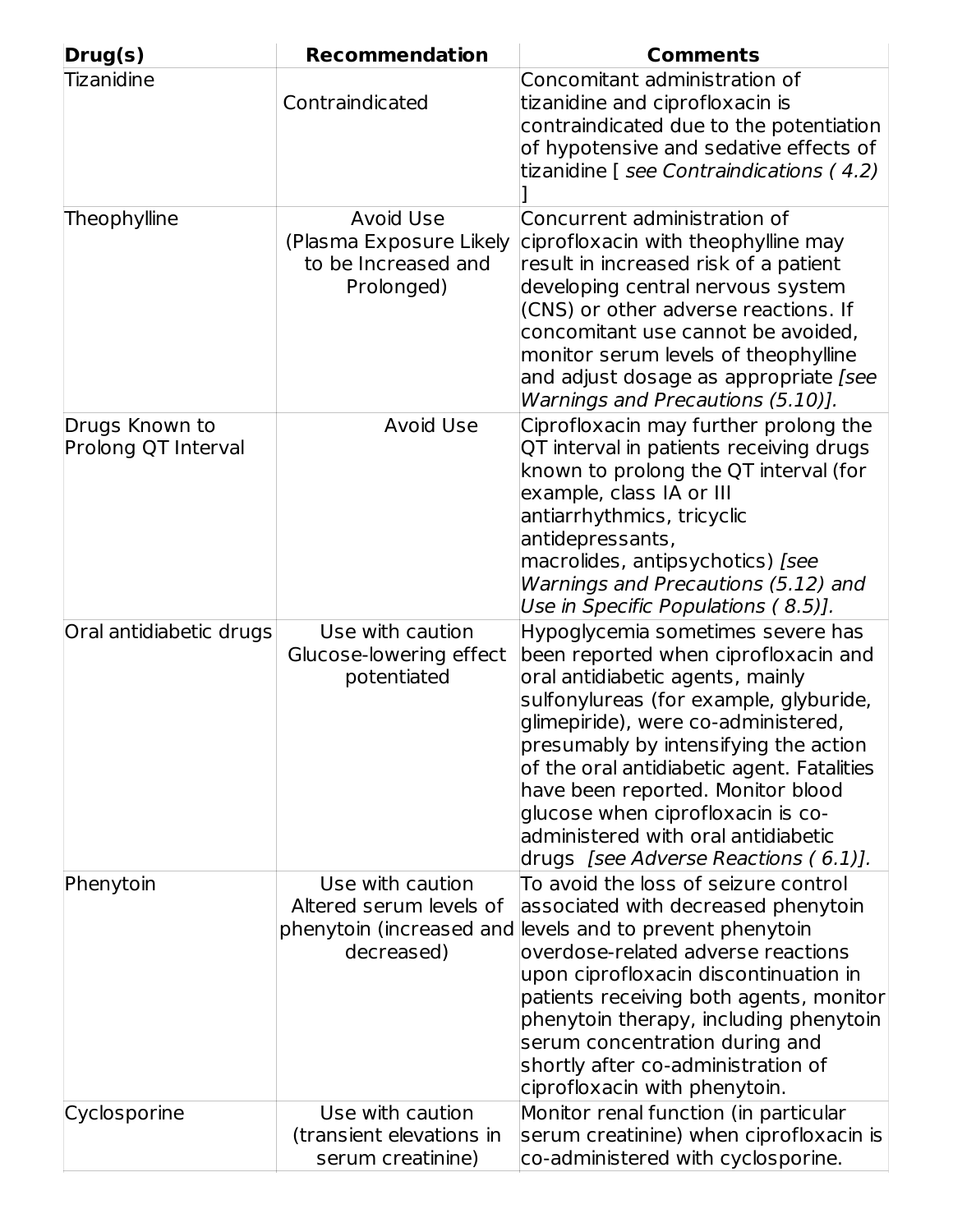| Anti-coagulant drugs                                | Use with caution<br>effect)                                                                                      | The risk may vary with the underlying<br>(Increase in anticoagulant infection, age and general status of the<br>patient so that the contribution of<br>ciprofloxacin to the increase in INR<br>(international normalized ratio) is<br>difficult to assess. Monitor<br>prothrombin time and INR frequently<br>during and shortly after co-<br>administration of ciprofloxacin with an<br>oral anti-coagulant (for example,<br>warfarin). |
|-----------------------------------------------------|------------------------------------------------------------------------------------------------------------------|-----------------------------------------------------------------------------------------------------------------------------------------------------------------------------------------------------------------------------------------------------------------------------------------------------------------------------------------------------------------------------------------------------------------------------------------|
| Methotrexate                                        | Use with caution<br>renal tubular transport<br>potentially leading to<br>increased methotrexate<br>plasma levels | Potential increase in the risk of<br>Inhibition of methotrexate methotrexate associated toxic<br>reactions. Therefore, carefully monitor<br>patients under methotrexate therapy<br>when concomitant ciprofloxacin<br>therapy is indicated.                                                                                                                                                                                              |
| Ropinirole                                          | Use with caution                                                                                                 | Monitoring for ropinirole-related<br>adverse reactions and appropriate<br>dose adjustment of ropinirole is<br>recommended during and shortly after<br>co-administration with ciprofloxacin<br>[see Warnings and Precautions (<br>$5.16$ ].                                                                                                                                                                                              |
| Clozapine                                           | Use with caution                                                                                                 | Careful monitoring of clozapine<br>associated adverse reactions and<br>appropriate adjustment of clozapine<br>dosage during and shortly after co-<br>administration with ciprofloxacin are<br>advised.                                                                                                                                                                                                                                  |
| <b>NSAIDs</b>                                       | $\sf U$ se with caution                                                                                          | Non-steroidal anti-inflammatory drugs<br>(but not acetyl salicylic acid) in<br>combination of very high doses of<br>quinolones have been shown to<br>provoke convulsions in pre-clinical<br>studies and in postmarketing.                                                                                                                                                                                                               |
| Sildenafil                                          | Use with caution<br>Two-fold increase in<br>exposure                                                             | Monitor for sildenafil toxicity [see<br>Clinical Pharmacology (12.3) ].                                                                                                                                                                                                                                                                                                                                                                 |
| Duloxetine                                          | <b>Avoid Use</b><br>Five-fold increase in<br>duloxetine exposure                                                 | If unavoidable, monitor for duloxetine<br>toxicity                                                                                                                                                                                                                                                                                                                                                                                      |
| Caffeine/Xanthine<br>Derivatives<br><b>Zolpidem</b> | Use with caution<br>Reduced clearance<br>and prolongation of<br>serum half-life<br><b>Avoid Use</b>              | Ciprofloxacin inhibits the formation of<br>paraxanthine after caffeine<br>resulting in elevated levels administration (or pentoxifylline<br>containing products). Monitor for<br>xanthine toxicity and adjust dose as<br>necessary.<br>Co-administration with ciprofloxacin                                                                                                                                                             |
|                                                     |                                                                                                                  |                                                                                                                                                                                                                                                                                                                                                                                                                                         |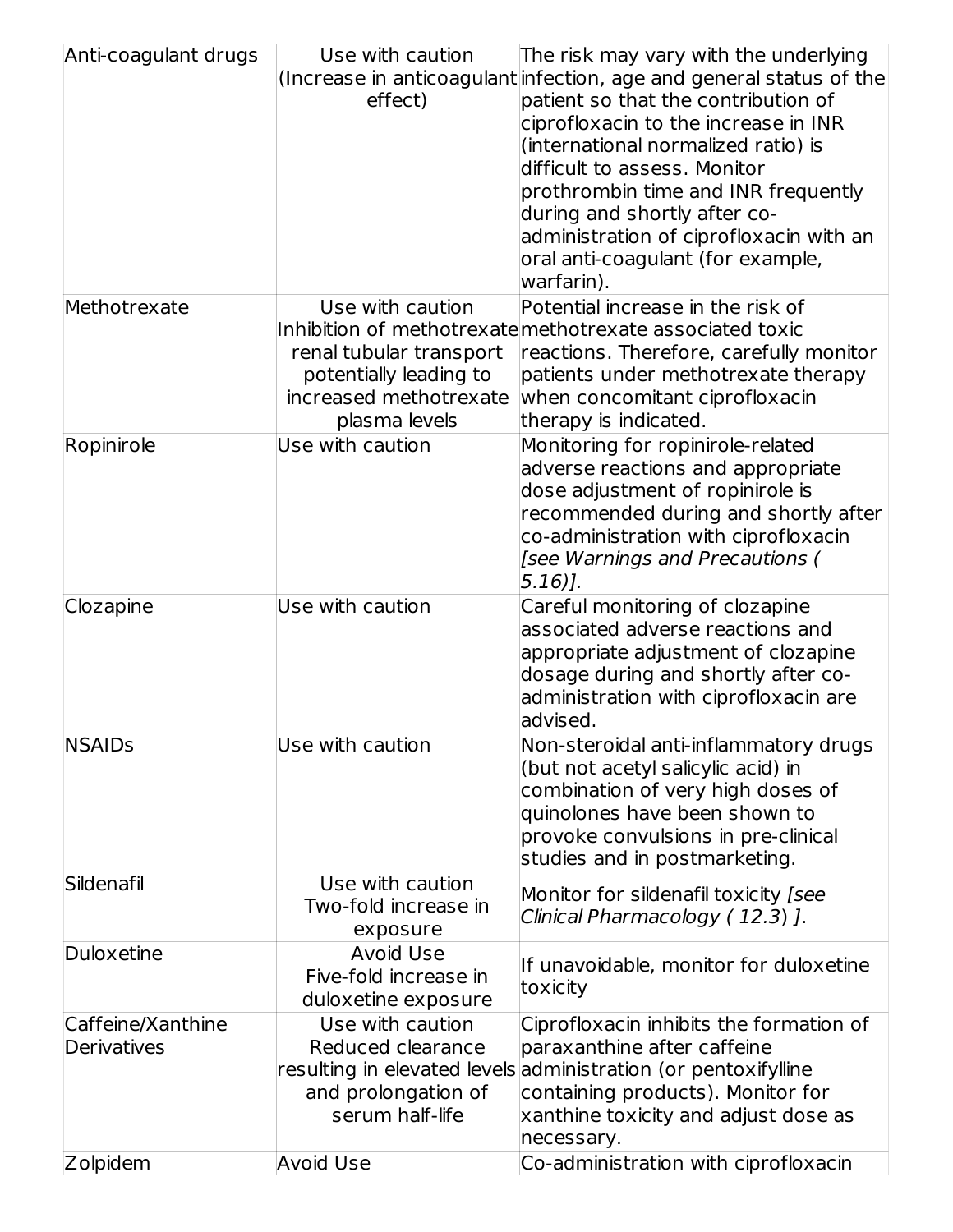|                                                                                                                                                                                                                                                                                                                                                                                                                                                                                       |                                                                                                                                                 | may increase blood levels of zolpidem,<br>concurrent use is not recommended        |
|---------------------------------------------------------------------------------------------------------------------------------------------------------------------------------------------------------------------------------------------------------------------------------------------------------------------------------------------------------------------------------------------------------------------------------------------------------------------------------------|-------------------------------------------------------------------------------------------------------------------------------------------------|------------------------------------------------------------------------------------|
|                                                                                                                                                                                                                                                                                                                                                                                                                                                                                       | Drug(s) Affecting Pharmacokinetics of Ciprofloxacin                                                                                             |                                                                                    |
| Antacids, Sucralfate,<br>Multivitamins and<br><b>Other Products</b><br>Containing Multivalent Multivalent cation-<br>Cations<br>(magnesium/aluminum administration [see<br>antacids; polymeric<br>phosphate binders<br>(for example,<br>sevelamer, lanthanum<br>carbonate);<br>sucralfate; Videx ®<br>(didanosine)<br>chewable/buffered<br>tablets or pediatric<br>powder; other highly<br>buffered drugs; or<br>products containing<br>calcium, iron, or zinc<br>and dairy products) | Ciprofloxacin should be<br>taken at least two hours<br>before or six hours after<br>containing products<br>Dosage and<br>Administration (2.4)]. | Decrease ciprofloxacin absorption,<br>resulting in lower serum and urine<br>levels |
| Probenecid                                                                                                                                                                                                                                                                                                                                                                                                                                                                            | Use with caution<br>(interferes with renal<br>tubular secretion<br>of ciprofloxacin and<br>increases ciprofloxacin<br>serum levels)             | Potentiation of ciprofloxacin toxicity<br>may occur.                               |

### **8 USE IN SPECIFIC POPULATIONS**

### **8.1 Pregnancy**

#### Risk Summary

Prolonged experience with ciprofloxacin in pregnant women over several decades, based on available published information from case reports, case control studies and observational studies on ciprofloxacin administered during pregnancy, have not identified any drug-associated risk of major birth defects, miscarriage or adverse maternal or fetal outcomes (see Data). Oral administration of ciprofloxacin during organogenesis at doses up to 100 mg/kg to pregnant mice and rats, and up to 30 mg/kg to pregnant rabbits did not cause fetal malformations (see Data). These doses were up to 0.3, 0.6, and 0.4 times the maximum recommended clinical oral dose in mice, rats, and rabbits, respectively, based on body surface area. The estimated background risk of major birth defects and miscarriage for the indicated population is unknown. All pregnancies have a background risk of birth defect, loss, or other adverse outcomes. In the U.S. general population, the estimated background risks of major birth defects and miscarriage in clinically recognized pregnancies is 2 to 4% and 15 to 20%, respectively.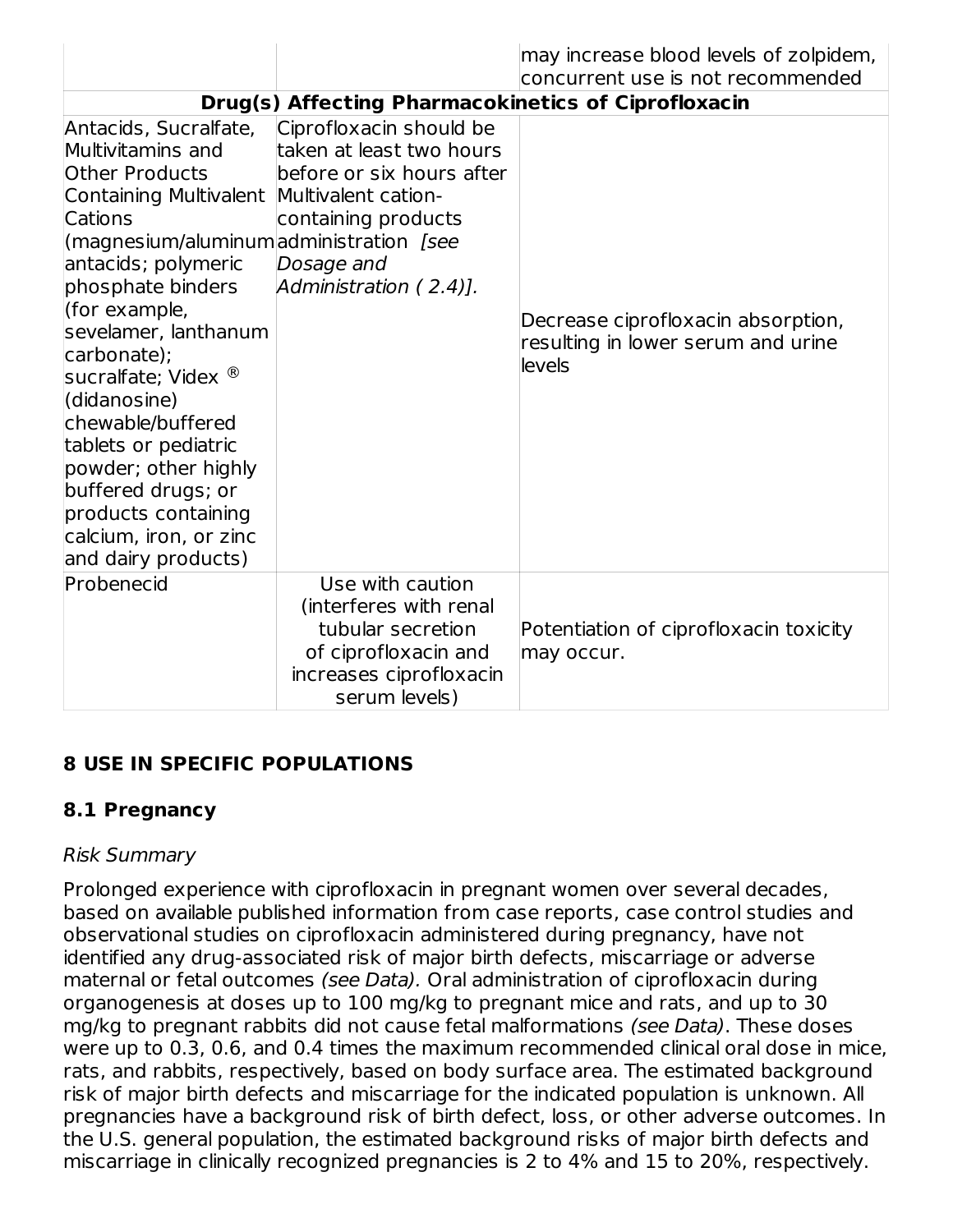#### Data

#### Human Data

While available studies cannot definitively establish the absence of risk, published data from prospective observational studies over several decades have not established an association with ciprofloxacin use during pregnancy and major birth defects, miscarriage, or adverse maternal or fetal outcomes. Available studies have methodological limitations including small sample size and some of them are not specific for ciprofloxacin. A controlled prospective observational study followed 200 women exposed to fluoroquinolones (52.5% exposed to ciprofloxacin and 68% first trimester exposures) during gestation. In utero exposure to fluoroquinolones during embryogenesis was not associated with increased risk of major malformations. The reported rates of major congenital malformations were 2.2% for the fluoroquinolone group and 2.6% for the control group (background incidence of major malformations is 1–5%). Rates of spontaneous abortions, prematurity and low birth weight did not differ between the groups and there were no clinically significant musculoskeletal dysfunctions up to one year of age in the ciprofloxacin exposed children.

Another prospective follow-up study reported on 549 pregnancies with fluoroquinolone exposure (93% first trimester exposures). There were 70 ciprofloxacin exposures, all within the first trimester. The malformation rates among live-born babies exposed to ciprofloxacin and to fluoroquinolones overall were both within background incidence ranges. No specific patterns of congenital abnormalities were found. The study did not reveal any clear adverse reactions due to in utero exposure to ciprofloxacin.

No differences in the rates of prematurity, spontaneous abortions, or birth weight were seen in women exposed to ciprofloxacin during pregnancy. However, these small postmarketing epidemiology studies, of which most experience is from short term, first trimester exposure, are insufficient to evaluate the risk for less common defects or to permit reliable and definitive conclusions regarding the safety of ciprofloxacin in pregnant women and their developing fetuses.

#### Animal Data

Developmental toxicology studies have been performed with ciprofloxacin in rats, mice, and rabbits. In rats and mice, oral doses up to 100 mg/kg administered during organogenesis (Gestation Days, GD, 6-17) were not associated with adverse developmental outcomes, including embryofetal toxicity or malformations. In rats and mice, a 100 mg/kg dose is approximately 0.6 and 0.3 times the maximum daily human oral dose (1500 mg/day) based upon body surface area, respectively. In a series of rabbit developmental toxicology studies, does received oral or intravenous ciprofloxacin for one of the following 5 day periods: GD 6 to 10, GD 10 to 14, or GD 14 to 18, intended to cover the period of organogenesis. This was an attempt to mitigate the gastrointestinal intolerance observed in rabbits that receive antibacterials manifested by reduced maternal food consumption and weight loss, that can lead to embryofetal resorption or spontaneous abortion. An oral ciprofloxacin dose of 100 mg/kg (approximately 1.3 times the highest recommended clinical oral dose based on body surface area) caused excessive maternal toxicity confounding evaluation of the fetuses. A 30 mg/kg oral dose (approximately 0.4 times the highest recommended clinical oral dose) was associated with suppression of maternal and fetal body weight gain, but fetal malformations were not observed. Intravenous administration of doses up to 20 mg/kg (approximately 0.3 times the highest recommended clinical oral dose based upon body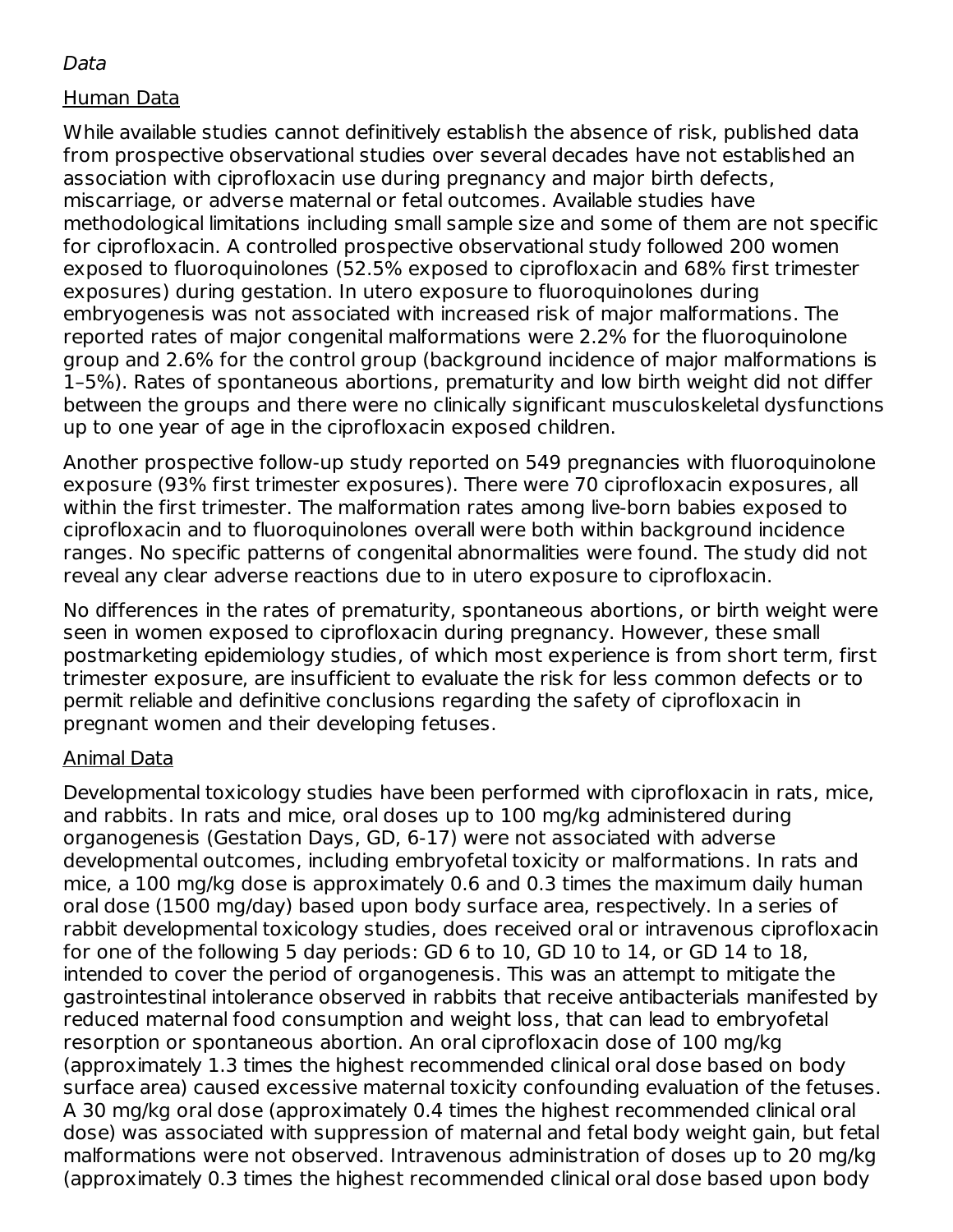(approximately 0.3 times the highest recommended clinical oral dose based upon body surface area) to pregnant rabbits was not maternally toxic and neither embryofetal toxicity nor fetal malformations were observed.

In peri-and post-natal studies, rats received ciprofloxacin doses up to 200 mg/kg/day (oral) or up to 30 mg/kg/day (subcutaneous) from GD 16 to 22 days postpartum. The 200 mg/kg dose is approximately 1.3-times the maximum recommended clinical oral dose based on body surface area. Neither maternal toxicity nor adverse effects on growth and development of the pups were observed, including no sign of arthropathy on the rear leg joints of the pups. Ciprofloxacin and other quinolones have been shown to cause arthropathy in immature animals of most species tested when administered directly [see Warnings and Precautions (5.13) and Nonclinical Toxicology 13.2].

# **8.2 Lactation**

### Risk Summary

Published literature reports that ciprofloxacin is present in human milk following intravenous and oral administration. There is no information regarding effects of ciprofloxacin tablets on milk production or the breastfed infant. Because of the potential risk of serious adverse reactions in breastfed infants, including arthropathy shown in juvenile animal studies [see Use in Specific Populations (8.4), (Clinical Considerations)], for most indications a lactating woman may consider pumping and discarding breast milk during treatment with ciprofloxacin tablets and an additional two days (five half-lives) after the last dose. Alternatively, advise a woman that breastfeeding is not recommended during treatment with ciprofloxacin tablets and for an additional two days (five half-lives) after the last dose.

However, for inhalation anthrax (post exposure), during an incident resulting in exposure to anthrax, the risk-benefit assessment of continuing breastfeeding while the mother (and potentially the infant) is (are) on ciprofloxacin tablets may be acceptable [see Dosage and Administration (2.2), Pediatric Use (8.4), and Clinical Studies (14.2)]. The developmental and health benefits of breastfeeding should be considered along with the mother's clinical need for ciprofloxacin tablets and any potential adverse effects on the breastfed child from ciprofloxacin tablets or from the underlying maternal condition.

### Clinical Considerations

Ciprofloxacin may cause intestinal flora alteration of the breastfeeding infant. Advise a woman to monitor the breastfed infant for loose or bloody stools and candidiasis (thrush, diaper rash).

### **8.4 Pediatric Use**

Although effective in clinical trials, ciprofloxacin is not a drug of first choice in the pediatric population due to an increased incidence of adverse reactions compared to controls. Quinolones, including ciprofloxacin, cause arthropathy (arthralgia, arthritis), in juvenile animals [see Warnings and Precautions (5.13) and Nonclinical Toxicology ( 13.2)] .

# **Complicated Urinary Tract Infection and Pyelonephritis**

Ciprofloxacin tablets are indicated for the treatment of cUTI and pyelonephritis due to Escherichia coli in pediatric patients 1 to 17 years of age. Although effective in clinical trials, ciprofloxacin is not a drug of first choice in the pediatric population due to an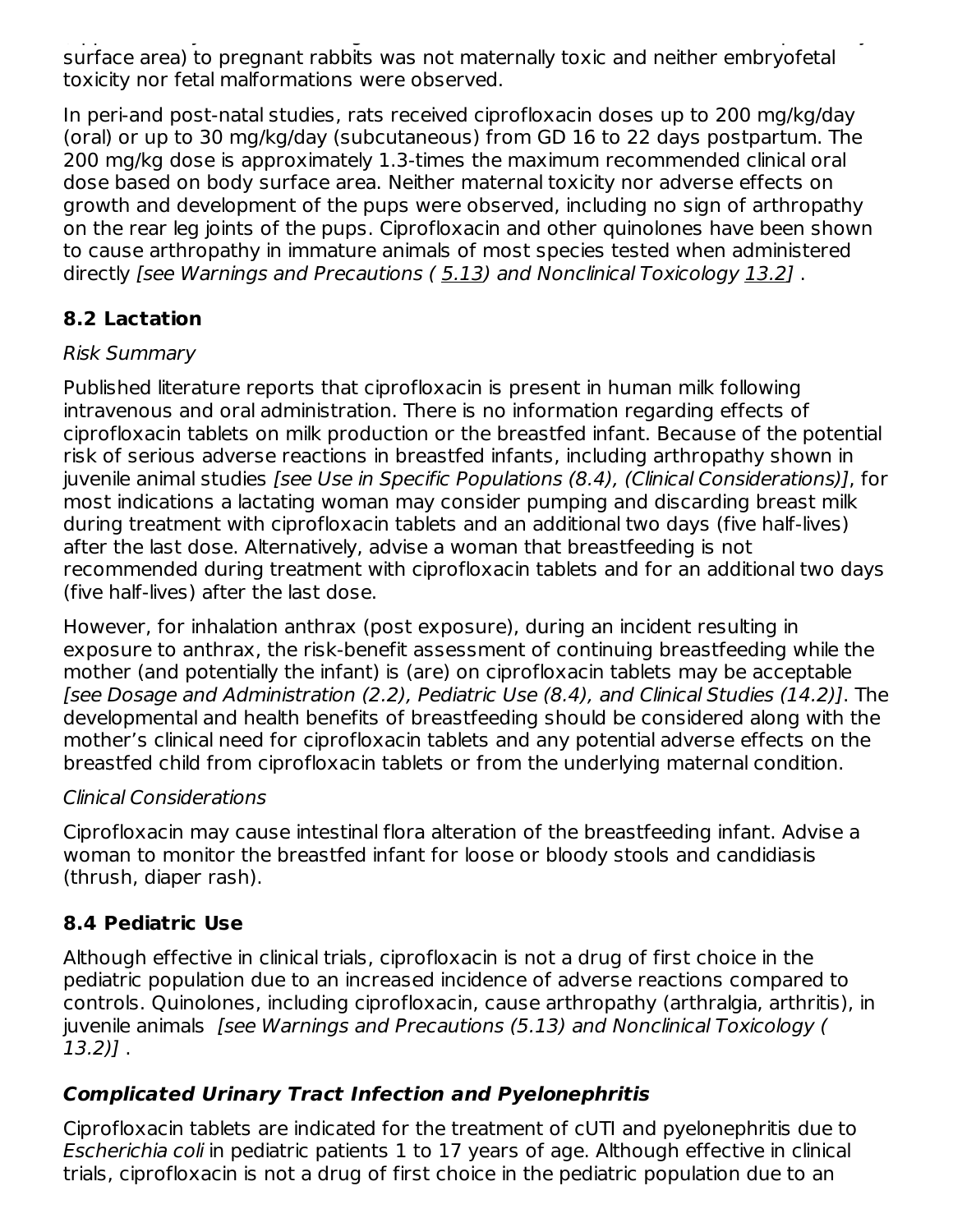increased incidence of adverse reactions compared to the controls, including events related to joints and/or surrounding tissues [see Adverse Reactions ( 6.1) and Clinical Studies ( 14.1)].

# **Inhalational Anthrax (Post-Exposure)**

Ciprofloxacin is indicated in pediatric patients from birth to 17 years of age, for inhalational anthrax (post-exposure). The risk-benefit assessment indicates that administration of ciprofloxacin to pediatric patients is appropriate *[see Dosage and* Administration ( 2.2) and Clinical Studies ( 14.2)].

# **Plague**

Ciprofloxacin is indicated in pediatric patients from birth to 17 years of age, for treatment of plague, including pneumonic and septicemic plague due to Yersinia pestis ( Y. pestis) and prophylaxis for plague. Efficacy studies of ciprofloxacin could not be conducted in humans with pneumonic plague for feasibility reasons. Therefore, approval of this indication was based on an efficacy study conducted in animals. The risk-benefit assessment indicates that administration of ciprofloxacin to pediatric patients is appropriate [see Indications and Usage ( 1.8), Dosage and Administration ( 2.2) and Clinical Studies ( 14.3)].

# **8.5 Geriatric Use**

Geriatric patients are at increased risk for developing severe tendon disorders including tendon rupture when being treated with a fluoroquinolone such as ciprofloxacin. This risk is further increased in patients receiving concomitant corticosteroid therapy. Tendinitis or tendon rupture can involve the Achilles, hand, shoulder, or other tendon sites and can occur during or after completion of therapy; cases occurring up to several months after fluoroquinolone treatment have been reported. Caution should be used when prescribing ciprofloxacin to elderly patients especially those on corticosteroids. Patients should be informed of this potential adverse reaction and advised to discontinue ciprofloxacin and contact their healthcare provider if any symptoms of tendinitis or tendon rupture occur . [see Boxed Warning, Warnings and Precautions ( 5.2), and Adverse Reactions ( 6.2)].

Epidemiologic studies report an increased rate of aortic aneurysm and dissection within two months following use of fluoroquinolones, particularly in elderly patients [see Warnings and Precautions ( 5.9)].

In a retrospective analysis of 23 multiple-dose controlled clinical trials of ciprofloxacin encompassing over 3500 ciprofloxacin-treated patients, 25% of patients were greater than or equal to 65 years of age and 10% were greater than or equal to 75 years of age. No overall differences in safety or effectiveness were observed between these subjects and younger subjects, and other reported clinical experience has not identified differences in responses between the elderly and younger patients, but greater sensitivity of some older individuals on any drug therapy cannot be ruled out. Ciprofloxacin is known to be substantially excreted by the kidney, and the risk of adverse reactions may be greater in patients with impaired renal function. No alteration of dosage is necessary for patients greater than 65 years of age with normal renal function. However, since some older individuals experience reduced renal function by virtue of their advanced age, care should be taken in dose selection for elderly patients,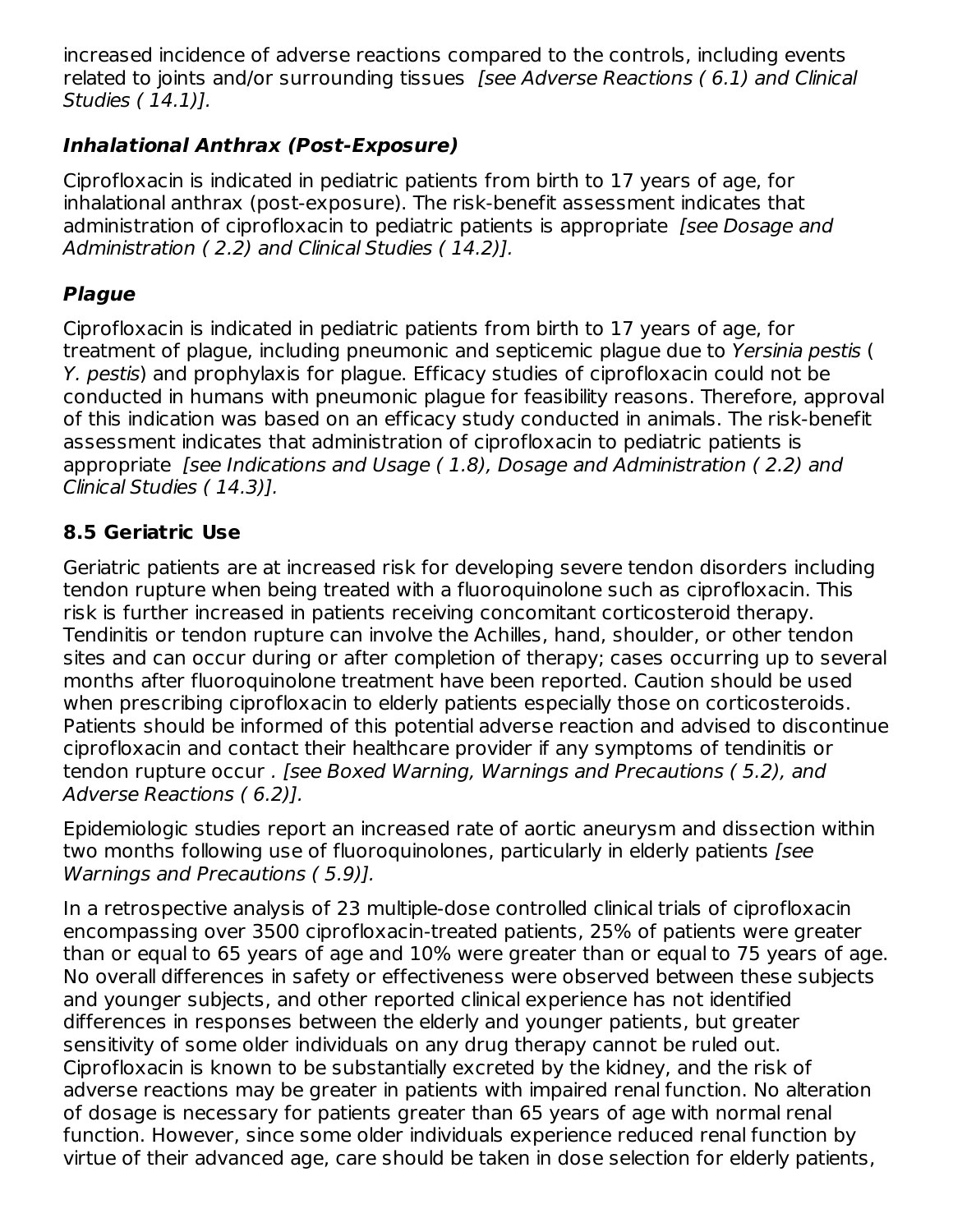and renal function monitoring may be useful in these patients *[see Dosage and* Administration ( 2.3) and Clinical Pharmacology ( 12.3)].

In general, elderly patients may be more susceptible to drug-associated effects on the QT interval. Therefore, precaution should be taken when using ciprofloxacin with concomitant drugs that can result in prolongation of the QT interval (for example, class IA or class III antiarrhythmics) or in patients with risk factors for torsade de pointes (for example, known QT prolongation, uncorrected hypokalemia) *[see Warnings and* Precautions (5.12)].

# **8.6 Renal Impairment**

Ciprofloxacin is eliminated primarily by renal excretion; however, the drug is also metabolized and partially cleared through the biliary system of the liver and through the intestine. These alternative pathways of drug elimination appear to compensate for the reduced renal excretion in patients with renal impairment. Nonetheless, some modification of dosage is recommended, particularly for patients with severe renal dysfunction [see Dosage and Administration ( 2.3) and Clinical Pharmacology ( 12.3)].

## **8.7 Hepatic Impairment**

In preliminary studies in patients with stable chronic liver cirrhosis, no significant changes in ciprofloxacin pharmacokinetics have been observed. The pharmacokinetics of ciprofloxacin in patients with acute hepatic insufficiency, have not been studied.

## **10 OVERDOSAGE**

In the event of acute overdosage, reversible renal toxicity has been reported in some cases. Empty the stomach by inducing vomiting or by gastric lavage. Observe the patient carefully and give supportive treatment, including monitoring of renal function, urinary pH and acidify, if required, to prevent crystalluria and administration of magnesium, aluminum, or calcium containing antacids which can reduce the absorption of ciprofloxacin. Adequate hydration must be maintained. Only a small amount of ciprofloxacin (less than 10%) is removed from the body after hemodialysis or peritoneal dialysis.

# **11 DESCRIPTION**

Ciprofloxacin Tablets, USP are synthetic antimicrobial agents for oral administration. Ciprofloxacin hydrochloride, USP, a fluoroquinolone, is the monohydrochloride monohydrate salt of 1-cyclopropyl- 6-fluoro-1,4-dihydro-4-oxo-7-(1-piperazinyl)- 3 quinolinecarboxylic acid. It is a faintly yellowish to light yellow crystalline substance with a molecular weight of 385.8. Its empirical formula is C  $_{17}$ H  $_{18}$ FN  $_{3}$ O  $_{3}$ •HCl•H  $_{2}$ O and its chemical structure is as follows:

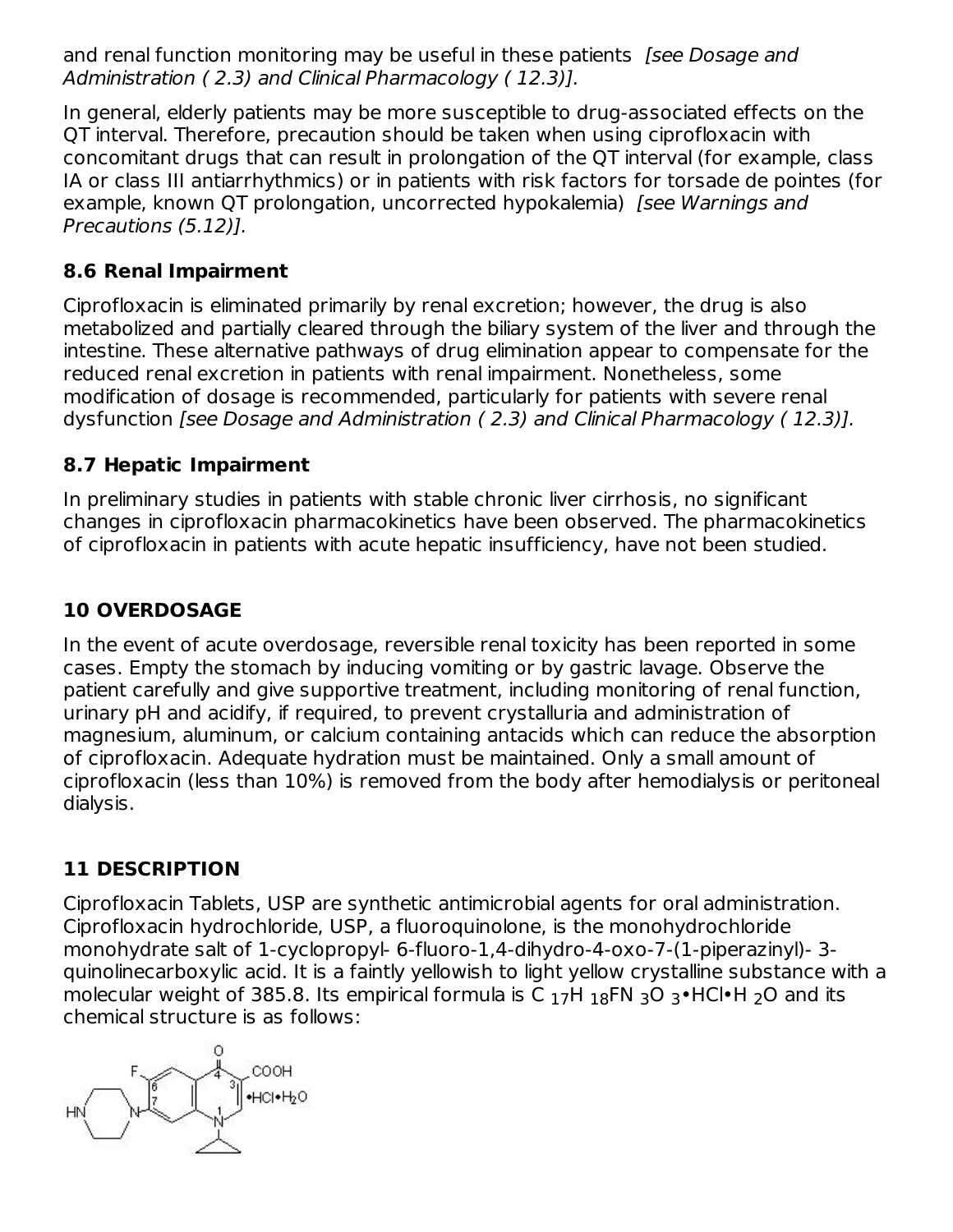Ciprofloxacin is 1-cyclopropyl-6-fluoro-1,4-dihydro-4-oxo-7-(1-piperazinyl)-3 quinolinecarboxylic acid. Its empirical formula is C  $_{17}$ H  $_{18}$ FN  $_{3}$ O  $_{3}$  and its molecular weight is 331.4. It is a faintly yellowish to light yellow crystalline substance and its chemical structure is as follows:



Ciprofloxacin film-coated tablets are available in 250 mg and 500 mg (ciprofloxacin equivalent) strengths. Ciprofloxacin Tablets, USP are white. The inactive ingredients are colloidal silicon dioxide, corn starch, partially pregelatinized maize starch, magnesium stearate, microcrystalline cellulose, sodium starch glycolate (starch from non-GMO potatoes), hypromellose, titanium dioxide and PEG.

# **12 CLINICAL PHARMACOLOGY**

#### **12.1 Mechanism of Action**

Ciprofloxacin is a member of the fluoroquinolone class of antibacterial agents [see Microbiology ( 12.4)].

#### **12.3 Pharmacokinetics**

#### **Absorption**

The absolute bioavailability of Ciprofloxacin when given as an oral tablet is approximately 70% with no substantial loss by first pass metabolism. Ciprofloxacin maximum serum concentrations  $\Box$ Cmax $\Box$ and area under the curve (AUC) are shown in the chart for the 250 mg to 1000 mg dose range (Table 9).

| Dose (mg) |     | Cmax<br>(mcg/mL) | AUC<br>(mcg•hr/mL) |
|-----------|-----|------------------|--------------------|
| 250       | 1.2 |                  | 4.8                |
| 500       | 2.4 |                  | 11.6               |
| 750       | 4.3 |                  | 20.2               |
| 1000      | 5.4 |                  | 30.8               |

#### **Table 9: Ciprofloxacin Cmax and AUC Following Adminstration of Single Doses of Ciprofloxacin Tablets to Healthy Subjects**

Maximum serum concentrations are attained 1 to 2 hours after oral dosing. Mean concentrations 12 hours after dosing with 250, 500, or 750 mg are 0.1, 0.2, and 0.4 mcg/mL, respectively. The serum elimination half-life in subjects with normal renal function is approximately 4 hours. Serum concentrations increase proportionately with doses up to 1000 mg.

A 500 mg oral dose given every 12 hours has been shown to produce an AUC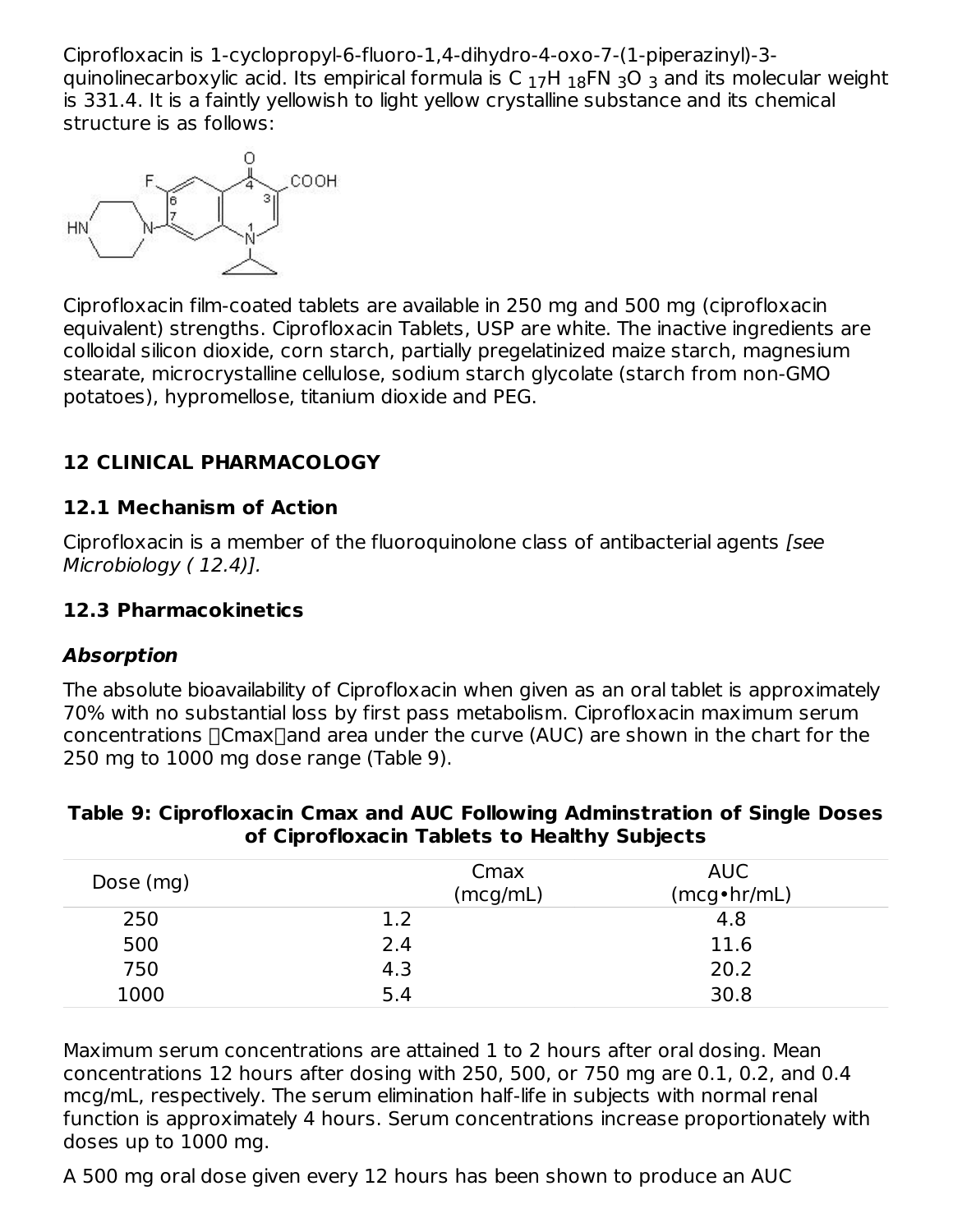equivalent to that produced by an intravenous infusion of 400 mg ciprofloxacin given over 60 minutes every 12 hours. A 750 mg oral dose given every 12 hours has been shown to produce an AUC at steady-state equivalent to that produced by an intravenous infusion of 400 mg given over 60 minutes every 8 hours. A 750 mg oral dose results in a Cmax similar to that observed with a 400 mg intravenous dose. A 250 mg oral dose given every 12 hours produces an AUC equivalent to that produced by an infusion of 200 mg ciprofloxacin given every 12 hours (Table 10).

| Table 10: Steady-state Pharmacokinetic Parameters Following Multiple Oral |  |
|---------------------------------------------------------------------------|--|
| and Intravenous Doses (Adults)                                            |  |

| Parameters                               | 500 mg            | 400 mg            | 750 mg                          | 400 mg            |
|------------------------------------------|-------------------|-------------------|---------------------------------|-------------------|
|                                          | every 12          |                   | every 12 hours, every 12 hours, | every 8 hours,    |
|                                          | hours, orally     | intravenous       | orally                          | intravenous       |
| $AUC_{0-24h,ss}$<br>$(\mu g \cdot h/mL)$ | 27.4 <sup>1</sup> | $25.4^{\text{1}}$ | 31.6 <sup>1</sup>               | 32.9 <sup>2</sup> |
| C max, ss $(\mu g/mL)$                   | 2.97              | 4.56              | 3.59                            | 4.07              |

 $1.$  AUC <sub>0-12h</sub> x 2

 $2.$  AUC  $_{0-8h}$  x 3

# Food

When ciprofloxacin tablets are given concomitantly with food, there is a delay in the absorption of the drug, resulting in peak concentrations that occur closer to 2 hours after dosing rather than 1 hour. The overall absorption of ciprofloxacin tablets, however, is not substantially affected. Avoid concomitant administration of ciprofloxacin with dairy products (like milk or yogurt) or calcium-fortified juices alone since decreased absorption is possible; however, ciprofloxacin may be taken with a meal that contains these products.

# **Distribution**

The binding of ciprofloxacin to serum proteins is 20% to 40% which is not likely to be high enough to cause significant protein binding interactions with other drugs.

After oral administration, ciprofloxacin is widely distributed throughout the body. Tissue concentrations often exceed serum concentrations in both men and women, particularly in genital tissue including the prostate. Ciprofloxacin is present in active form in the saliva, nasal and bronchial secretions, mucosa of the sinuses, sputum, skin blister fluid, lymph, peritoneal fluid, bile, and prostatic secretions. Ciprofloxacin has also been detected in lung, skin, fat, muscle, cartilage, and bone. The drug diffuses into the cerebrospinal fluid (CSF); however, CSF concentrations are generally less than 10% of peak serum concentrations. Low levels of the drug have been detected in the aqueous and vitreous humors of the eye.

# **Metabolism**

Four metabolites have been identified in human urine which together account for approximately 15% of an oral dose. The metabolites have antimicrobial activity, but are less active than unchanged ciprofloxacin. Ciprofloxacin is an inhibitor of human cytochrome P450 1A2 (CYP1A2) mediated metabolism. Co-administration of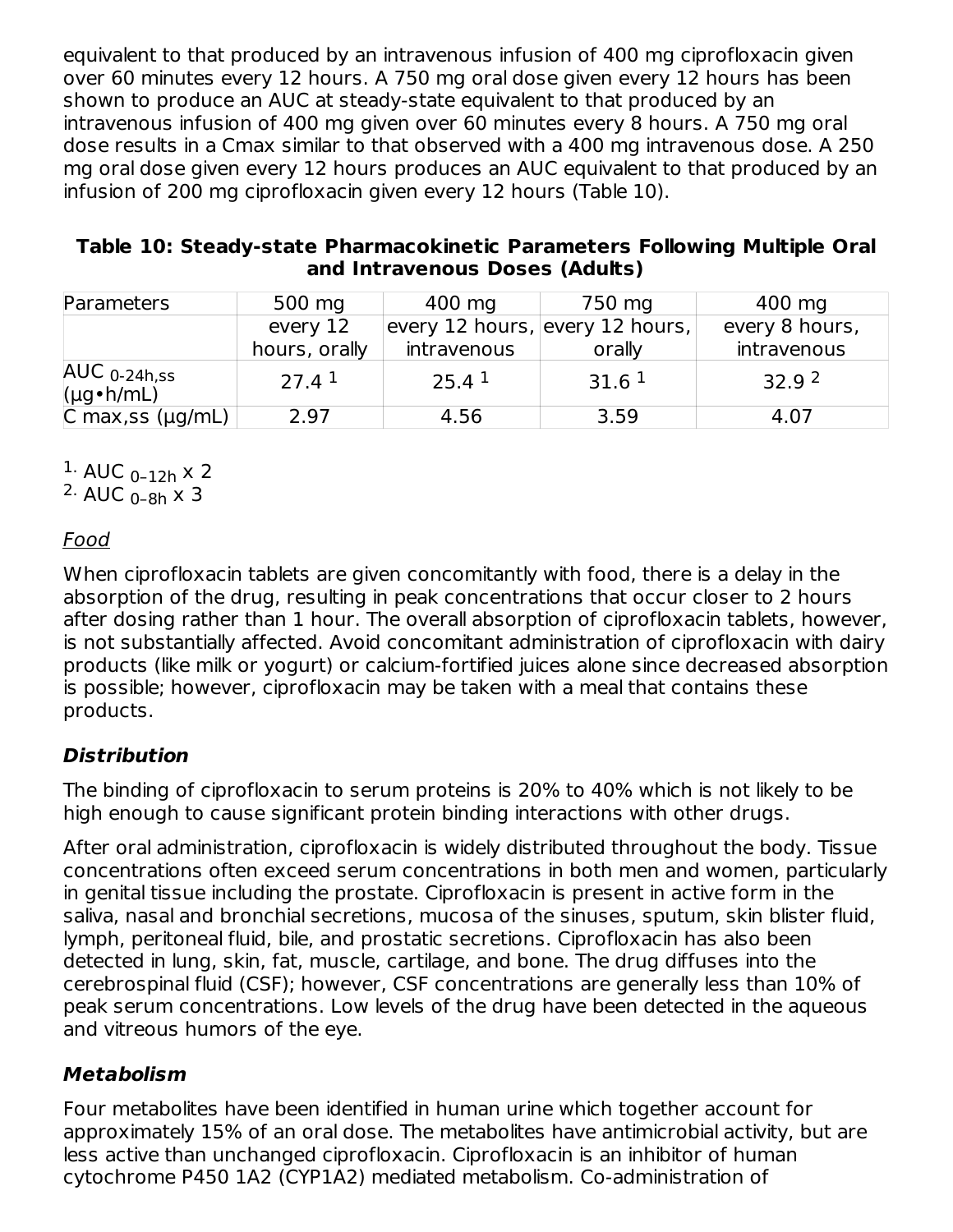ciprofloxacin with other drugs primarily metabolized by CYP1A2 results in increased plasma concentrations of these drugs and could lead to clinically significant adverse events of the co-administered drug [see Contraindications ( 4.2), Warnings and Precautions ( 5.10, 5.16), and Drug Interactions ( 7)].

## **Excretion**

The serum elimination half-life in subjects with normal renal function is approximately 4 hours. Approximately 40 to 50% of an orally administered dose is excreted in the urine as unchanged drug. After a 250 mg oral dose, urine concentrations of ciprofloxacin usually exceed 200 mcg/mL during the first two hours and are approximately 30 mcg/mL at 8 to 12 hours after dosing. The urinary excretion of ciprofloxacin is virtually complete within 24 hours after dosing. The renal clearance of ciprofloxacin, which is approximately 300 mL/minute, exceeds the normal glomerular filtration rate of 120 mL/minute. Thus, active tubular secretion would seem to play a significant role in its elimination. Co-administration of probenecid with ciprofloxacin results in about a 50% reduction in the ciprofloxacin renal clearance and a 50% increase in its concentration in the systemic circulation.

Although bile concentrations of ciprofloxacin are several fold higher than serum concentrations after oral dosing, only a small amount of the dose administered is recovered from the bile as unchanged drug. An additional 1% to 2% of the dose is recovered from the bile in the form of metabolites. Approximately 20% to 35% of an oral dose is recovered from the feces within 5 days after dosing. This may arise from either biliary clearance or transintestinal elimination.

# **Specific Populations**

# **Elderly**

Pharmacokinetic studies of the oral (single dose) and intravenous (single and multiple dose) forms of ciprofloxacin indicate that plasma concentrations of ciprofloxacin are higher in elderly subjects (older than 65 years) as compared to young adults. Although the C  $_{\sf max}$  is increased 16% to 40%, the increase in mean AUC is approximately 30%, and can be at least partially attributed to decreased renal clearance in the elderly. Elimination half-life is only slightly ( $\sim$ 20%) prolonged in the elderly. These differences are not considered clinically significant *[see Use in Specific Populations (8.5)]*.

### Renal Impairment

In patients with reduced renal function, the half-life of ciprofloxacin is slightly prolonged. Dosage adjustments may be required [see Use in Specific Populations ( 8.6) and Dosage and Administration ( 2.3)].

### Hepatic Impairment

In preliminary studies in patients with stable chronic liver cirrhosis, no significant changes in ciprofloxacin pharmacokinetics have been observed. The kinetics of ciprofloxacin in patients with acute hepatic insufficiency, have not been fully studied.

# **Drug-Drug Interactions**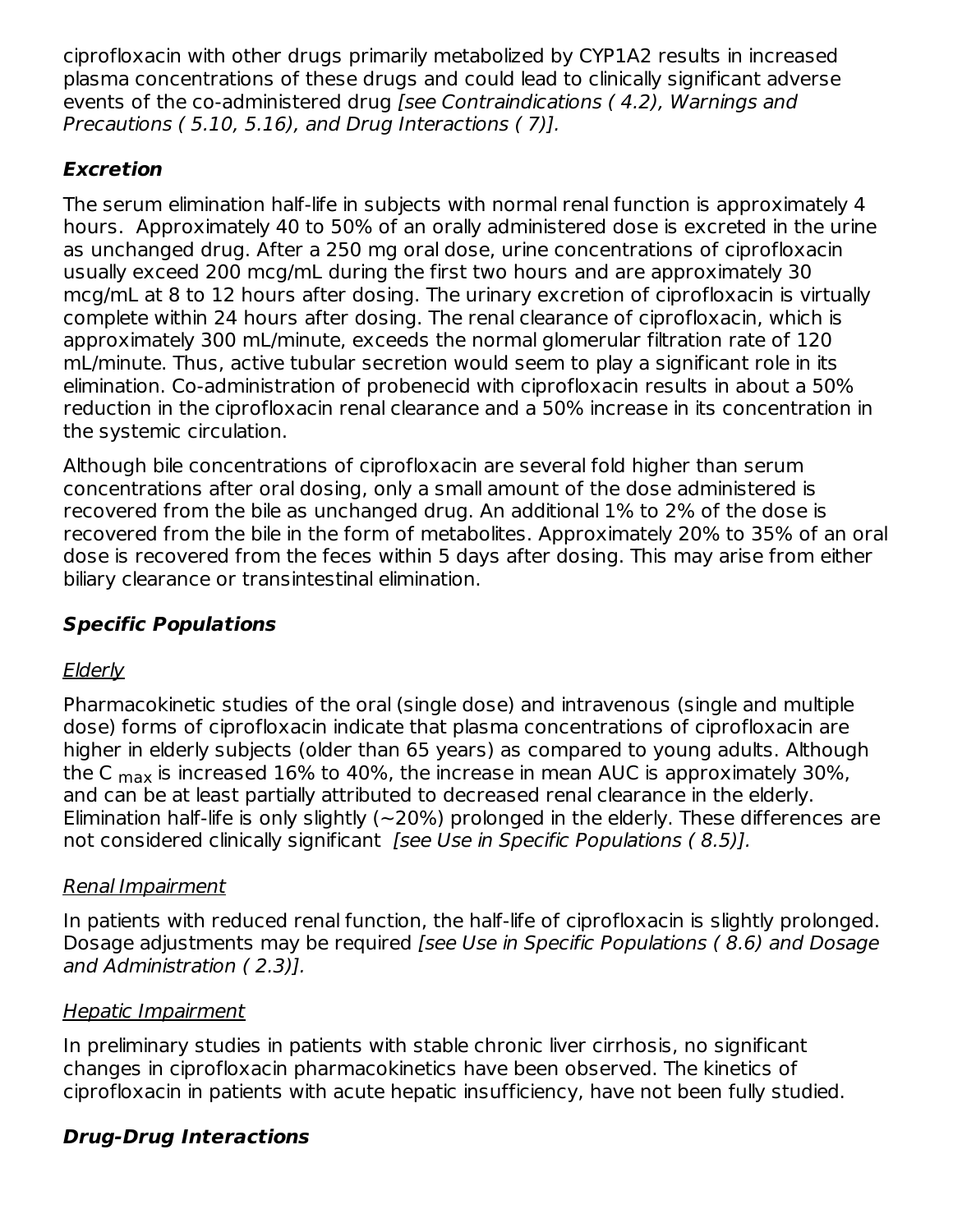### Antacids

Concurrent administration of antacids containing magnesium hydroxide or aluminum hydroxide may reduce the bioavailability of ciprofloxacin by as much as 90% [see Dosage and Administration ( 2.4) and Drug Interactions ( 7)].

#### Histamine H2-receptor antagonists

Histamine H  $_2$ -receptor antagonists appear to have no significant effect on the bioavailability of ciprofloxacin.

#### **Metronidazole**

The serum concentrations of ciprofloxacin and metronidazole were not altered when these two drugs were given concomitantly.

#### Tizanidine

In a pharmacokinetic study, systemic exposure of tizanidine (4 mg single dose) was significantly increased (Cmax 7-fold, AUC 10-fold) when the drug was given concomitantly with ciprofloxacin (500 mg twice a day for 3 days). Concomitant administration of tizanidine and ciprofloxacin is contraindicated due to the potentiation of hypotensive and sedative effects of tizanidine [see Contraindications ( 4.2)].

#### Ropinirole

In a study conducted in 12 patients with Parkinson's disease who were administered 6 mg ropinirole once daily with 500 mg ciprofloxacin twice-daily, the mean Cmax and mean AUC of ropinirole were increased by 60% and 84%, respectively. Monitoring for ropinirole-related adverse reactions and appropriate dose adjustment of ropinirole is recommended during and shortly after co-administration with ciprofloxacin [see Warnings and Precautions (5.10)].

#### Clozapine

Following concomitant administration of 250 mg ciprofloxacin with 304 mg clozapine for 7 days, serum concentrations of clozapine and N-desmethylclozapine were increased by 29% and 31%, respectively. Careful monitoring of clozapine associated adverse reactions and appropriate adjustment of clozapine dosage during and shortly after coadministration with ciprofloxacin are advised.

#### Sildenafil

Following concomitant administration of a single oral dose of 50 mg sildenafil with 500 mg ciprofloxacin to healthy subjects, the mean Cmax and mean AUC of sildenafil were both increased approximately two-fold. Use sildenafil with caution when co-administered with ciprofloxacin due to the expected two-fold increase in the exposure of sildenafil upon co-administration of ciprofloxacin.

#### Duloxetine

In clinical studies it was demonstrated that concomitant use of duloxetine with strong inhibitors of the CYP450 1A2 isozyme such as fluvoxamine, may result in a 5-fold increase in mean AUC and a 2.5-fold increase in mean Cmax of duloxetine.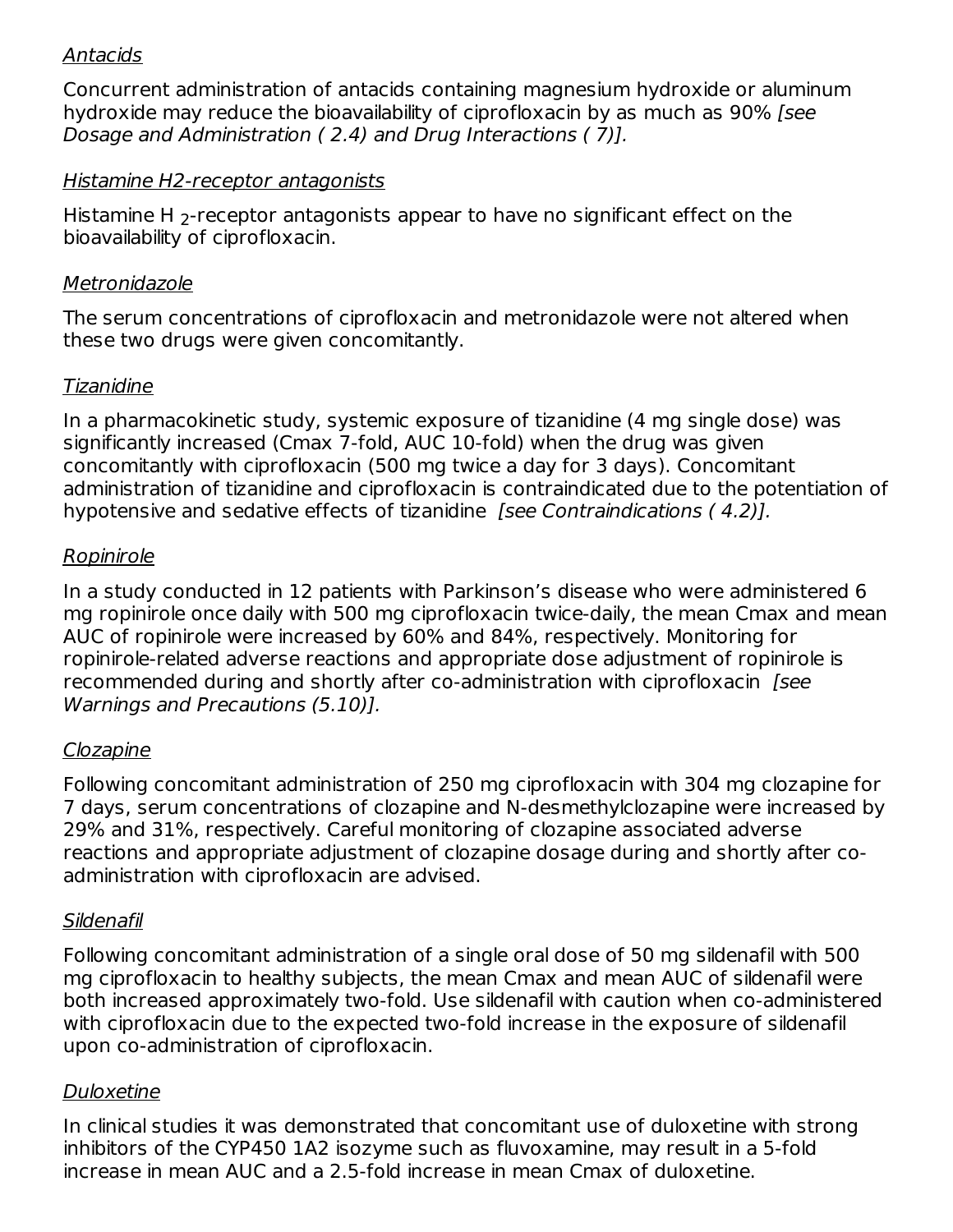### Lidocaine

In a study conducted in 9 healthy volunteers, concomitant use of 1.5 mg/kg IV lidocaine with ciprofloxacin 500 mg twice daily resulted in an increase of lidocaine Cmax and AUC by 12% and 26%, respectively. Although lidocaine treatment was well tolerated at this elevated exposure, a possible interaction with ciprofloxacin and an increase in adverse reactions related to lidocaine may occur upon concomitant administration.

#### **Metoclopramide**

Metoclopramide significantly accelerates the absorption of oral ciprofloxacin resulting in a shorter time to reach maximum plasma concentrations. No significant effect was observed on the bioavailability of ciprofloxacin.

#### **Omeprazole**

When ciprofloxacin was administered as a single 1000 mg dose concomitantly with omeprazole (40 mg once daily for three days) to 18 healthy volunteers, the mean AUC and Cmax of ciprofloxacin were reduced by 20% and 23%, respectively. The clinical significance of this interaction has not been determined.

## **12.4 Microbiology**

## **Mechanism of Action**

The bactericidal action of ciprofloxacin results from inhibition of the enzymes topoisomerase II (DNA gyrase) and topoisomerase IV (both Type II topoisomerases), which are required for bacterial DNA replication, transcription, repair, and recombination.

### **Mechanism of Resistance**

The mechanism of action of fluoroquinolones, including ciprofloxacin, is different from that of penicillins, cephalosporins, aminoglycosides, macrolides, and tetracyclines; therefore, microorganisms resistant to these classes of drugs may be susceptible to ciprofloxacin. Resistance to fluoroquinolones occurs primarily by either mutations in the DNA gyrases, decreased outer membrane permeability, or drug efflux. In vitro resistance to ciprofloxacin develops slowly by multiple step mutations. Resistance to ciprofloxacin due to spontaneous mutations occurs at a general frequency of between  $<$ 10 <sup>-9</sup> to 1x10 <sup>-6</sup>.

### **Cross Resistance**

There is no known cross-resistance between ciprofloxacin and other classes of antimicrobials.

Ciprofloxacin has been shown to be active against most isolates of the following bacteria, both in vitro and in clinical infections [see Indications and Usage (1)].

Gram-positive bacteria

Bacillus anthracis

Enterococcus faecalis

Staphylococcus aureus (methicillin-susceptible isolates only)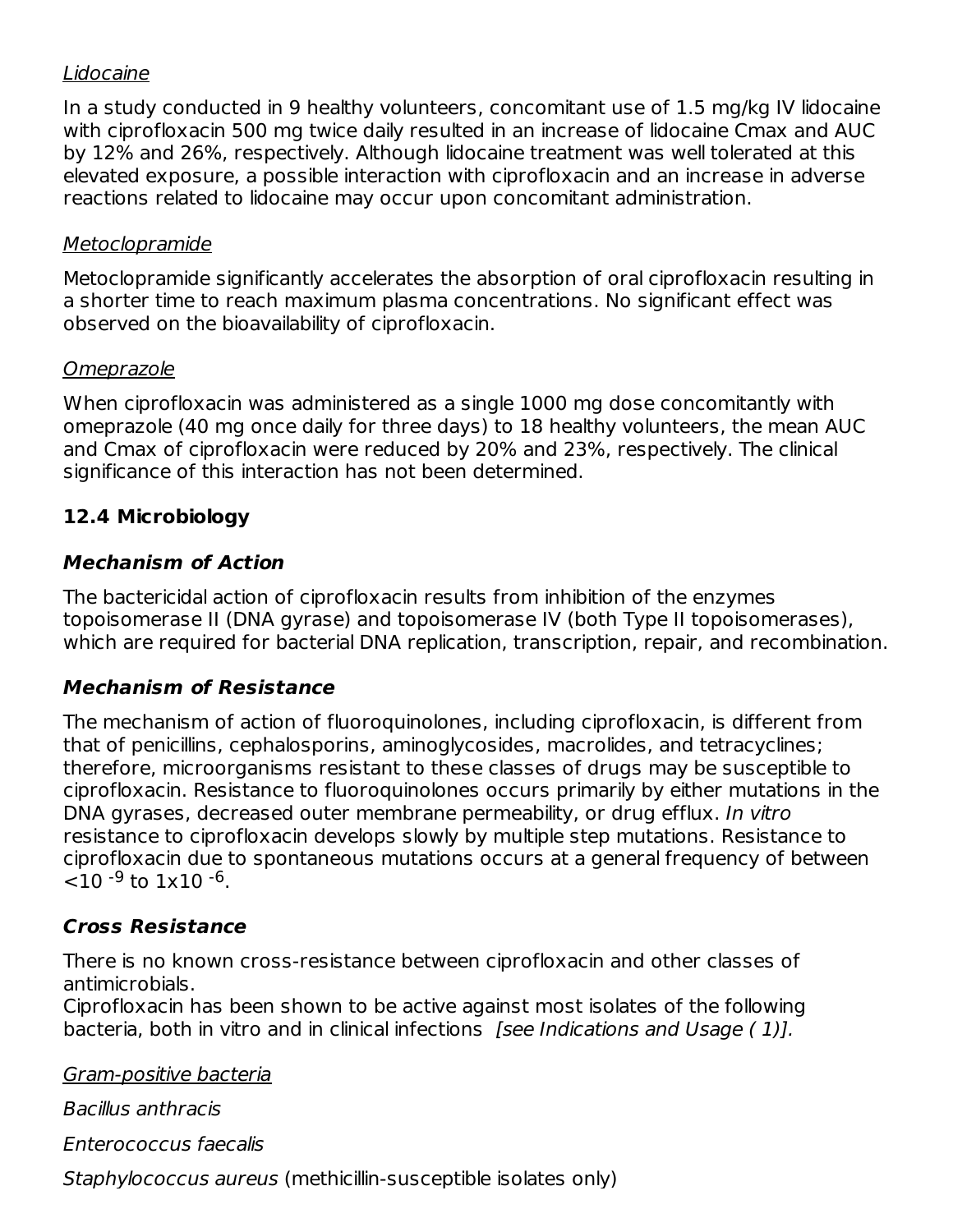Staphylococcus epidermidis (methicillin-susceptible isolates only) Staphylococcus saprophyticus Streptococcus pneumoniae Streptococcus pyogenes

 $S_{\rm eff}$  and  $S_{\rm eff}$  are useful aureus (methods) and  $S_{\rm eff}$  are useful automorphic isolates only  $\sim$ 

Gram-negative bacteria

Campylobacter jejuni

Citrobacter koseri

Citrobacter freundii

Enterobacter cloacae

Escherichia coli

Haemophilus influenzae

Haemophilus parainfluenzae

Klebsiella pneumoniae

Moraxella catarrhalis

Morganella morganii

Neisseria gonorrhoeae

Proteus mirabilis

Proteus vulgaris

Providencia rettgeri

Providencia stuartii

Pseudomonas aeruginosa

Salmonella typhi

Serratia marcescens

Shigella boydii

Shigella dysenteriae

Shigella flexneri

Shigella sonnei

Yersinia pestis

The following *in vitro* data are available, <u>but their clinical significance is unknown</u>. At least 90 percent of the following bacteria exhibit an in vitro minimum inhibitory concentration (MIC) less than or equal to the susceptible breakpoint for ciprofloxacin ( $\leq 1$  mcg/mL). However, the efficacy of ciprofloxacin in treating clinical infections due to these bacteria has not been established in adequate and well-controlled clinical trials.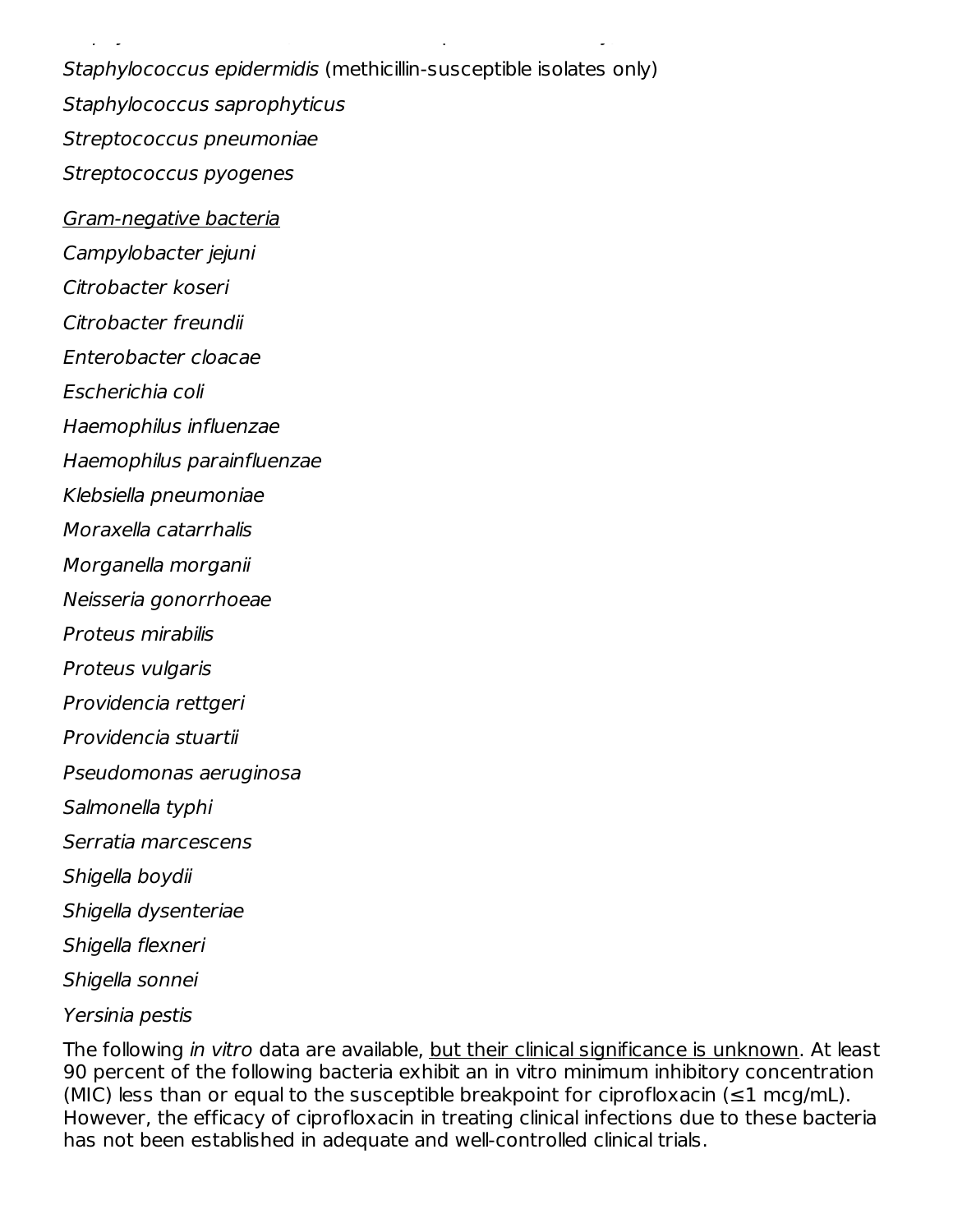#### Gram-positive bacteria

Staphylococcus haemolyticus (methicillin-susceptible isolates only) Staphylococcus hominis (methicillin-susceptible isolates only)

Gram-negative bacteria Acinetobacter lwoffi Aeromonas hydrophila Edwardsiella tarda Enterobacter aerogenes Klebsiella oxytoca Legionella pneumophila Pasteurella multocida Salmonella enteritidis Vibrio cholerae Vibrio parahaemolyticus Vibrio vulnificus Yersinia enterocolitica

#### **Susceptibility Testing**

For specific information regarding susceptibility test interpretive criteria and associated test methods and quality control standards recognized by FDA for this drug, please see: https://www.fda.gov/STIC.

# **13 NONCLINICAL TOXICOLOGY**

#### **13.1 Carcinogenesis, Mutagenesis, Impairment of Fertility**

Eight in vitro mutagenicity tests have been conducted with ciprofloxacin, and the test results are listed below:

- Salmonella/Microsome Test (Negative)
- E. coli DNA Repair Assay (Negative)
- Mouse Lymphoma Cell Forward Mutation Assay (Positive)
- Chinese Hamster V  $_{79}$  Cell HGPRT Test (Negative)
- Syrian Hamster Embryo Cell Transformation Assay (Negative)
- Saccharomyces cerevisiae Point Mutation Assay (Negative)
- Saccharomyces cerevisiae Mitotic Crossover and Gene Conversion Assay (Negative)
- Rat Hepatocyte DNA Repair Assay (Positive)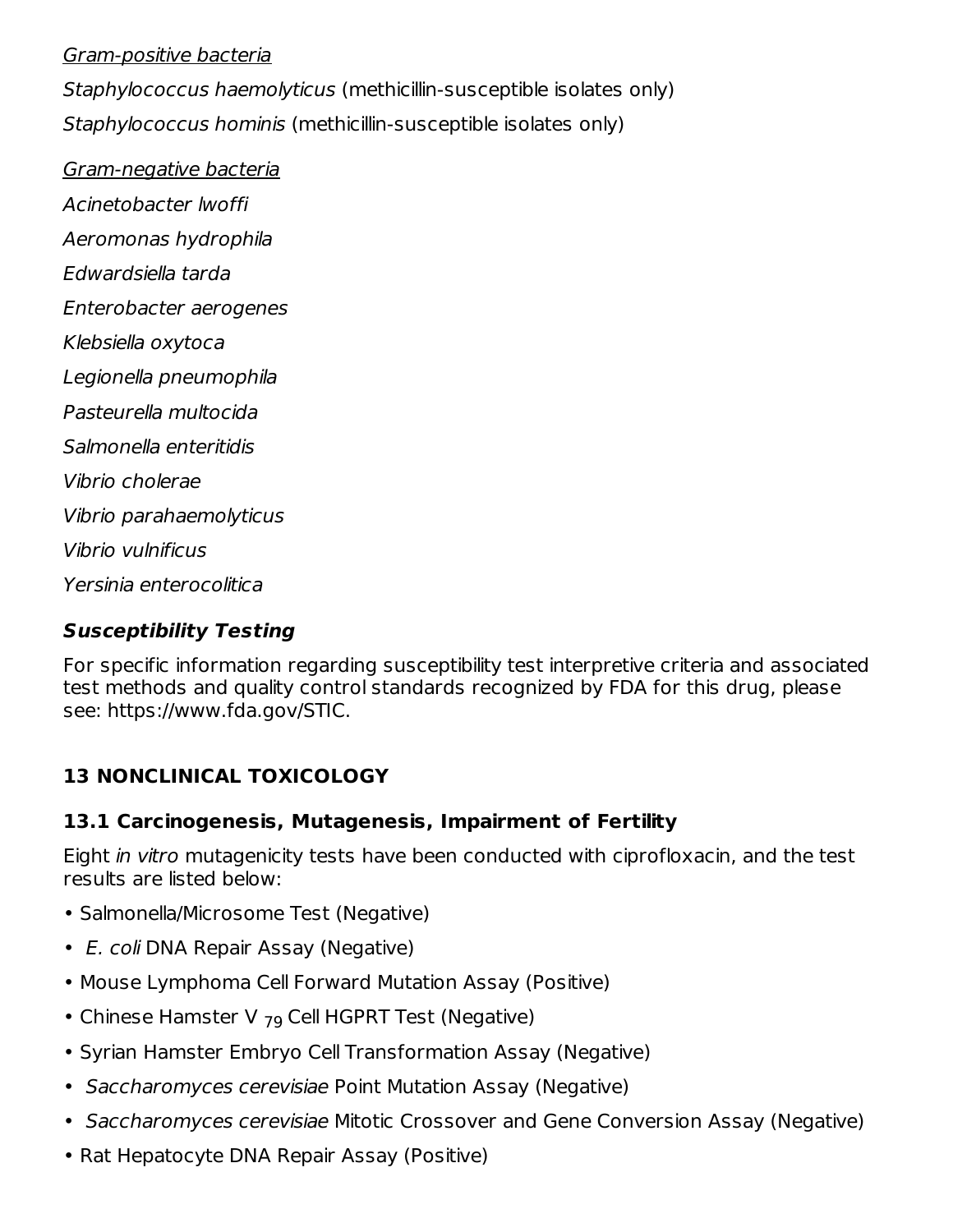• Thus, 2 of the 8 tests were positive, but results of the following 3 in vivo test systems gave negative results:

- Rat Hepatocyte DNA Repair Assay
- Micronucleus Test (Mice)
- Dominant Lethal Test (Mice)

Long-term carcinogenicity studies in rats and mice resulted in no carcinogenic or tumorigenic effects due to ciprofloxacin at daily oral dose levels up to 250 mg/kg and 750 mg/kg to rats and mice, respectively (approximately 1.7- and 2.5- times the highest recommended therapeutic dose based upon body surface area, respectively).

Results from photo co-carcinogenicity testing indicate that ciprofloxacin does not reduce the time to appearance of UV-induced skin tumors as compared to vehicle control. Hairless (Skh-1) mice were exposed to UVA light for 3.5 hours five times every two weeks for up to 78 weeks while concurrently being administered ciprofloxacin. The time to development of the first skin tumors was 50 weeks in mice treated concomitantly with UVA and ciprofloxacin (mouse dose approximately equal to maximum recommended human dose based upon body surface area), as opposed to 34 weeks when animals were treated with both UVA and vehicle. The times to development of skin tumors ranged from 16 weeks to 32 weeks in mice treated concomitantly with UVA and other quinolones. 5

In this model, mice treated with ciprofloxacin alone did not develop skin or systemic tumors. There are no data from similar models using pigmented mice and/or fully haired mice. The clinical significance of these findings to humans is unknown.

Fertility studies performed in male and female rats at oral doses of ciprofloxacin up to 100 mg/kg (approximately 0.6-times the highest recommended therapeutic dose based upon body surface area) revealed no evidence of impairment. Male rats received oral ciprofloxacin for 10 weeks prior to mating and females were dosed for 3 weeks prior to mating through Gestation Day 7.

# **13.2 Animal Toxicology and/or Pharmacology**

Ciprofloxacin and other quinolones have been shown to cause arthropathy in immature animals of most species tested *[see Warnings and Precautions (5.13)]*. Damage of weight bearing joints was observed in juvenile dogs and rats. In young beagles, 100 mg/kg ciprofloxacin, given daily for 4 weeks, caused degenerative articular changes of the knee joint. At 30 mg/kg, the effect on the joint was minimal. In a subsequent study in young beagle dogs, oral ciprofloxacin doses of 30 mg/kg and 90 mg/kg ciprofloxacin (approximately 1.3-times and 3.5-times the pediatric dose based upon comparative plasma AUCs) given daily for 2 weeks caused articular changes which were still observed by histopathology after a treatment-free period of 5 months. At 10 mg/kg (approximately 0.6-times the pediatric dose based upon comparative plasma AUCs), no effects on joints were observed. This dose was also not associated with arthrotoxicity after an additional treatment-free period of 5 months. In another study, removal of weight bearing from the joint reduced the lesions but did not totally prevent them.

Crystalluria, sometimes associated with secondary nephropathy, occurs in laboratory animals dosed with ciprofloxacin. This is primarily related to the reduced solubility of ciprofloxacin under alkaline conditions, which predominate in the urine of test animals; in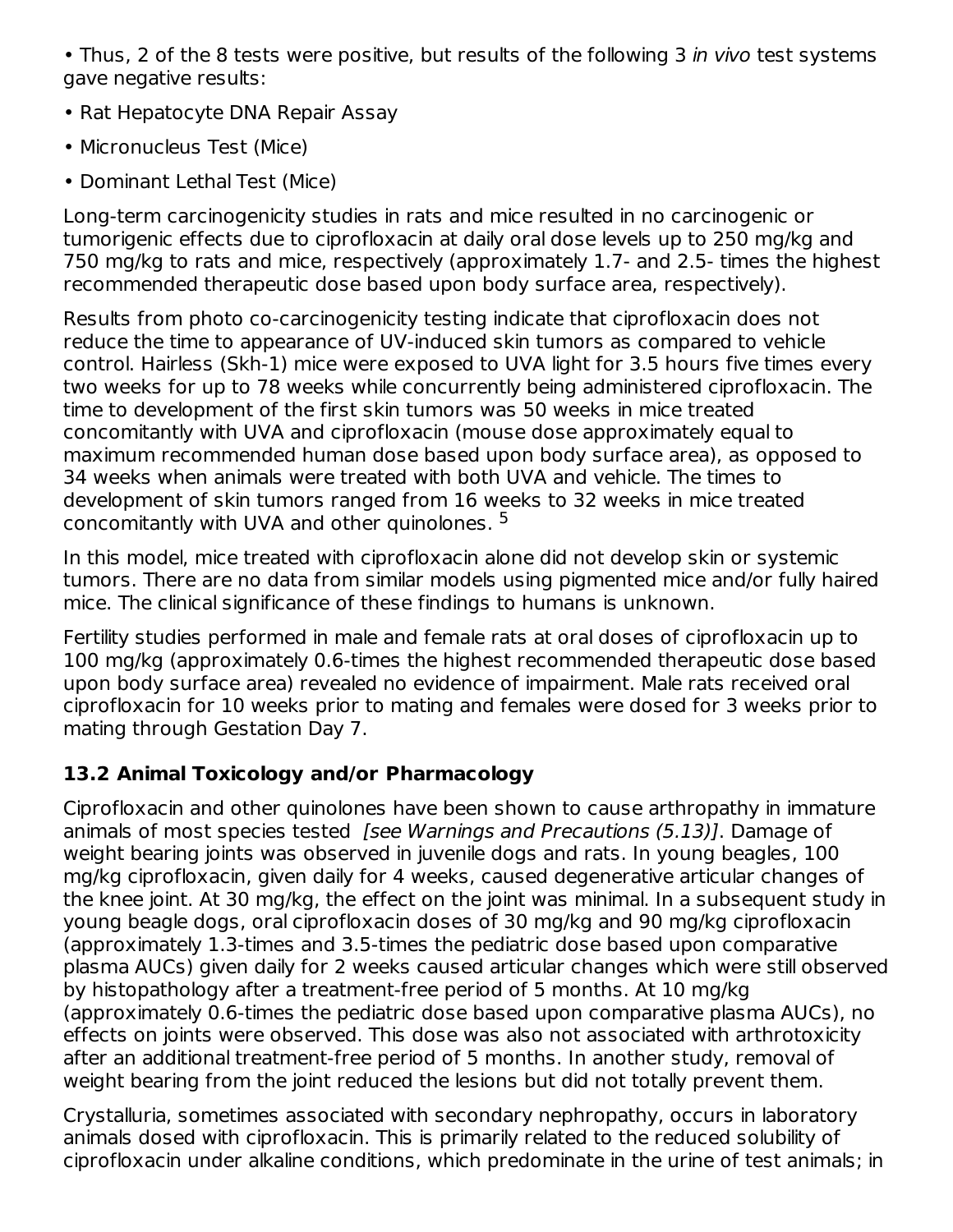man, crystalluria is rare since human urine is typically acidic. In rhesus monkeys, crystalluria without nephropathy was noted after single oral doses as low as 5 mg/kg (approximately 0.07-times the highest recommended therapeutic dose based upon body surface area). After 6 months of intravenous dosing at 10 mg/kg/day, no nephropathological changes were noted; however, nephropathy was observed after dosing at 20 mg/kg/day for the same duration (approximately 0.2-times the highest recommended therapeutic dose based upon body surface area).

In dogs, ciprofloxacin at 3 mg/kg and 10 mg/kg by rapid intravenous injection (15 sec.) produces pronounced hypotensive effects. These effects are considered to be related to histamine release, since they are partially antagonized by pyrilamine, an antihistamine. In rhesus monkeys, rapid intravenous injection also produces hypotension but the effect in this species is inconsistent and less pronounced.

In mice, concomitant administration of nonsteroidal anti-inflammatory drugs such as phenylbutazone and indomethacin with quinolones has been reported to enhance the CNS stimulatory effect of quinolones.

Ocular toxicity seen with some related drugs has not been observed in ciprofloxacintreated animals.

# **14 CLINICAL STUDIES**

#### **14.1 Complicated Urinary Tract Infection and Pyelonephritis–Efficacy in Pediatric Patients**

Ciprofloxacin administered intravenously and/or orally was compared to a cephalosporin for treatment of cUTI and pyelonephritis in pediatric patients 1 to 17 years of age (mean age of  $6 \pm 4$  years). The trial was conducted in the US, Canada, Argentina, Peru, Costa Rica, Mexico, South Africa, and Germany. The duration of therapy was 10 to 21 days (mean duration of treatment was 11 days with a range of 1 to 88 days). The primary objective of the study was to assess musculoskeletal and neurological safety.

Patients were evaluated for clinical success and bacteriological eradication of the baseline organism(s) with no new infection or superinfection at 5 to 9 days post-therapy (Test of Cure or TOC). The Per Protocol population had a causative organism(s) with protocol specified colony count(s) at baseline, no protocol violation, and no premature discontinuation or loss to follow-up (among other criteria).

The clinical success and bacteriologic eradication rates in the Per Protocol population were similar between ciprofloxacin and the comparator group as shown below.

|                                                    | Ciprofloxacin        | Comparator      |
|----------------------------------------------------|----------------------|-----------------|
| Randomized Patients                                | 337                  | 352             |
| Per Protocol Patients                              | 211                  | 231             |
| Clinical Response at 5 to 9<br>Days Post-Treatment | 95.7% (202/211)      | 92.6% (214/231) |
|                                                    | 95% CI [-1.3%, 7.3%] |                 |

#### **Table 11: Clinical Success and Bacteriologic Eradication at Test of Cure (5 to 9 Days Post-Therapy)**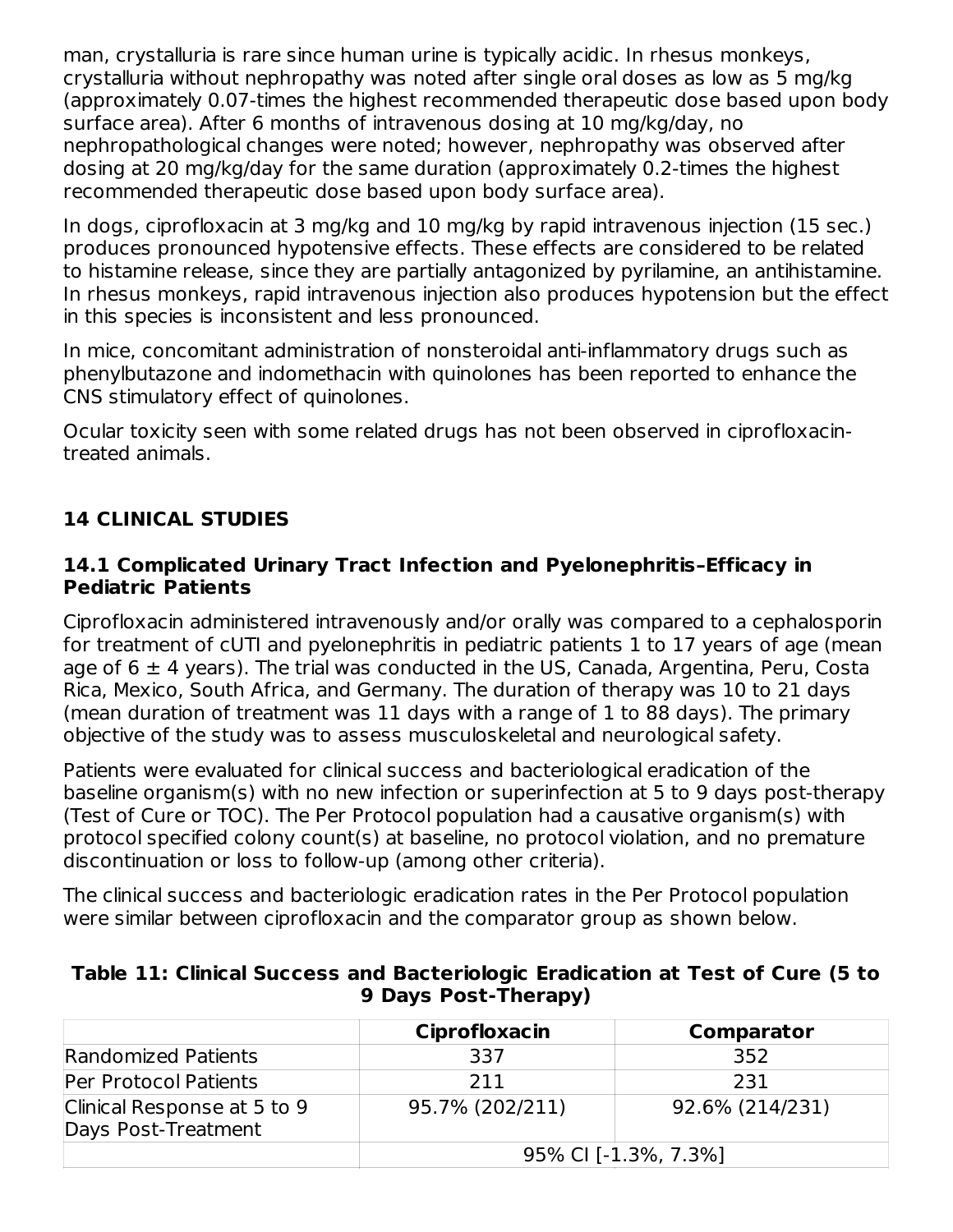| Bacteriologic Eradication by<br>Patient at 5 to 9 Days<br>Post-Treatment <sup>*</sup>                 | 84.4% (178/211) | 78.3% (181/231)       |
|-------------------------------------------------------------------------------------------------------|-----------------|-----------------------|
|                                                                                                       |                 | 95% CI [-1.3%, 13.1%] |
| Bacteriologic Eradication of the<br>Baseline Pathogen at 5 to 9<br>Days Post-Treatment                |                 |                       |
| Escherichia coli                                                                                      | 156/178 (88%)   | 161/179 (90%)         |
| <b>* Patients with baseline nathogen(s) eradicated and no new infections or superinfections/total</b> |                 |                       |

\* ated and no new infections or su number of patients. There were 5.5% (6/211) ciprofloxacin and 9.5% (22/231) comparator patients with superinfections or new infections.

### **14.2 Inhalational Anthrax in Adults and Pediatrics**

The mean serum concentrations of ciprofloxacin associated with a statistically significant improvement in survival in the rhesus monkey model of inhalational anthrax are reached or exceeded in adult and pediatric patients receiving oral and intravenous regimens. Ciprofloxacin pharmacokinetics have been evaluated in various human populations. The mean peak serum concentration achieved at steady-state in human adults receiving 500 mg orally every 12 hours is 2.97 mcg/mL, and 4.56 mcg/mL following 400 mg intravenously every 12 hours. The mean trough serum concentration at steady-state for both of these regimens is 0.2 mcg/mL. In a study of 10 pediatric patients between 6 and 16 years of age, the mean peak plasma concentration achieved is 8.3 mcg/mL and trough concentrations range from 0.09 mcg/mL to 0.26 mcg/mL, following two 30 minute intravenous infusions of 10 mg/kg administered 12 hours apart. After the second intravenous infusion patients switched to 15 mg/kg orally every 12 hours achieve a mean peak concentration of 3.6 mcg/mL after the initial oral dose. Long-term safety data, including effects on cartilage, following the administration of ciprofloxacin to pediatric patients are limited. Ciprofloxacin serum concentrations achieved in humans serve as a surrogate endpoint reasonably likely to predict clinical benefit and provide the basis for this indication.  $^{\rm 1}$ 

A placebo-controlled animal study in rhesus monkeys exposed to an inhaled mean dose of 11 LD  $_{50}$  ( $\sim$  5.5x 10 <sup>5</sup> spores (range 5–30 LD  $_{50}$  ) of B. *anthracis* was conducted. The minimal inhibitory concentration (MIC) of ciprofloxacin for the anthrax strain used in this study was 0.08 mcg/mL. In the animals studied, mean serum concentrations of ciprofloxacin achieved at expected T  $_{\sf max}$  (1 hour post-dose) following oral dosing to steady-state ranged from 0.98 mcg/mL to 1.69 mcg/mL. Mean steady-state trough concentrations at 12 hours post-dose ranged from 0.12 mcg/mL to 0.19 mcg/mL.  $^6$ Mortality due to anthrax for animals that received a 30-day regimen of oral ciprofloxacin beginning 24 hours post-exposure was significantly lower (1/9), compared to the placebo group (9/10) [p= 0.001]. The one ciprofloxacin -treated animal that died of anthrax did so following the 30-day drug administration period.<sup>7</sup>

More than 9300 persons were recommended to complete a minimum of 60 days of antibacterial prophylaxis against possible inhalational exposure to B. anthracis during 2001. Ciprofloxacin was recommended to most of those individuals for all or part of the prophylaxis regimen. Some persons were also given anthrax vaccine or were switched to alternative antibacterial drugs. No one who received ciprofloxacin or other therapies as prophylactic treatment subsequently developed inhalational anthrax. The number of persons who received ciprofloxacin as all or part of their post-exposure prophylaxis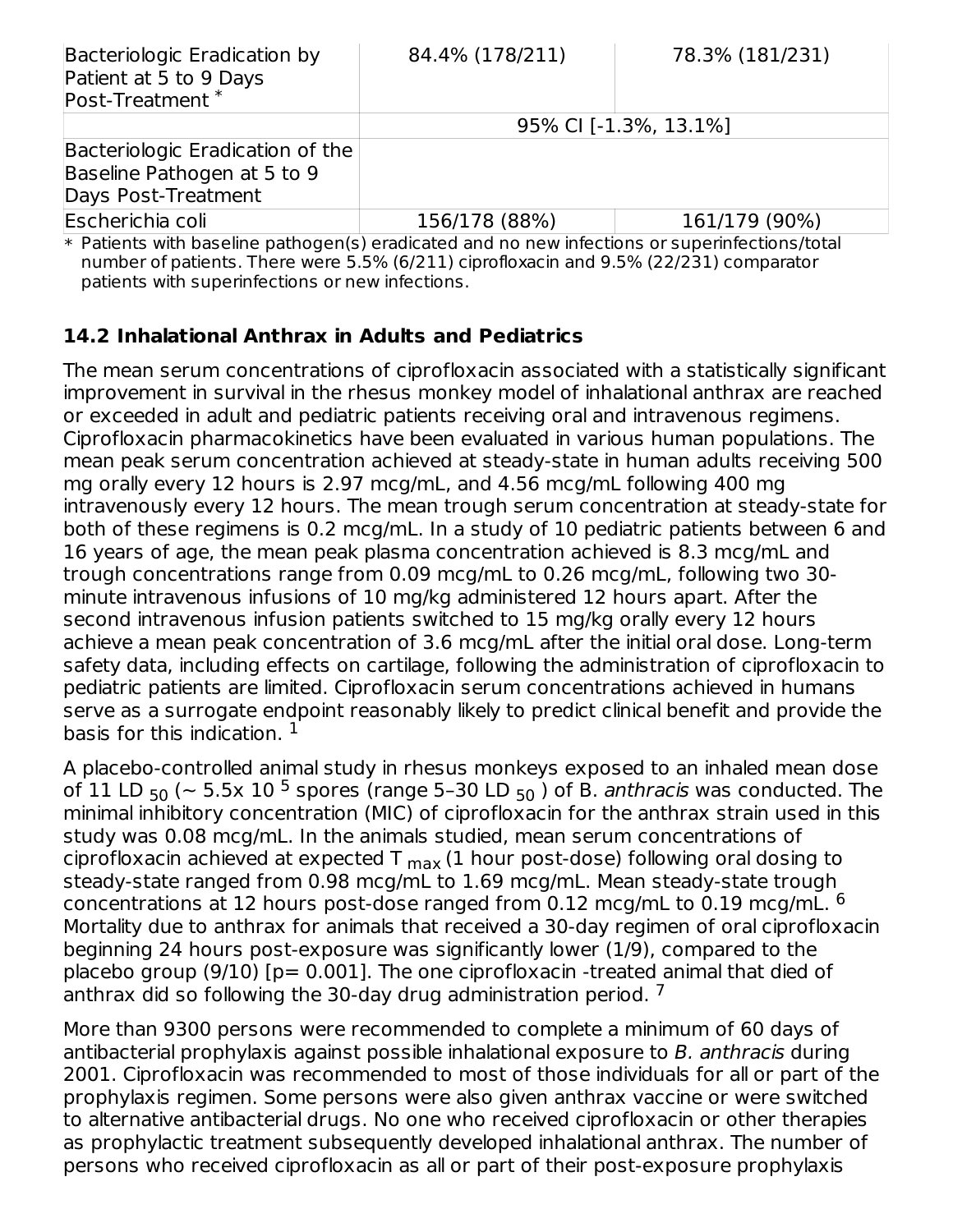regimen is unknown.

# **14.3 Plague**

A placebo-controlled animal study in African green monkeys exposed to an inhaled mean dose of 110 LD <sub>50</sub> (range 92 to 127 LD <sub>50</sub>) of *Yersinia pestis* (CO92 strain) was conducted. The minimal inhibitory concentration (MIC) of ciprofloxacin for the Y. pestis strain used in this study was 0.015 mcg/mL. Mean peak serum concentrations of ciprofloxacin achieved at the end of a single 60 minute infusion were  $3.49 \pm \text{mca/mL}$ 0.55 mcg/mL, 3.91 mcg/mL  $\pm$  0.58 mcg/mL and 4.03 mcg/mL  $\pm$  1.22 mcg/mL on Day 2, Day 6 and Day 10 of treatment in African green monkeys, respectively All trough concentrations (Day 2, Day 6 and Day 10) were <0.5 mcg /mL. Animals were randomized to receive either a 10-day regimen of intravenous ciprofloxacin 15 mg/kg, or placebo beginning when animals were found to be febrile (a body temperature greater than 1.5°C over baseline for two hours), or at 76 hours post-challenge, whichever occurred sooner. Mortality in the ciprofloxacin group was significantly lower (1/10) compared to the placebo group (2/2) [difference: -90.0%, 95% exact confidence interval: -99.8% to -5.8%]. The one ciprofloxacin-treated animal that died did not receive the proposed dose of ciprofloxacin due to a failure of the administration catheter. Circulating ciprofloxacin concentration was below 0.5 mcg/mL at all time points tested in this animal. It became culture negative on Day 2 of treatment, but had a resurgence of low grade bacteremia on Day 6 after treatment initiation. Terminal blood culture in this animal was negative. <sup>8</sup>

# **15 REFERENCES**

- 1. 21 CFR 314.510 (Subpart H–Accelerated Approval of New Drugs for Life-Threatening Illnesses).
- 2. Friedman J, Polifka J. Teratogenic effects of drugs: a resource for clinicians (TERIS). Baltimore, Maryland: Johns Hopkins University Press, 2000:149-195.
- 3. Loebstein R, Addis A, Ho E, et al. Pregnancy outcome following gestational exposure to fluoroquinolones: a multicenter prospective controlled study. Antimicrob Agents Chemother. 1998; 42(6):1336-1339.
- 4. Schaefer C, Amoura-Elefant E, Vial T, et al. Pregnancy outcome after prenatal quinolone exposure. Evaluation of a case registry of the European network of teratology information services (ENTIS). Eur J Obstet Gynecol Reprod Biol. 1996; 69:83-89.
- 5. Report presented at the FDA's Anti-Infective Drug and Dermatological Drug Product's Advisory Committee meeting, March 31, 1993, Silver Spring, MD. Report available from FDA, CDER, Advisors and Consultants Staff, HFD-21, 1901 Chapman Avenue, Room 200, Rockville, MD 20852, USA.
- 6. Kelly DJ, et al. Serum concentrations of penicillin, doxycycline, and ciprofloxacin during prolonged therapy in rhesus monkeys. J Infect Dis 1992; 166:1184-7.
- 7. Friedlander AM, et al. Postexposure prophylaxis against experimental inhalational anthrax. J Infect Dis 1993; 167:1239-42.
- 8. Anti-infective Drugs Advisory Committee Meeting, April 3, 2012 The efficacy of Ciprofloxacin for treatment of Pneumonic Plague.

# **16 HOW SUPPLIED/STORAGE AND HANDLING**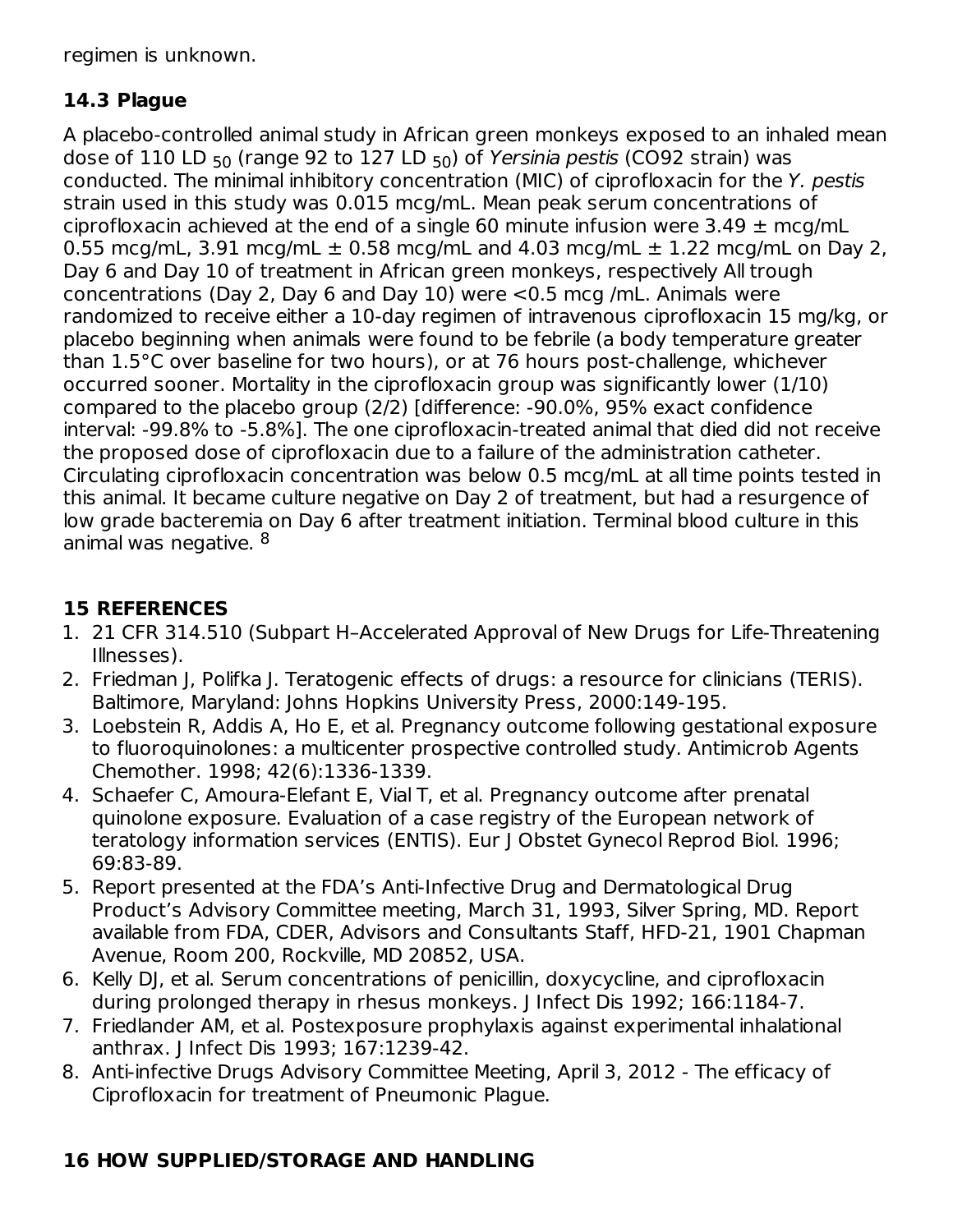Ciprofloxacin Tablets, USP 250 mg are available as round, white film-coated tablets debossed with "Y101" on one side.

Ciprofloxacin tablets, USP 500 mg are available as oval shaped, white film-coated tablets, debossed with "Y102" on one side.

Ciprofloxacin Tablets, USP 250 mg and 500 mg are available in bottles of 100 and 500.

|                | <b>Strength</b> | <b>NDC Code</b>  | <b>Tablet Identification</b> |
|----------------|-----------------|------------------|------------------------------|
| Bottles of 100 | $250$ mg        | NDC 58657-675-01 | Y101                         |
|                | 500 mg          | NDC 58657-676-01 | Y102                         |
| Bottles of 500 |                 |                  |                              |
|                | 500 mg          | NDC 58657-676-50 | Y102                         |

Store at 20° to 25°C (68° to 77°F) [see USP Controlled Room Temperature]. Preserve in well-closed container.

# **17 PATIENT COUNSELING INFORMATION**

Advise the patient to read the approved patient labeling (Medication Guide)

### **Serious Adverse Reactions**

Advise patients to stop taking ciprofloxacin tablets if they experience an adverse reaction and to call their healthcare provider for advice on completing the full course of treatment with another antibacterial drug.

Inform patients of the following serious adverse reactions that have been associated with ciprofloxacin or other fluoroquinolone use:

• **Disabling and potentially irreversible serious adverse reactions that may occur together:** Inform patients that disabling and potentially irreversible serious adverse reactions, including tendinitis and tendon rupture, peripheral neuropathies, and central nervous system effects, have been associated with use of ciprofloxacin tablets and may occur together in the same patient. Inform patients to stop taking ciprofloxacin tablets immediately if they experience an adverse reaction and to call their healthcare provider.

• **Tendinitis and tendon rupture:** Instruct patients to contact their healthcare provider if they experience pain, swelling, or inflammation of a tendon, or weakness or inability to use one of their joints; rest and refrain from exercise; and discontinue ciprofloxacin tablets treatment. Symptoms may be irreversible. The risk of severe tendon disorder with fluoroquinolones is higher in older patients usually over 60 years of age, in patients taking corticosteroid drugs, and in patients with kidney, heart or lung transplants.

• **Peripheral Neuropathies:** Inform patients that peripheral neuropathies have been associated with ciprofloxacin use, symptoms may occur soon after initiation of therapy and may be irreversible. If symptoms of peripheral neuropathy including pain, burning, tingling, numbness and/or weakness develop, immediately discontinue ciprofloxacin tablets and tell them to contact their physician.

• **Central nervous system effects** (for example, convulsions, dizziness,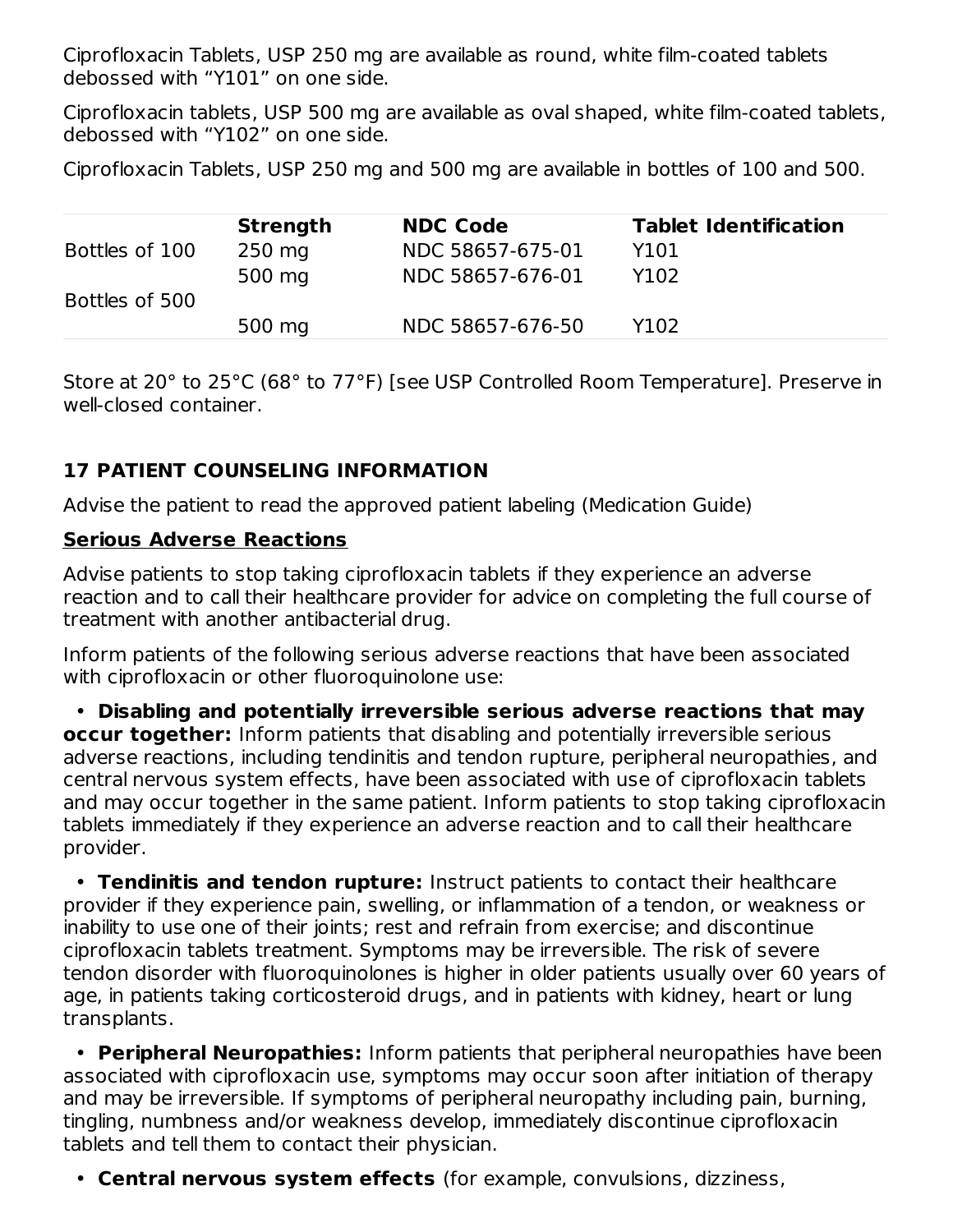• **Central nervous system effects** (for example, convulsions, dizziness, lightheadedness, increased intracranial pressure): Inform patients that convulsions have been reported in patients receiving fluoroquinolones, including ciprofloxacin. Instruct patients to notify their physician before taking this drug if they have a history of convulsions. Inform patients that they should know how they react to ciprofloxacin tablets before they operate an automobile or machinery or engage in other activities requiring mental alertness and coordination. Instruct patients to notify their physician if persistent headache with or without blurred vision occurs.

• **Exacerbation of Myasthenia Gravis:** Instruct patients to inform their physician of any history of myasthenia gravis. Instruct patients to notify their physician if they experience any symptoms of muscle weakness, including respiratory difficulties.

• **Hypersensitivity Reactions:** Inform patients that ciprofloxacin can cause hypersensitivity reactions, even following a single dose, and to discontinue the drug at the first sign of a skin rash, hives or other skin reactions, a rapid heartbeat, difficulty in swallowing or breathing, any swelling suggesting angioedema (for example, swelling of the lips, tongue, face, tightness of the throat, hoarseness), or other symptoms of an allergic reaction.

• **Hepatotoxicity:** Inform patients that severe hepatotoxicity (including acute hepatitis and fatal events) has been reported in patients taking ciprofloxacin tablets. Instruct patients to inform their physician if they experience any signs or symptoms of liver injury including: loss of appetite, nausea, vomiting, fever, weakness, tiredness, right upper quadrant tenderness, itching, yellowing of the skin and eyes, light colored bowel movements or dark colored urine.

• **Aortic aneurysm and dissection:** Inform patients to seek emergency medical care if they experience sudden chest, stomach, or back pain.

• **Diarrhea:** Diarrhea is a common problem caused by antibiotics which usually ends when the antibiotic is discontinued. Sometimes after starting treatment with antibiotics, patients can develop watery and bloody stools (with or without stomach cramps and fever) even as late as two or more months after having taken the last dose of the antibiotic. If this occurs, instruct patients to contact their physician as soon as possible.

• **Prolongation of the QT Interval:** Instruct patients to inform their physician of any personal or family history of QT prolongation or proarrhythmic conditions such as hypokalemia, bradycardia, or recent myocardial ischemia; if they are taking any Class IA (quinidine, procainamide), or Class III (amiodarone, sotalol) antiarrhythmic agents. Instruct patients to notify their physician if they have any symptoms of prolongation of the QT interval, including prolonged heart palpitations or a loss of consciousness.

• **Musculoskeletal Disorders in Pediatric Patients:**Instruct parents to inform their child's physician if the child has a history of joint-related problems before taking this drug. Inform parents of pediatric patients to notify their child's physician of any joint-related problems that occur during or following ciprofloxacin therapy [see Warnings and Precautions (5.13) and Use in Specific Populations ( 8.4)].

• **Tizanidine:** Instruct patients not to use ciprofloxacin if they are already taking tizanidine. Ciprofloxacin increases the effects of tizanidine (Zanaflex®).

• **Theophylline:** Inform patients that ciprofloxacin may increase the effects of theophylline. Life-threatening CNS effects and arrhythmias can occur. Advise the patients to immediately seek medical help if they experience seizures, palpitations, or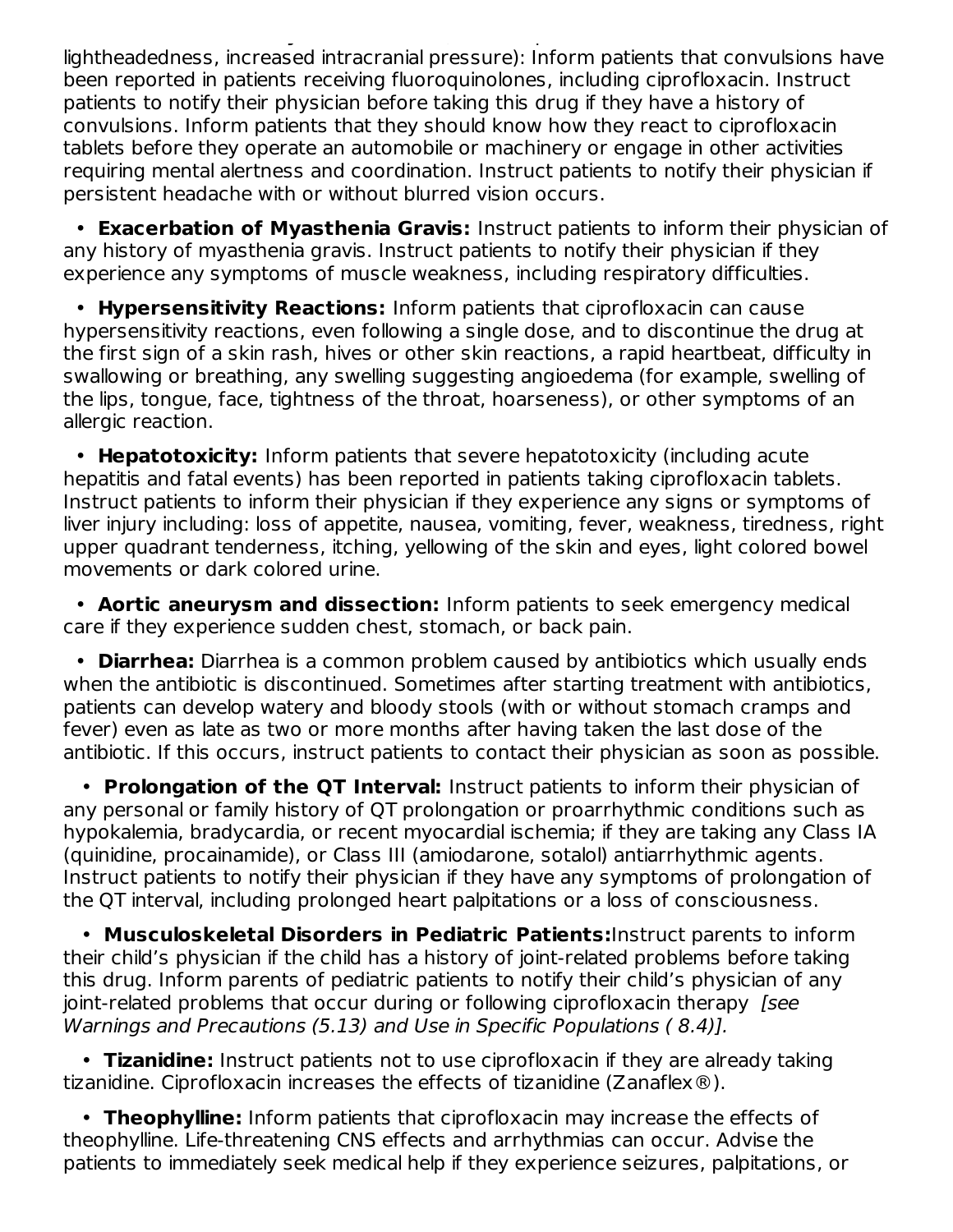difficulty breathing.

• **Caffeine:** Inform patients that ciprofloxacin tablets may increase the effects of caffeine. There is a possibility of caffeine accumulation when products containing caffeine are consumed while taking quinolones.

# • **Photosensitivity/Phototoxicity:** Inform patients that

photosensitivity/phototoxicity has been reported in patients receiving fluoroquinolones. Inform patients to minimize or avoid exposure to natural or artificial sunlight (tanning beds or UVA/B treatment) while taking quinolones. If patients need to be outdoors while using quinolones, instruct them to wear loose-fitting clothes that protect skin from sun exposure and discuss other sun protection measures with their physician. If a sunburnlike reaction or skin eruption occurs, instruct patients to contact their physician.

• **Blood Glucose Disturbances:**Inform the patients that if they are diabetic and are being treated with insulin or and oral hypoglycemic agent and a hypoglycemic reaction occurs, they should discontinue ciprofloxacin and consult a physician.

• **Lactation:** For indications other than inhalational anthrax (post exposure), advise a woman that breastfeeding is not recommended during treatment with ciprofloxacin tablets and for an additional 2 days after the last dose. Alternatively, a woman may pump and discard during treatment and for additional 2 days after the last dose [see Use in Specific Populations (8.2)].

# **Antibacterial Resistance**

Inform patients that antibacterial drugs including ciprofloxacin tablets should only be used to treat bacterial infections. They do not treat viral infections (for example, the common cold). When ciprofloxacin tablets are prescribed to treat a bacterial infection, patients should be told that although it is common to feel better early in the course of therapy, the medication should be taken exactly as directed. Skipping doses or not completing the full course of therapy may (1) decrease the effectiveness of the immediate treatment and (2) increase the likelihood that bacteria will develop resistance and will not be treatable by ciprofloxacin tablets or other antibacterial drugs in the future.

# **Administration Instructions**

Instruct the Patient

•To always use the co-packaged graduated measuring spoon with markings for 1/2 (2.5 mL) and 1/1 (5 mL), to obtain the exact dose.

•After use, the graduated measuring spoon should be cleaned under running water with dish detergent and dried thoroughly.

- •Not to chew the microcapsules, but to swallow them whole.
- •That water may be taken afterwards.
- •Reclose the bottle properly after each use according to instructions on the cap.

# **Administration Instructions**

Inform patients that ciprofloxacin tablets may be taken with or without food. Inform patients to drink fluids liberally while taking ciprofloxacin tablets to avoid formation of highly concentrated urine and crystal formation in the urine.

Inform patients that antacids containing magnesium, or aluminum, as well as sucralfate, metal cations such as iron, and multivitamin preparations with zinc or didanosine should be taken at least two hours before or six hours after ciprofloxacin tablets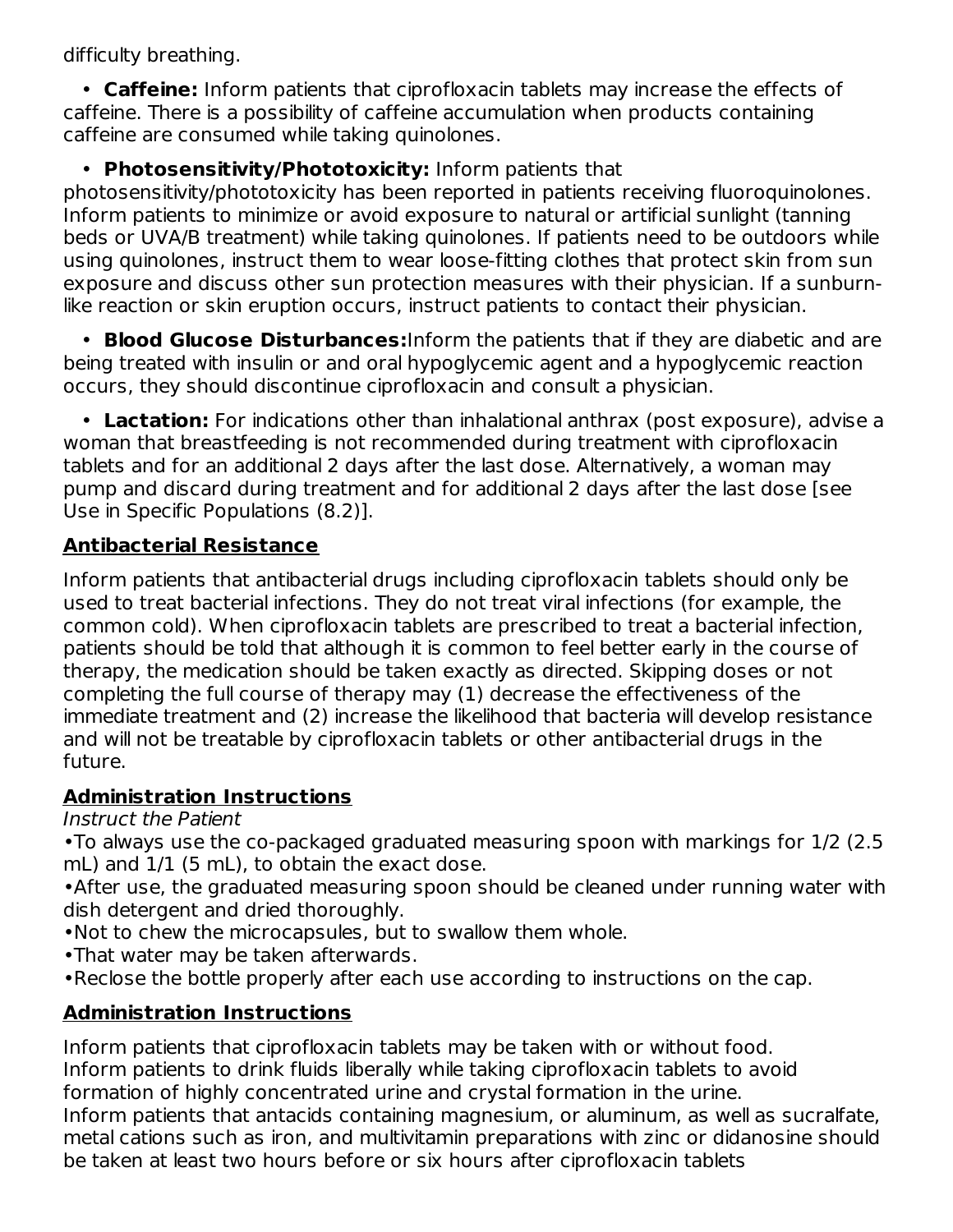administration. Ciprofloxacin tablets should not be taken with dairy products (like milk or yogurt) or calcium-fortified juices alone since absorption of ciprofloxacin may be significantly reduced; however, ciprofloxacin tablets may be taken with a meal that contains these products.

Advise patients that if a dose is missed, it should be taken anytime but not later than 6 hours prior to the next scheduled dose. If less than 6 hours remain before the next dose, the missed dose should not be taken and treatment should be continued as prescribed with the next scheduled dose. Double doses should not be taken to compensate for a missed dose.

### **Drug Interactions Oral Antidiabetic Agents**

Inform patients that hypoglycemia has been reported when ciprofloxacin and oral antidiabetic agents were co administered; if low blood sugar occurs with ciprofloxacin tablets, instruct them to consult their physician and that their antibacterial medicine may need to be changed.

### **Anthrax and Plague Studies**

Inform patients given ciprofloxacin tablets for these conditions that efficacy studies could not be conducted in humans for feasibility reasons. Therefore, approval for these conditions was based on efficacy studies conducted in animals.

Manufacturer:

Yiling Pharmaceutical Ltd

No. 36 Zhujiang Road, Shijiazhuang, 050035, China.

Distributor:

Yiling Pharmaceutical, Inc.

5348 Vegas Dr., Las Vegas, NV 89108, USA

### **Medication Guide**

# **Ciprofloxacin (siproe floxa sin) Tablets, USP**

# **for oral use**

Read this Medication Guide before you start taking ciprofloxacin tabletsand each time you get a refill. There may be new information. This information does not take the place of talking to your healthcare provider about your medical condition or your treatment.

#### **What is the most important information I should know about ciprofloxacin tablets?**

#### **Ciprofloxacin tablets, a fluoroquinolone antibacterial medicine, can cause serious side effects. Some of these serious side effects can happen at the same time and could result in death.**

If you get any of the following serious side effects while you take ciprofloxacin tablets, you should stop taking ciprofloxacin tablets immediately and get medical help right away.

# **1. Tendon rupture or swelling of the tendon (tendinitis).**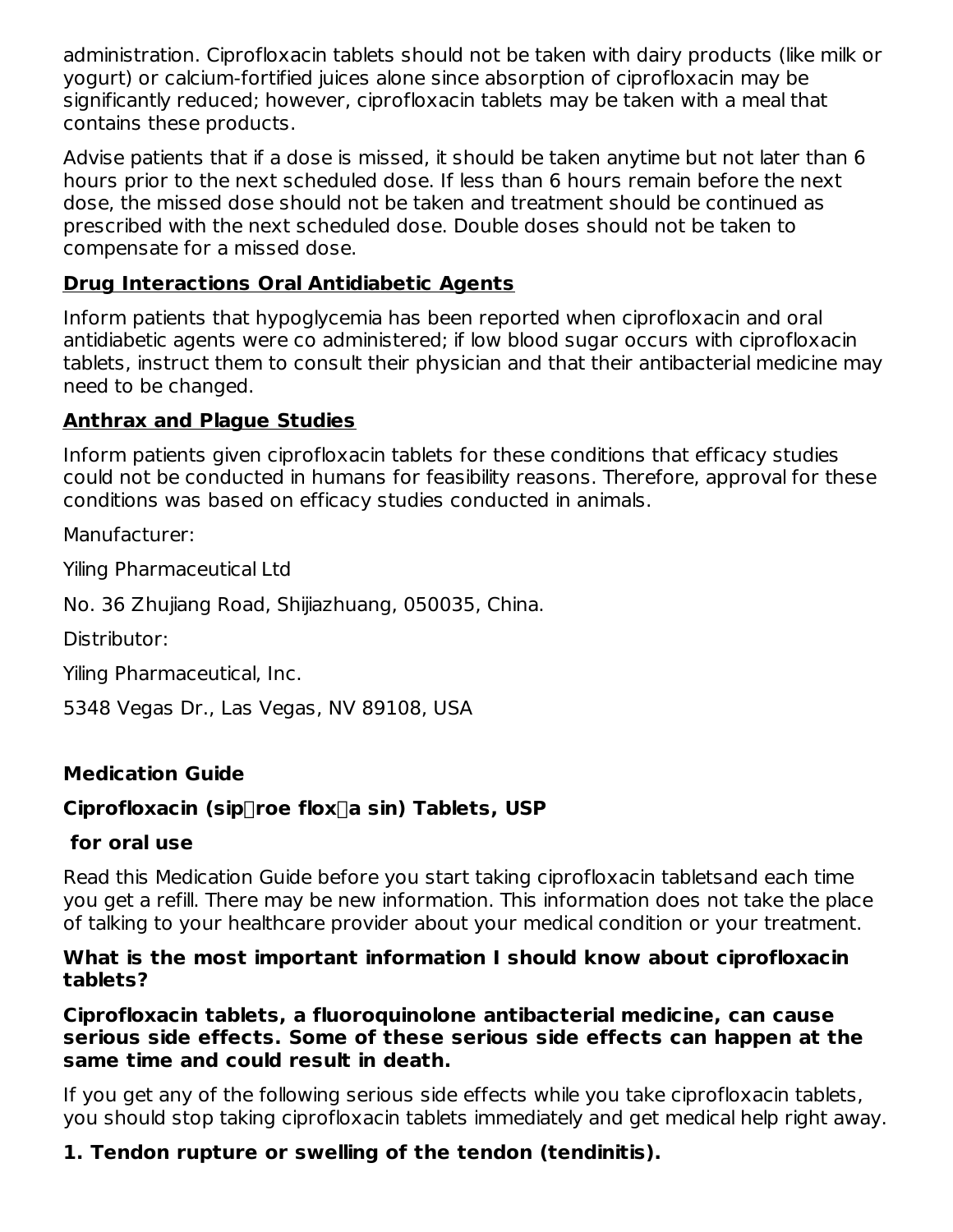• **Tendon problems can happen in people of all ages who take ciprofloxacin tablets.** Tendons are tough cords of tissue that connect muscles to bones. **Symptoms of tendon problems may include:**

- pain
- swelling

• tears and swelling of tendons including the back of the ankle (Achilles), shoulder, hand, or other tendon sites.

### • **The risk of getting tendon problems while you take ciprofloxacin tablets is higher if you:**

- are over 60 years of age
- are taking steroids (corticosteroids)
- have had a kidney, heart or lung transplant

#### • **Tendon problems can happen in people who do not have the above risk factors when they take ciprofloxacin tablets.**

- **Other reasons that can increase your risk of tendon problems can include:**
	- physical activity or exercise
	- kidney failure
	- tendon problems in the past, such as in people with rheumatoid arthritis (RA)

• **Stop taking ciprofloxacin tablets immediately and get medical help right away at the first sign of tendon pain, swelling or inflammation.** The most common area of pain and swelling is the Achilles tendon at the back of your ankle. This can also happen with other tendons **.**

• **Tendon rupture can happen while you are taking or after you have finished taking ciprofloxacin tablets.** Tendon ruptures can happen within hours or days of taking ciprofloxacin tablets and have happened up to several months after people have finished taking their fluoroquinolone.

### • **Stop taking ciprofloxacin tablets immediately and get medical help right away if you get any of the following signs or symptoms of a tendon rupture:**

- hear or feel a snap or pop in a tendon area
- bruising right after an injury in a tendon area
- unable to move the affected area or bear weight

The tendon problems may be permanent.

# **2. Changes in sensation and possible nerve damage (Peripheral Neuropathy).**

Damage to the nerves in arms, hands, legs, or feet can happen in people who take fluoroquinolones, including ciprofloxacin. Stop taking ciprofloxacin tablets immediately and talk to your healthcare provider right away if you get any of the following symptoms of peripheral neuropathy in your arms, hands, legs, or feet: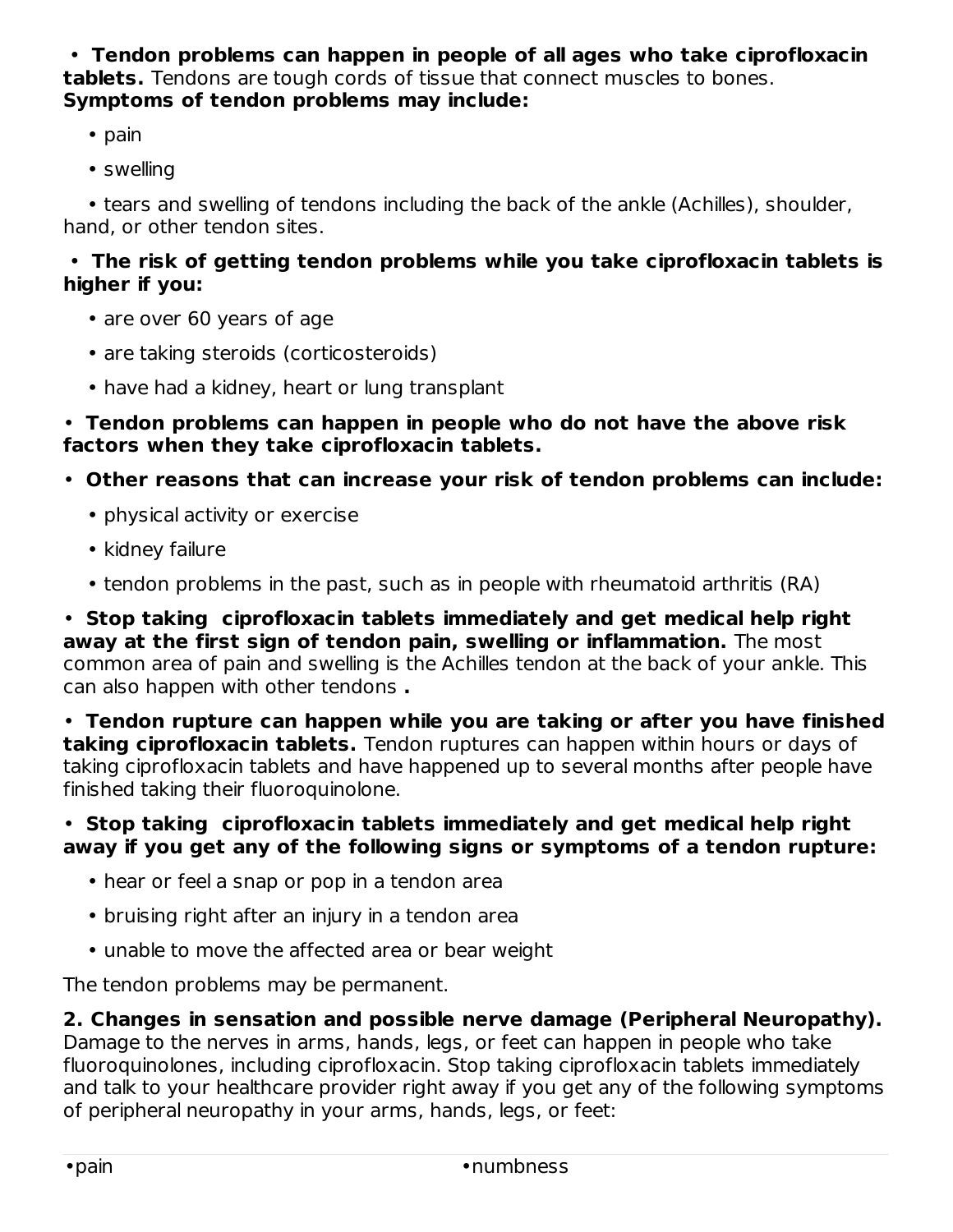Ciprofloxacin tablets may need to be stopped to prevent permanent nerve damage.

**3. Central Nervous System (CNS) effects.Mental health problems and** Seizures have been reported in people who take fluoroquinolone antibacterial medicines, including ciprofloxacin tablets. Tell your healthcare provider if you have a history of seizures before you start taking ciprofloxacin tablets. CNS side effects may happen as soon as after taking the first dose of ciprofloxacin tablets. Stop taking ciprofloxacin tablets immediately and talk to your healthcare provider right away if you get any of these side effects, or other changes in mood or behavior:

| • seizures                                              | • trouble sleeping                         |
|---------------------------------------------------------|--------------------------------------------|
| • hear voices, see things, or sense things • nightmares |                                            |
| (hallucinations)<br>that are not there                  | • feel lightheaded or dizzy                |
| • feel restless or agitated                             | • feel more suspicious (paranoia)          |
| • tremors                                               | · suicidal thoughts or acts                |
| • feel anxious or nervous                               | • headaches that will not go away, with or |
| • confusion                                             | without blurred vision                     |
| • depression                                            | • memory problems                          |
| • reduced awareness of surroundings                     | • false or strange thoughts or beliefs     |
|                                                         | (delusions)                                |
|                                                         |                                            |

The CNS changes may be permanent.

#### **4. Worsening of myasthenia gravis (a problem that causes muscle weakness).**

Fluoroquinolones like ciprofloxacin may cause worsening of myasthenia gravis symptoms, including muscle weakness and breathing problems. Tell your healthcare provider if you have a history of myasthenia gravis before you start taking ciprofloxacin tablets. Call your healthcare provider right away if you have any worsening muscle weakness or breathing problems.

# **What are ciprofloxacin tablets?**

Ciprofloxacin tablets are a fluoroquinolone antibacterial medicine used in adults age 18 years and older to treat certain infections caused by certain germs called bacteria. These bacterial infections include:

| $\circ$           | urinary tract           | $\circ$   | bone and joint         | $\circ$ | cervical and urethral        |
|-------------------|-------------------------|-----------|------------------------|---------|------------------------------|
| infection         |                         | infection |                        |         | gonorrhea, uncomplicated     |
| $\circ$           | chronic                 | $\circ$   | nosocomial             | $\circ$ | people with a low white      |
|                   | prostate infection      | pneumonia |                        |         | blood cell count and a fever |
| $\circ$           | lower                   |           | intra-abdominal        | $\circ$ | inhalational anthrax         |
| respiratory tract |                         |           | infection, complicated |         |                              |
| infection         |                         |           |                        |         |                              |
| $\circ$           | sinus infection $\circ$ |           | infectious diarrhea o  |         | plague                       |
| $\circ$           | skin infection          | $\circ$   | typhoid (enteric)      |         |                              |
|                   |                         | fever     |                        |         |                              |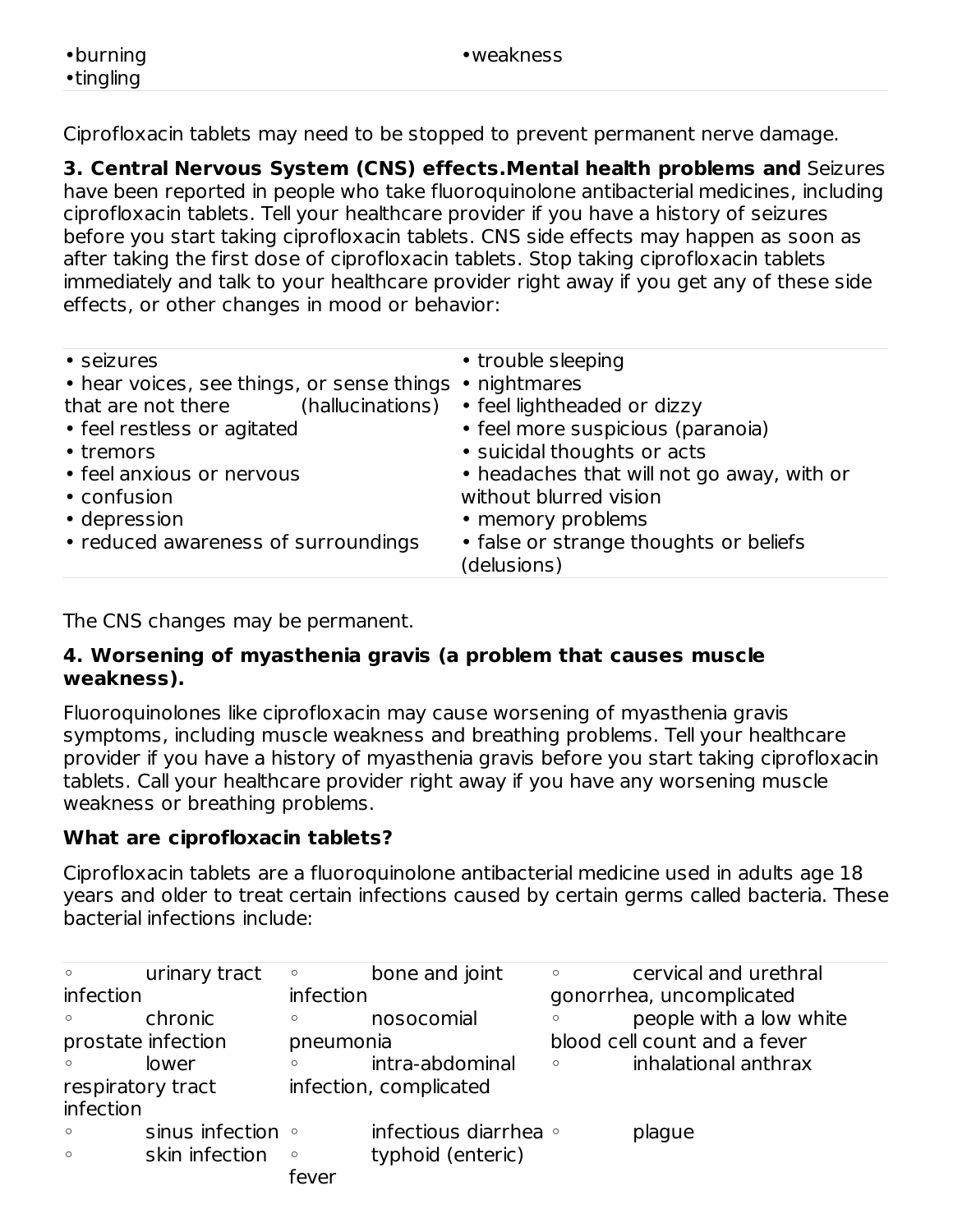• Studies of ciprofloxacin tablets for use in the treatment of plague and anthrax were done in animals only, because plague and anthrax could not be studied in people.

• Ciprofloxacin tablets should not be used in patients with acute exacerbation of chronic bronchitis, acute uncomplicated cystitis, and sinus infections, if there are other treatment options available.

• Ciprofloxacin tablets should not be used as the first choice of antibacterial medicine to treat lower respiratory tract infections caused by a certain type of bacterial called Streptococcus pneumoniae.

• **C iprofloxacin tablets are also used in children younger than 18 years of age** to treat complicated urinary tract and kidney infections or who may have breathed in anthrax germs, have plague or have been exposed to plague germs.

• Children younger than 18 years of age have a higher chance of getting bone, joint, or tendon (musculoskeletal) problems such as pain or swelling while taking ciprofloxacin tablets. Ciprofloxacin tablets should not be used as the first choice of antibacterial medicine in children under 18 years of age.

#### **Who should not take ciprofloxacin tablets?**

#### **Do not take ciprofloxacin tablets if you:**

• have ever had a severe allergic reaction to an antibacterial medicine known as a fluoroquinolone, or are allergic to ciprofloxacin hydrochloride or any of the ingredients in ciprofloxacin tablets. See the end of this Medication Guide for a complete list of ingredients in ciprofloxacin tablets.

• Also take a medicine called tizanidine (Zanaflex  $^{\circledR}$ ).

Ask your healthcare provider if you are not sure.

### **What should I tell my healthcare provider before taking ciprofloxacin tablets?**

#### **Before you take ciprofloxacin tablets, tell your healthcare provider about all your medical conditions, including if you:**

• have tendon problems; ciprofloxacin tablets should not be used in patients who have a history of tendon problems

• have a disease that causes muscle weakness (myasthenia gravis); ciprofloxacin tablets should not be used in patients who have a known history of myasthenia gravis

- have liver problems
- have central nervous system problems (such as epilepsy)
- have nerve problems; ciprofloxacin tablets should not be used in patients who have a history of a nerve problem called peripheral neuropathy
- have or or anyone in your family has an irregular heartbeat, especially a condition called "QT prolongation"
- have low blood potassium (hypokalemia) or low magnesium (hypomagnesemia).
- have or have had seizures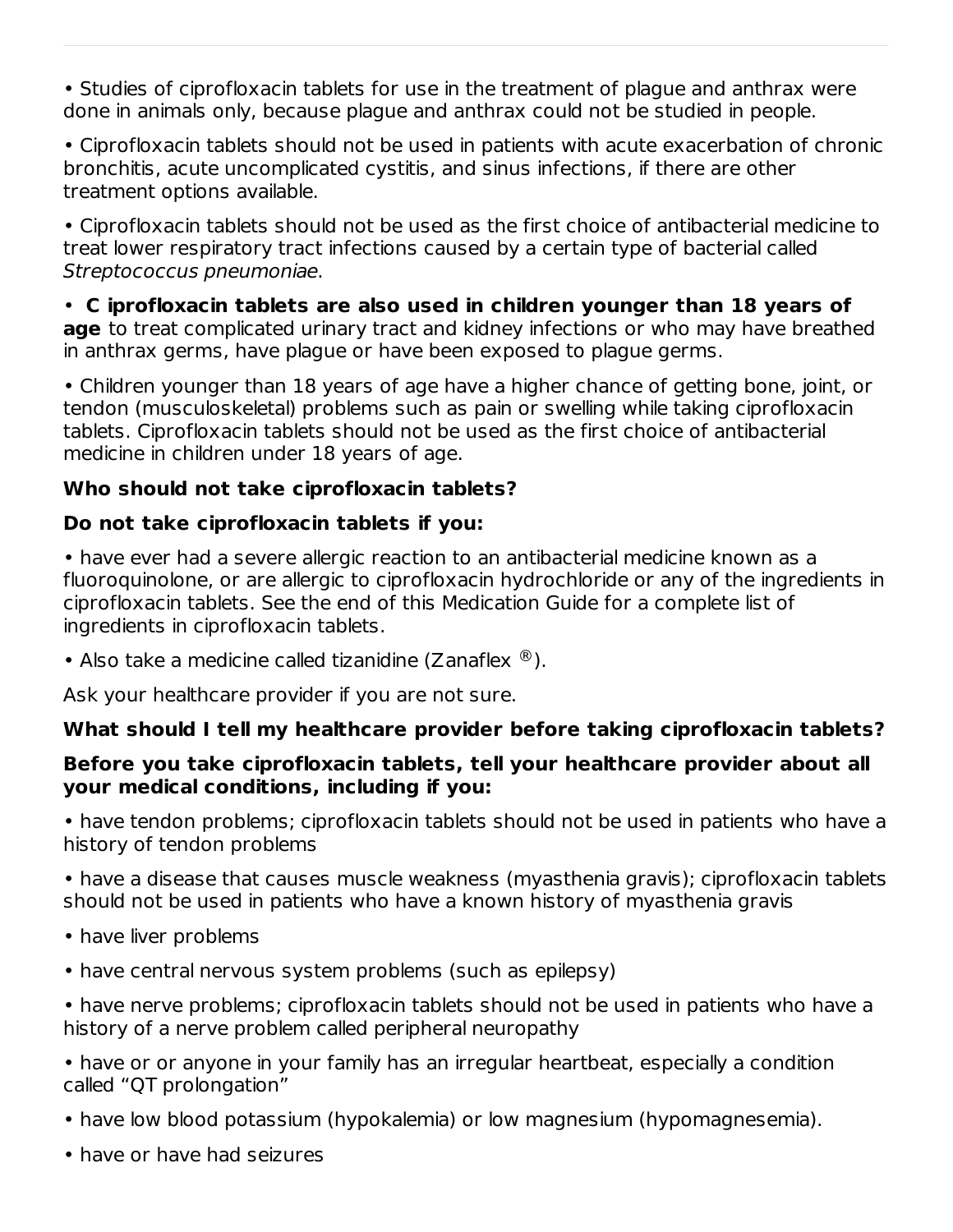• have kidney problems. You may need a lower dose of ciprofloxacin tablets if your kidneys do not work well.

- have diabetes or problems with low blood sugar (hypoglycemia).
- have joint problems including rheumatoid arthritis (RA)
- have trouble swallowing pills

• are pregnant or plan to become pregnant. It is not known if ciprofloxacin tablets will harm your unborn baby.

• are breastfeeding or plan to breastfeed. Ciprofloxacin passes into breast milk.

•You should not breastfeed during treatment with Ciprofloxacin and for 2 days after taking your last dose of Ciprofloxacin. You may pump your breast milk and throw it away during treatment with Ciprofloxacin and for 2 days after taking your last dose of Ciprofloxacin.

•If you are taking Ciprofloxacin for inhalation anthrax, you and your healthcare provider should decide whether you can continue breastfeeding while taking Ciprofloxacin.

**Tell your healthcare provider about all the medicines you take,** including prescription and over-the-counter medicines, vitamins, and herbal supplements.

- Ciprofloxacin tablets and other medicines can affect each other causing side effects.
- Especially tell your healthcare provider if you take:
	- a steroid medicine
	- an anti-psychotic medicine
	- a tricyclic antidepressant
	- a water pill (diuretic)
	- theophylline (such as Theo-24  $^\circledR$ , Elixophyllin  $^\circledR$ , Theochron  $^\circledR$ , Uniphyl  $^\circledR$ , Theolair  $^\circledR)$
	- a medicine to control your heart rate or rhythm (antiarrhythmics)
	- an oral anti-diabetes medicine

• phenytoin (Fosphenytoin Sodium  $^{\circledR}$ , Cerebyx  $^{\circledR}$ , Dilantin-125  $^{\circledR}$ , Dilantin  $^{\circledR}$ , Extended Phenytoin Sodium  $^\circledR$ , Prompt Phenytoin Sodium  $^\circledR$ , Phenytek  $^\circledR$ )

• cyclosporine (Gengraf ®, Neoral ®, Sandimmune ®, Sangcya ®).

- a blood thinner (such as warfarin, Coumadin  $^{\circledR}$ , Jantoven  $^{\circledR}$ )
- methotrexate (Trexall  $^{\circledR}$ )
- ropinirole (Requip  $\mathcal{B}$ )
- clozapine (Clozaril ®, Fazaclo ® ODT ®)

• a Non-Steroidal Anti-Inflammatory Drug (NSAID). Many common medicines for pain relief are NSAIDs. Taking an NSAID while you take ciprofloxacin tablets or other fluoroquinolones may increase your risk of central nervous system effects and seizures.

```
• sildenafil (Viagra ^{\circledR}, Revatio ^{\circledR})
```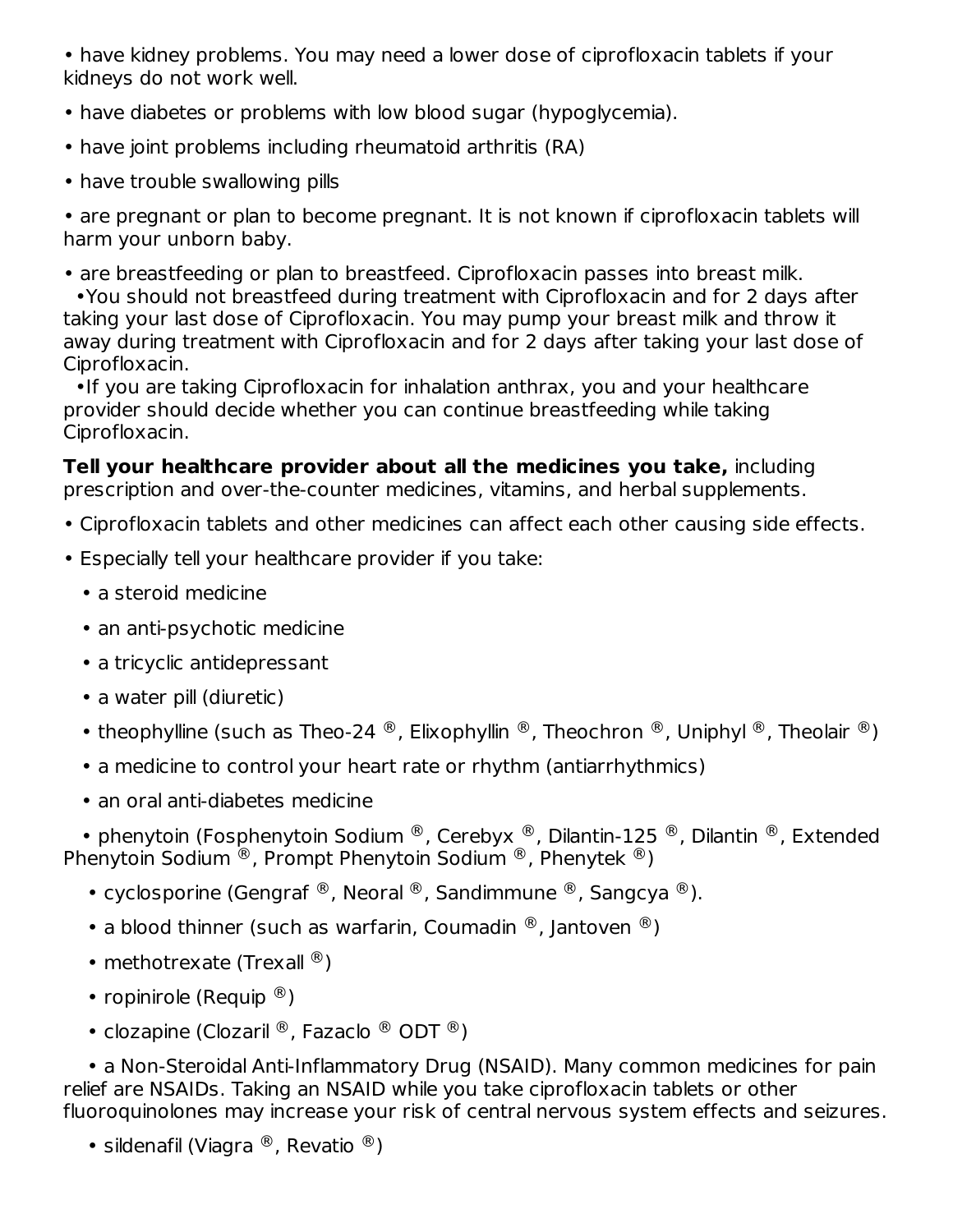- duloxetine
- products that contain caffeine
- probenecid (Probalan ®, Col-probenecid ®)
- Certain medicines may keep ciprofloxacin tablets from working correctly.

Take ciprofloxacin tablets either 2 hours before or 6 hours after taking these medicines, vitamins, or supplements:

• an antacid, multivitamin, or other medicine or supplements that has magnesium, calcium, aluminum, iron, or zinc

- sucralfate (Carafate<sup>®</sup>)
- didanosine (Videx®, Videx EC®)

Ask your healthcare provider for a list of these medicines if you are not sure.

Know the medicines you take. Keep a list of them to show your healthcare provider and pharmacist when you get a new medicine.

# **How should I take ciprofloxacin tablets?**

- Take ciprofloxacin tablets exactly as your healthcare provider tells you to take it.
- Your healthcare provider will tell you how much ciprofloxacin tablets to take and when to take it.

• Take ciprofloxacin tablets in the morning and evening at about the same time each day. Swallow the tablet whole. Do not split, crush or chew the tablet. Tell your healthcare provider if you cannot swallow the tablet whole.

- Ciprofloxacin tablets can be taken with or without food.
- · If you miss a dose of Ciprofloxacin tablets and it is:

· 6 hours or more until your next scheduled dose, take your missed dose right away. Then take the next dose at your regular time.

· less than 6 hours until your next scheduled dose, do not take the missed dose. Take the next dose at your regular time.

• Do not take 2 doses of Ciprofloxacin tablets to make up for a missed dose.If you are not sure about when to take Ciprofloxacin tablets after a missed dose,ask your doctor or pharmacist.

• Ciprofloxacin tablets should not be taken with dairy products (like milk or yogurt) or calcium-fortified juices alone, but may be taken with a meal that contains these products.

• Drink plenty of fluids while taking ciprofloxacin tablets.

• Do not skip any doses of ciprofloxacin tablets, or stop taking it, even if you begin to feel better, until you finish your prescribed treatment unless:

• you have tendon problems. See **"What is the most important information I should know about ciprofloxacin tablets?"**

• you have nerve problems. See **"What is the most important information I should know about ciprofloxacin tablets?"**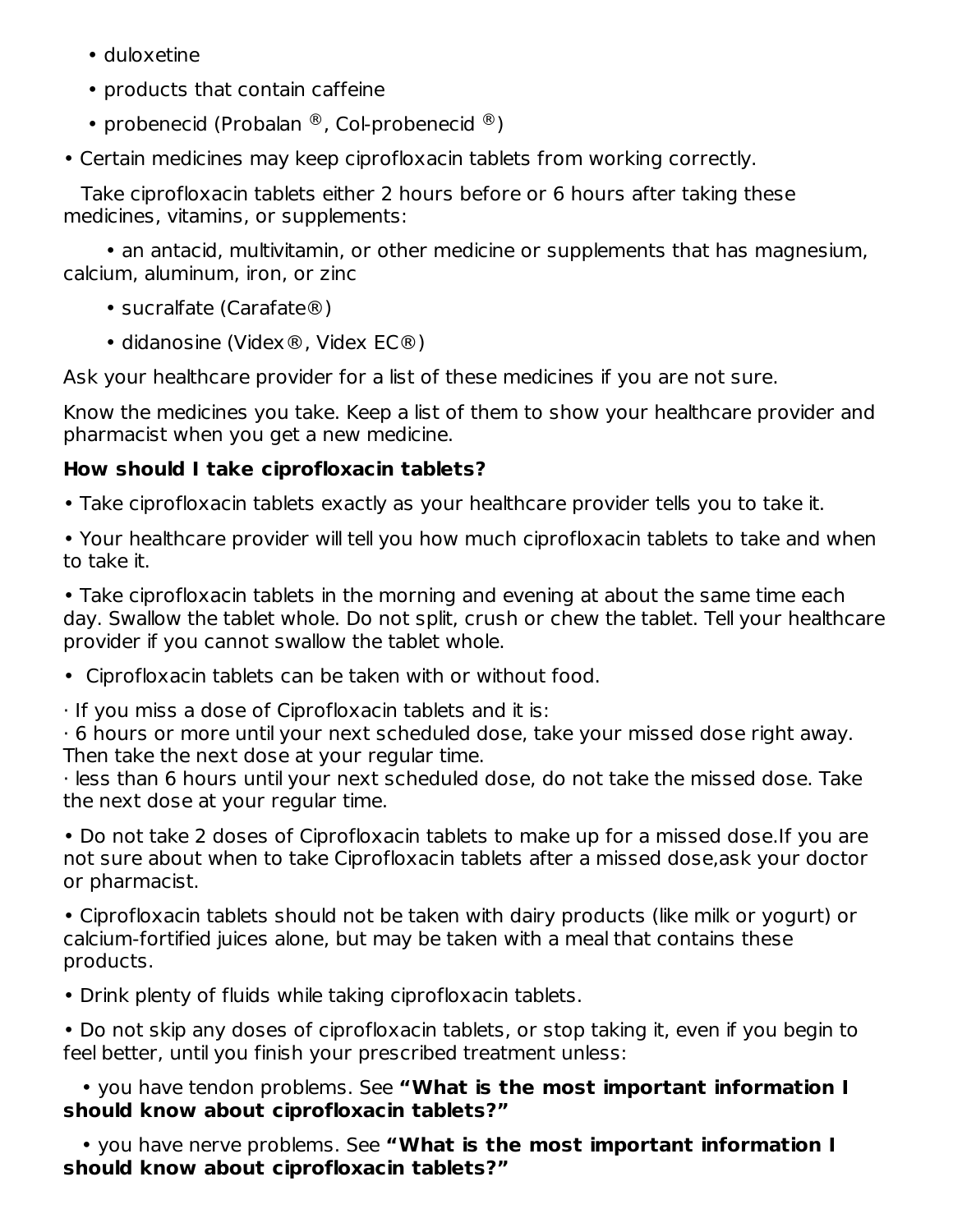• you have central nervous system problems. See **"What is the most important information I should know about ciprofloxacin tablets?"**

• you have a serious allergic reaction. See " **What are the possible side effects of ciprofloxacin tablets?"**

• your healthcare provider tells you to stop taking ciprofloxacin tablets

Taking all of your ciprofloxacin tablets doses will help make sure that all of the bacteria are killed.

Taking all of your ciprofloxacin tablets doses will help lower the chance that the bacteria will become resistant to ciprofloxacin tablets. If you become resistant to ciprofloxacin tablets, ciprofloxacin tablets and other antibacterial medicines may not work for you in the future.

• If you take too much ciprofloxacin tablets, call your healthcare provider or get medical help right away.

### **What should I avoid while taking ciprofloxacin tablets?**

• Ciprofloxacin tablets can make you feel dizzy and lightheaded. Do not drive, operate machinery, or do other activities that require mental alertness or coordination until you know how ciprofloxacin tablets affects you.

• Avoid sunlamps, tanning beds, and try to limit your time in the sun. Ciprofloxacin tablets can make your skin sensitive to the sun (photosensitivity) and the light from sunlamps and tanning beds. You could get a severe sunburn, blisters or swelling of your skin. If you get any of these symptoms while you take ciprofloxacin tablets, call your healthcare provider right away. You should use a sunscreen and wear a hat and clothes that cover your skin if you have to be in sunlight.

# **What are the possible side effects of ciprofloxacin tablets?**

### **Ciprofloxacin tablets may cause serious side effects, including:**

#### • See, **"What is the most important information I should know about ciprofloxacin tablets?"**

• **Serious allergic reactions.** Serious allergic reactions, including death, can happen in people taking fluoroquinolones, including ciprofloxacin tablets, even after only 1 dose. Stop taking ciprofloxacin tablets and get emergency medical help right away if you get any of the following symptoms of a severe allergic reaction:

| $\circ$ | hives                                      | rapid heartbeat |
|---------|--------------------------------------------|-----------------|
| $\circ$ | trouble breathing or swallowing $\circ$    | faint           |
| $\circ$ | swelling of the lips, tongue, face $\circ$ | skin rash       |
| $\circ$ | throat tightness, hoarseness               |                 |

Skin rash may happen in people taking ciprofloxacin tablets even after only 1 dose. Stop taking ciprofloxacin tablets at the first sign of a skin rash and call your healthcare provider. Skin rash may be a sign of a more serious reaction to ciprofloxacin tablets.

• **Liver damage (hepatotoxicity).** Hepatotoxicity can happen in people who take ciprofloxacin tablets. Call your healthcare provider right away if you have unexplained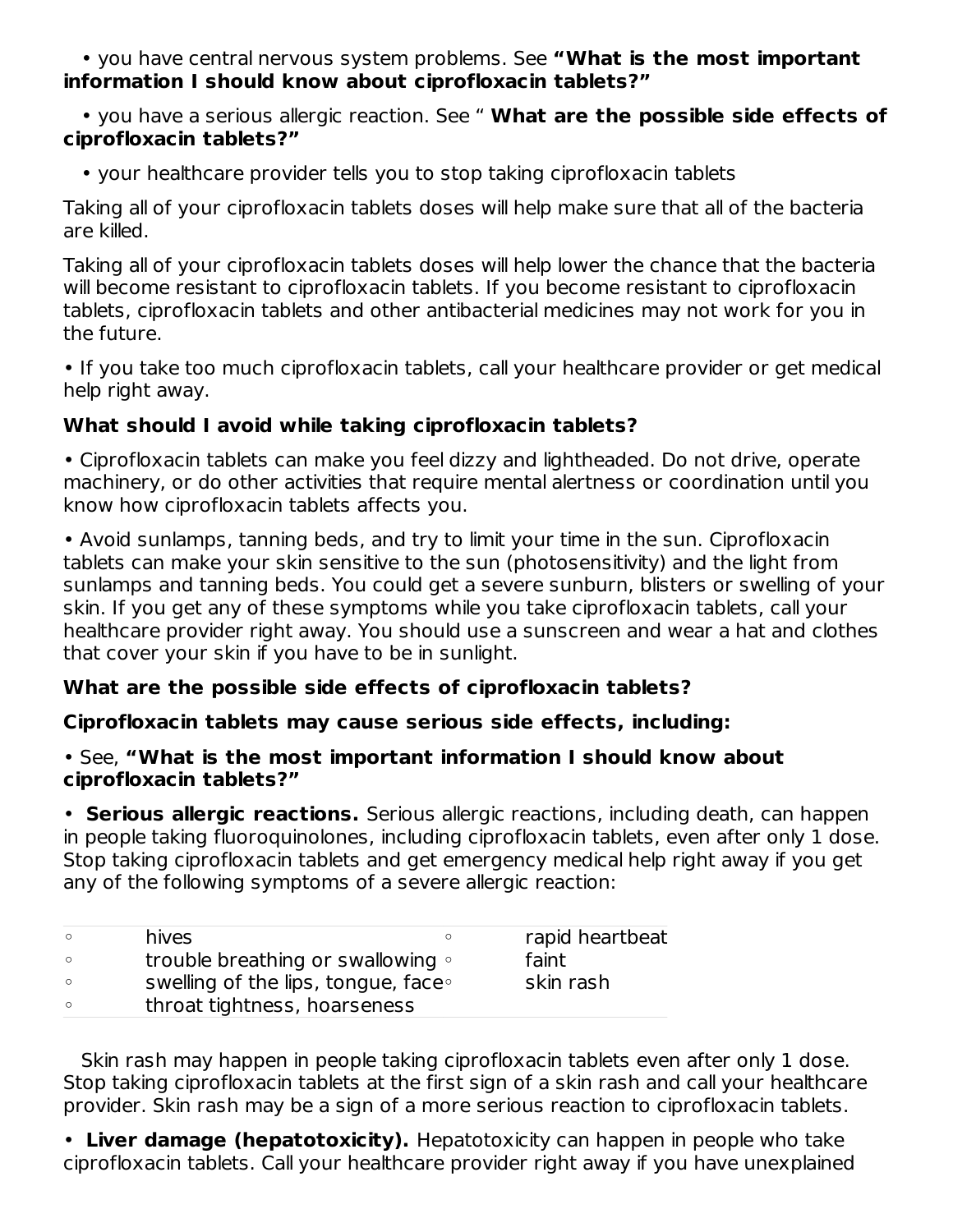symptoms such as:

| $\circ$ | nausea or vomiting | $\circ$ | unusual tiredness                            |
|---------|--------------------|---------|----------------------------------------------|
| $\circ$ | stomach pain       | $\circ$ | loss of appetite                             |
| $\circ$ | fever              | $\circ$ | light colored bowel movements                |
| $\circ$ | weakness           | $\circ$ | dark colored urine                           |
| $\circ$ | abdominal pain or  | $\circ$ | yellowing of your skin or the whites of your |
|         | tenderness         | eyes    |                                              |
| $\circ$ | itching            |         |                                              |

Stop taking ciprofloxacin tablets and tell your healthcare provider right away if you have yellowing of your skin or white part of your eyes, or if you have dark urine. These can be signs of a serious reaction to ciprofloxacin tablets (a liver problem).

• **Aortic aneurysm and dissection.** Tell your healthcare provider if you have ever been told that you have an aortic aneurysm, a swelling of the large artery that carries blood from the heart to the body. Get emergency medical help right away if you have sudden chest, stomach, or back pain.

• **Intestine infection (Clostridiodes difficile – associated diarrhea).** Clostridiodes difficile-associated diarrhea (CDAD) can happen with many antibacterial medicines, including CIPRO. Call your healthcare provider right away if you get watery diarrhea, diarrhea that does not go away, or bloody stools. You may have stomach cramps and a fever. CDAD can happen 2 or more months after you have finished your antibacterial medicine.

• **Serious heart rhythm changes (QT prolongation and torsade de pointes).** Tell your healthcare provider right away if you have a change in your heart beat (a fast or irregularheartbeat), or if you faint. Ciprofloxacin tablets may cause a rare heart problem known as prolongation of the QT interval. This condition can cause an abnormal heartbeat and can be very dangerous. The chances of this event are higher in people:

- who are elderly
- with a family history of prolonged QT interval
- with low blood potassium (hypokalemia)

• who take certain medicines to control heart rhythm (antiarrhythmics) or low magnesium (hypomagnesemia).

• **Joint Problems.** Increased chance of problems with joints and tissues around joints in children under 18 years old can happen. Tell your child's healthcare provider if your child has any joint problems during or after treatment with ciprofloxacin tablets.

#### • **Sensitivity to sunlight (photosensitivity).** See **"What should I avoid while taking ciprofloxacin tablets?**"

### **Changes in blood sugar**

• People who take ciprofloxacin tablets and other fluoroquinolone medicines with oral anti-diabetes medicines or with insulin can get low blood sugar (hypoglycemia) and high blood sugar (hyperglycemia). Follow your healthcare provider's instructions for how often to check your blood sugar. If you have diabetes and you get low blood sugar while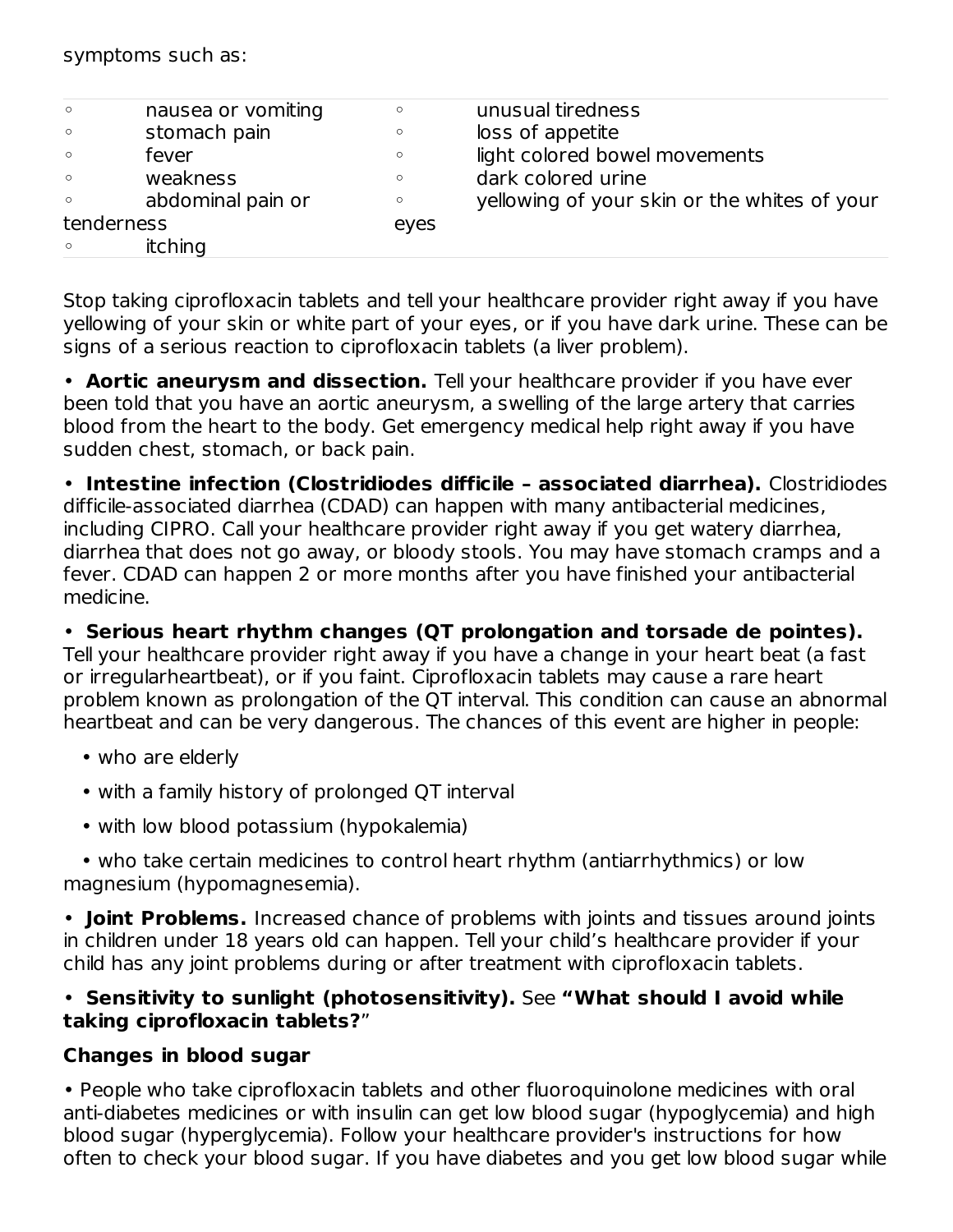taking ciprofloxacin tablets, stop taking ciprofloxacin tablets and call your healthcare provider right away. Your antibiotic medicine may need to be changed.

The most common side effects of ciprofloxacin tablets include:

- nausea
- diarrhea
- changes in liver function tests
- vomiting
- rash

Tell your healthcare provider about any side effect that bothers you, or that does not go away.

These are not all the possible side effects of ciprofloxacin tablets. For more information, ask your healthcare provider or pharmacist.

Call your doctor for medical advice about side effects. You may report side effects to FDA at 1-800-FDA-1088.

## **How should I store ciprofloxacin tablets?**

• Store at 20° to 25°C (68° to 77°F). Preserve in well -closed container.

## **Keep ciprofloxacin tablets and all medicines out of the reach of children.**

# **General Information about the safe and effective use of ciprofloxacin tablets.**

Medicines are sometimes prescribed for purposes other than those listed in a Medication Guide. Do not use ciprofloxacin tablets for a condition for which it is not prescribed. Do not give ciprofloxacin tablets to other people, even if they have the same symptoms that you have. It may harm them.

This Medication Guide summarizes the most important information about ciprofloxacin tablets. If you would like more information about ciprofloxacin tablets, talk with your healthcare provider. You can ask your healthcare provider or pharmacist for information about ciprofloxacin tablets that is written for healthcare professionals.

For more information call 1-877-736-5697.

### **What are the ingredients in ciprofloxacin tablets?**

• **Active ingredient:** ciprofloxacin hydrochloride

**• Inactive ingredients:** colloidal silicon dioxide, corn starch, partially pregelatinised maize starch, magnesium stearate, microcrystalline cellulose, sodium starch Glycolate (starch from potato), hypromellose, titanium dioxide and PEG.

Manufacturer: Yiling Pharmaceutical Ltd No. 36 Zhujiang Road, Shijiazhuang, 050035, China.

Distributor: Yiling Pharmaceutical, Inc. 5348 Vegas Dr., Las Vegas, NV 89108, USA

Rx Only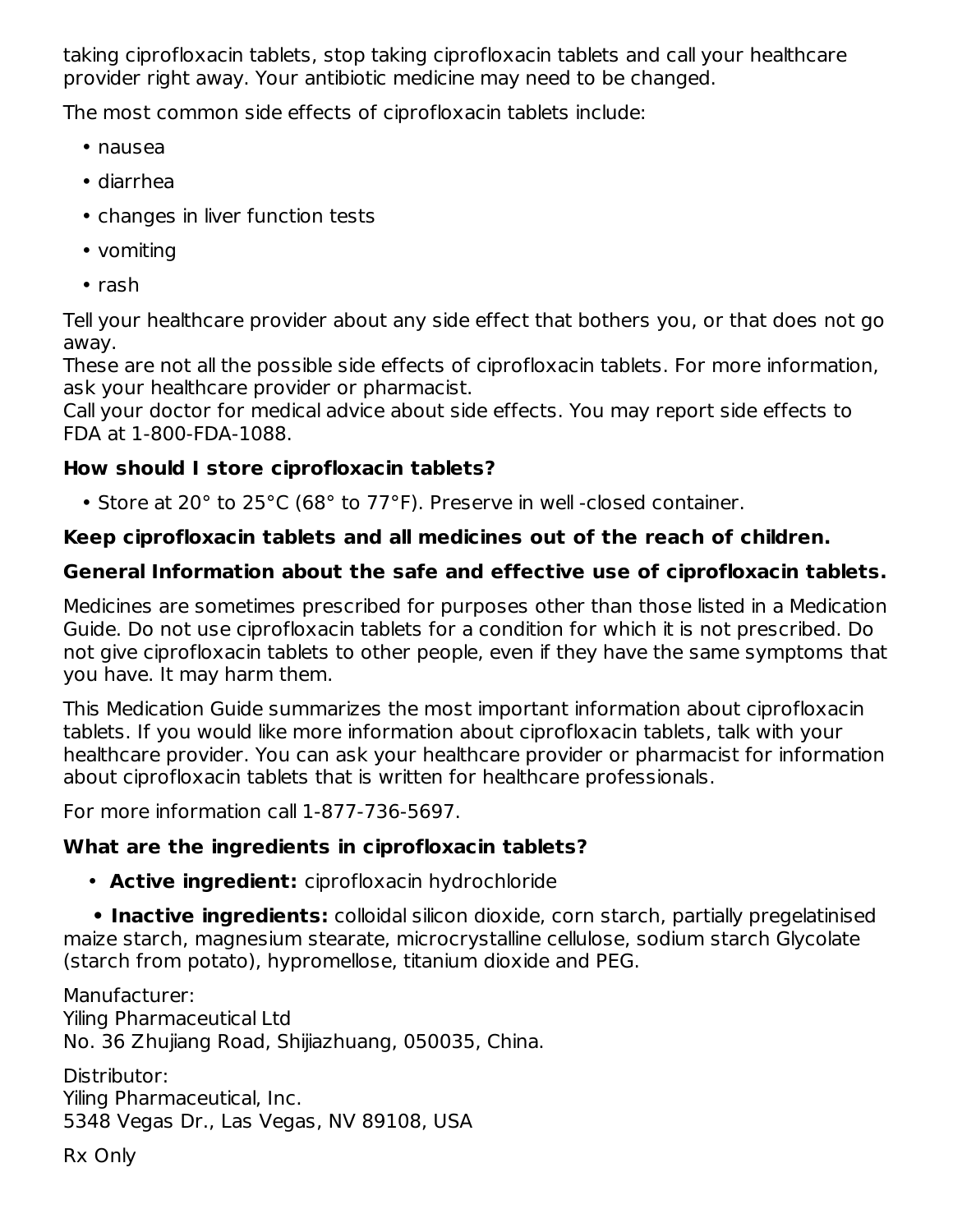For more information call 1-877-736-5697.

This Medication Guide has been approved by the U.S. Food and Drug Administration. Revised<sub>05/2020</sub>

# **PACKAGE/LABEL PRINCIPAL DISPLAY PANEL**

## **Ciprofloxacin Tablets 250 mg 100 Tablets**

NDC 58657-675-01



### **PACKAGE/LABEL PRINCIPAL DISPLAY PANEL**

Ciprofloxacin tablets 500 mg 100 Tablets

### NDC NDC 58657-676-01

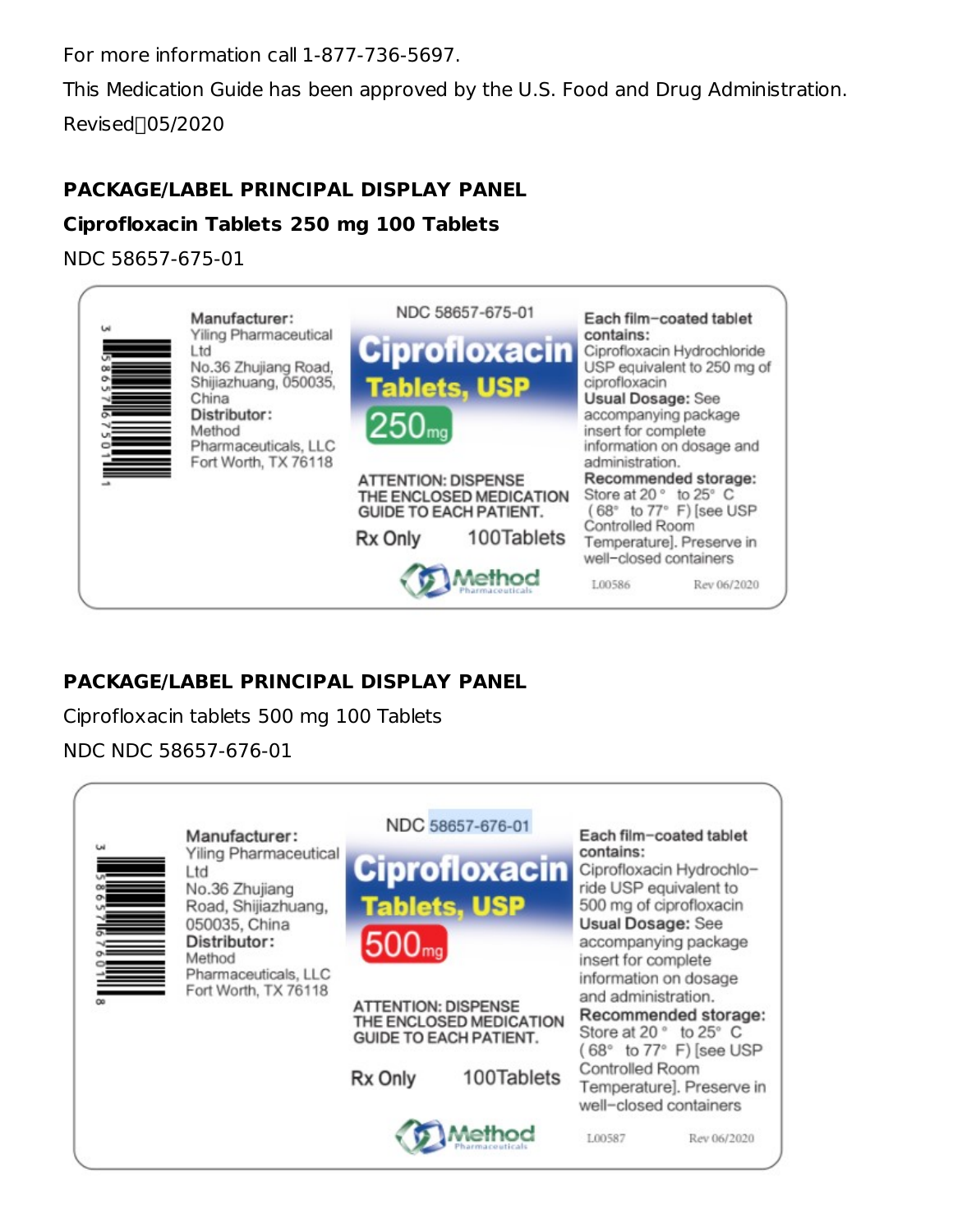## **PACKAGE/LABEL PRINCIPAL DISPLAY PANEL**

Ciprofloxacin tablets 500 mg 500 Tablets

NDC NDC 58657-676-50



| <b>CIPROFLOXACIN</b>                                                                |                                                      |  |                      |  |                 |
|-------------------------------------------------------------------------------------|------------------------------------------------------|--|----------------------|--|-----------------|
| ciprofloxacin tablet, coated                                                        |                                                      |  |                      |  |                 |
|                                                                                     |                                                      |  |                      |  |                 |
| <b>Product Information</b>                                                          |                                                      |  |                      |  |                 |
| <b>Product Type</b>                                                                 | HUMAN PRESCRIPTION DRUG<br><b>Item Code (Source)</b> |  |                      |  | NDC:58657-675   |
| <b>Route of Administration</b>                                                      | ORAL                                                 |  |                      |  |                 |
|                                                                                     |                                                      |  |                      |  |                 |
|                                                                                     |                                                      |  |                      |  |                 |
| <b>Active Ingredient/Active Moiety</b>                                              |                                                      |  |                      |  |                 |
| <b>Basis of</b><br><b>Ingredient Name</b><br><b>Strength</b>                        |                                                      |  |                      |  |                 |
| CIPROFLOXACIN HYDROCHLORIDE (UNII: 4BA73M5E37) (CIPROFLOXACIN -<br>UNII:5E8K9I0O4U) |                                                      |  | <b>CIPROFLOXACIN</b> |  | 250 mg          |
|                                                                                     |                                                      |  |                      |  |                 |
| <b>Inactive Ingredients</b>                                                         |                                                      |  |                      |  |                 |
|                                                                                     | <b>Ingredient Name</b>                               |  |                      |  | <b>Strength</b> |
| <b>SILICON DIOXIDE (UNII: ETJ7Z6XBU4)</b>                                           |                                                      |  |                      |  |                 |
| <b>STARCH, CORN (UNII: O8232NY3SJ)</b>                                              |                                                      |  |                      |  |                 |
| MODIFIED CORN STARCH (1-OCTENYL SUCCINIC ANHYDRIDE) (UNII: 461P5CJN6T)              |                                                      |  |                      |  |                 |
| MAGNESIUM STEARATE (UNII: 70097M6I30)                                               |                                                      |  |                      |  |                 |
| <b>CELLULOSE, MICROCRYSTALLINE (UNII: OP1R32D61U)</b>                               |                                                      |  |                      |  |                 |
| <b>SODIUM STARCH GLYCOLATE TYPE A CORN (UNII: AG9B65PV6B)</b>                       |                                                      |  |                      |  |                 |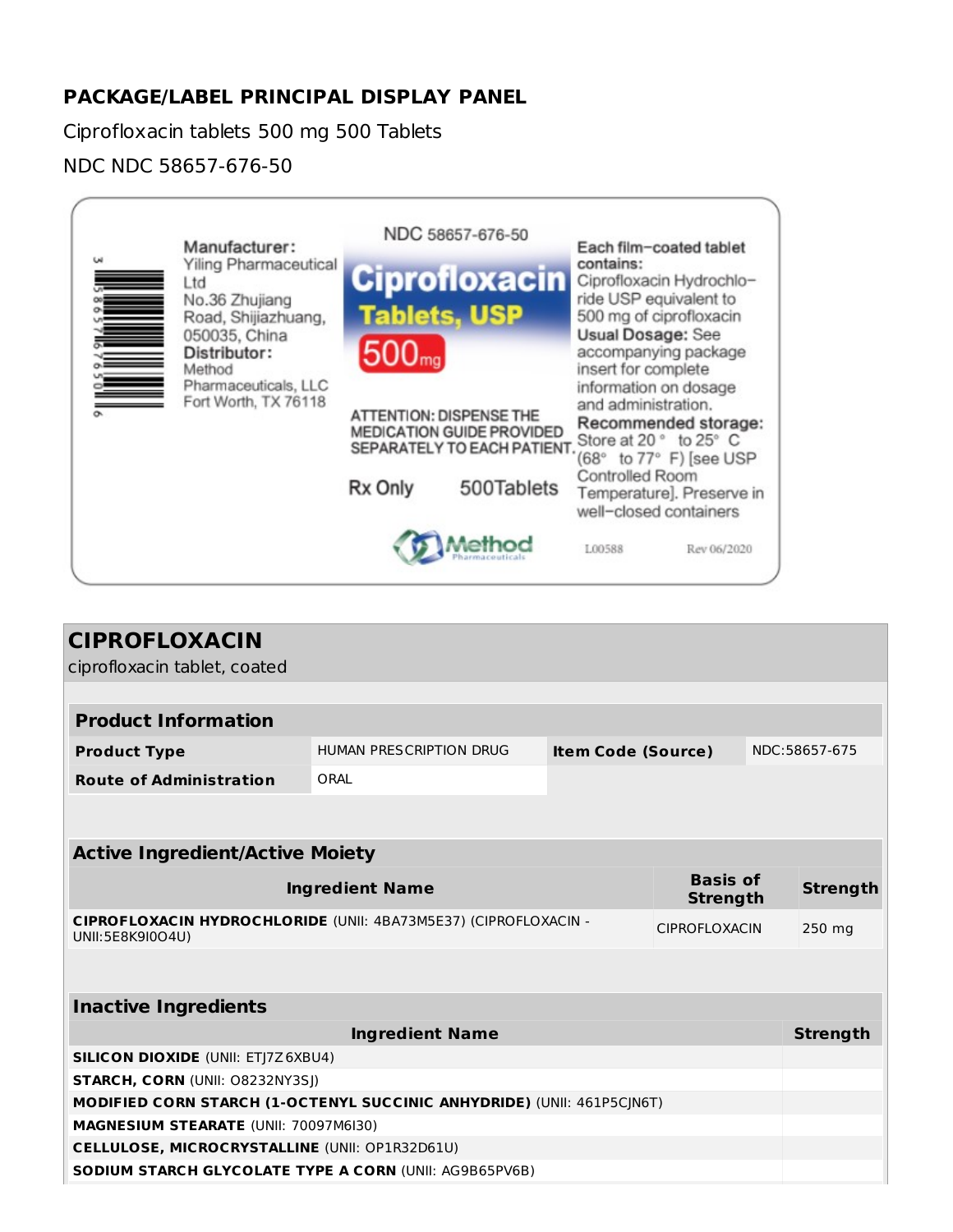| HYPROMELLOSE, UNSPECIFIED (UNII: 3NXW29V3WO) |               |                                                                 |              |                                                                       |                 |          |                      |
|----------------------------------------------|---------------|-----------------------------------------------------------------|--------------|-----------------------------------------------------------------------|-----------------|----------|----------------------|
| TITANIUM DIOXIDE (UNII: 15FIX9V2JP)          |               |                                                                 |              |                                                                       |                 |          |                      |
|                                              |               | POLYETHYLENE GLYCOL, UNSPECIFIED (UNII: 3WQ0SDWLA)              |              |                                                                       |                 |          |                      |
|                                              |               |                                                                 |              |                                                                       |                 |          |                      |
|                                              |               |                                                                 |              |                                                                       |                 |          |                      |
| <b>Product Characteristics</b>               |               |                                                                 |              |                                                                       |                 |          |                      |
| Color                                        | white         |                                                                 | <b>Score</b> |                                                                       |                 | no score |                      |
| <b>Shape</b>                                 | ROUND (ROUND) |                                                                 | <b>Size</b>  |                                                                       |                 | 11mm     |                      |
| <b>Flavor</b>                                |               |                                                                 |              | <b>Imprint Code</b>                                                   |                 | Y101     |                      |
| <b>Contains</b>                              |               |                                                                 |              |                                                                       |                 |          |                      |
|                                              |               |                                                                 |              |                                                                       |                 |          |                      |
|                                              |               |                                                                 |              |                                                                       |                 |          |                      |
| <b>Packaging</b>                             |               |                                                                 |              |                                                                       |                 |          |                      |
|                                              |               |                                                                 |              | <b>Marketing Start</b>                                                |                 |          | <b>Marketing End</b> |
| <b>Item Code</b><br>#                        |               | <b>Package Description</b>                                      |              | <b>Date</b>                                                           |                 |          | <b>Date</b>          |
| $\mathbf{1}$                                 |               | NDC:58657-675- 100 in 1 BOTTLE; Type 0: Not a Combination       |              | 08/12/2020                                                            |                 |          |                      |
| 01                                           | Product       |                                                                 |              |                                                                       |                 |          |                      |
|                                              |               |                                                                 |              |                                                                       |                 |          |                      |
|                                              |               |                                                                 |              |                                                                       |                 |          |                      |
| <b>Marketing Information</b>                 |               |                                                                 |              |                                                                       |                 |          |                      |
|                                              |               |                                                                 |              |                                                                       |                 |          |                      |
| <b>Marketing</b><br>Category                 |               | <b>Application Number or Monograph</b><br><b>Citation</b>       |              | <b>Marketing Start</b><br><b>Marketing End</b><br><b>Date</b><br>Date |                 |          |                      |
| <b>ANDA</b>                                  | ANDA208921    |                                                                 |              | 08/12/2020                                                            |                 |          |                      |
|                                              |               |                                                                 |              |                                                                       |                 |          |                      |
|                                              |               |                                                                 |              |                                                                       |                 |          |                      |
|                                              |               |                                                                 |              |                                                                       |                 |          |                      |
| <b>CIPROFLOXACIN</b>                         |               |                                                                 |              |                                                                       |                 |          |                      |
| ciprofloxacin tablet, coated                 |               |                                                                 |              |                                                                       |                 |          |                      |
|                                              |               |                                                                 |              |                                                                       |                 |          |                      |
| <b>Product Information</b>                   |               |                                                                 |              |                                                                       |                 |          |                      |
| <b>Product Type</b>                          |               | HUMAN PRESCRIPTION DRUG                                         |              | <b>Item Code (Source)</b>                                             |                 |          | NDC:58657-676        |
| <b>Route of Administration</b>               |               | ORAL                                                            |              |                                                                       |                 |          |                      |
|                                              |               |                                                                 |              |                                                                       |                 |          |                      |
|                                              |               |                                                                 |              |                                                                       |                 |          |                      |
|                                              |               |                                                                 |              |                                                                       |                 |          |                      |
|                                              |               |                                                                 |              |                                                                       |                 |          |                      |
| <b>Active Ingredient/Active Moiety</b>       |               |                                                                 |              |                                                                       |                 |          |                      |
|                                              |               | <b>Ingredient Name</b>                                          |              |                                                                       | <b>Basis of</b> |          | <b>Strength</b>      |
|                                              |               |                                                                 |              |                                                                       | <b>Strength</b> |          |                      |
| UNII:5E8K9I0O4U)                             |               | CIPROFLOXACIN HYDROCHLORIDE (UNII: 4BA73M5E37) (CIPROFLOXACIN - |              |                                                                       | CIPROFLOXACIN   |          | 500 mg               |

| <b>Inactive Ingredients</b>                                                   |                 |
|-------------------------------------------------------------------------------|-----------------|
| <b>Ingredient Name</b>                                                        | <b>Strength</b> |
| <b>SILICON DIOXIDE (UNII: ETI7Z6XBU4)</b>                                     |                 |
| <b>STARCH, CORN (UNII: 08232NY3SI)</b>                                        |                 |
| <b>MODIFIED CORN STARCH (1-OCTENYL SUCCINIC ANHYDRIDE) (UNII: 461P5CIN6T)</b> |                 |
| <b>MAGNESIUM STEARATE (UNII: 70097M6I30)</b>                                  |                 |
| <b>CELLULOSE, MICROCRYSTALLINE (UNII: OP1R32D61U)</b>                         |                 |
| <b>SODIUM STARCH GLYCOLATE TYPE A CORN (UNII: AG9B65PV6B)</b>                 |                 |